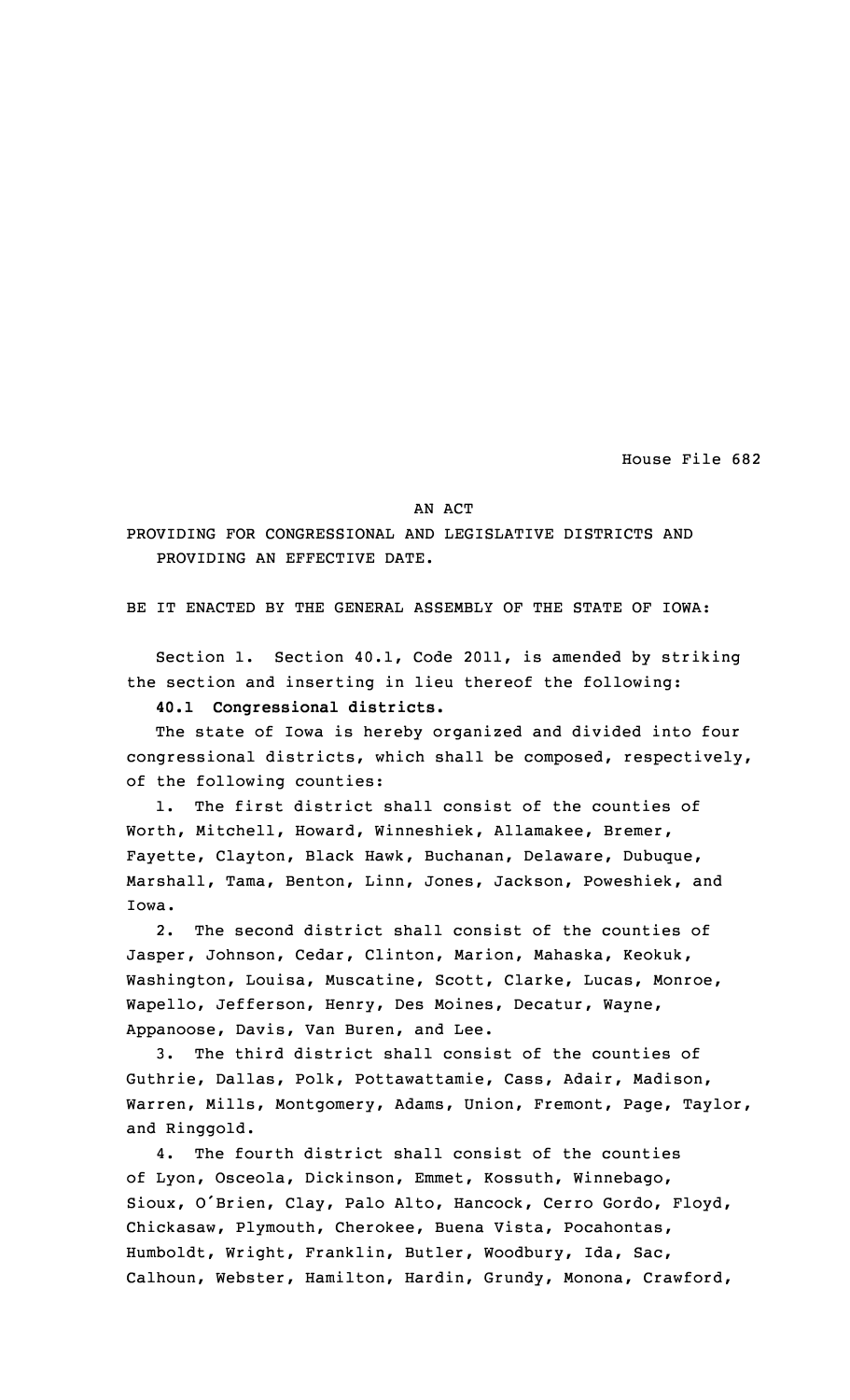Carroll, Greene, Boone, Story, Harrison, Shelby, and Audubon. Sec. 2. Section 41.1, Code 2011, is amended by striking the section and inserting in lieu thereof the following:

**41.1 Representative districts.**

The state of Iowa is hereby divided into one hundred representative districts as follows:

1. The first representative district shall consist of:

*a.* Lyon county.

*b.* Osceola county.

*c.* In Dickinson county:

(1) The city of West Okoboji.

(2) Silver Lake, Diamond Lake, Spirit Lake, Superior, Excelsior, Lakeville, and Richland townships, and that portion of Center Grove township not contained in the second representative district.

2. The second representative district shall consist of:

*a.* Clay county.

*b.* Palo Alto county.

*c.* In Dickinson county:

(1) Westport, Milford, and Lloyd townships, and that portion of Okoboji township lying outside the corporate limits of the city of West Okoboji.

(2) That portion of Center Grove township bounded by <sup>a</sup> line commencing at the point the west corporate limit of the city of Milford intersects the south boundary of Center Grove township, then proceeding first north, then in <sup>a</sup> clockwise manner along the corporate limits of the city of Milford until it intersects the south boundary of Center Grove township, then proceeding west along the boundary of Center Grove township to the point of origin.

3. The third representative district shall consist of:

*a.* <sup>O</sup>'Brien county.

*b.* Cherokee county.

*c.* In Sioux county, Floyd, Grant, Lynn, and Sheridan townships.

*d.* In Plymouth county, Henry township, that portion of Meadow township and Remsen township lying outside the corporate limits of the city of Remsen, and that portion of Garfield township lying outside the corporate limits of the city of Kingsley.

4. The fourth representative district in Sioux county shall consist of Buncombe, Capel, Center, Eagle, East Orange, Garfield, Holland, Lincoln, Logan, Nassau, Plato, Reading,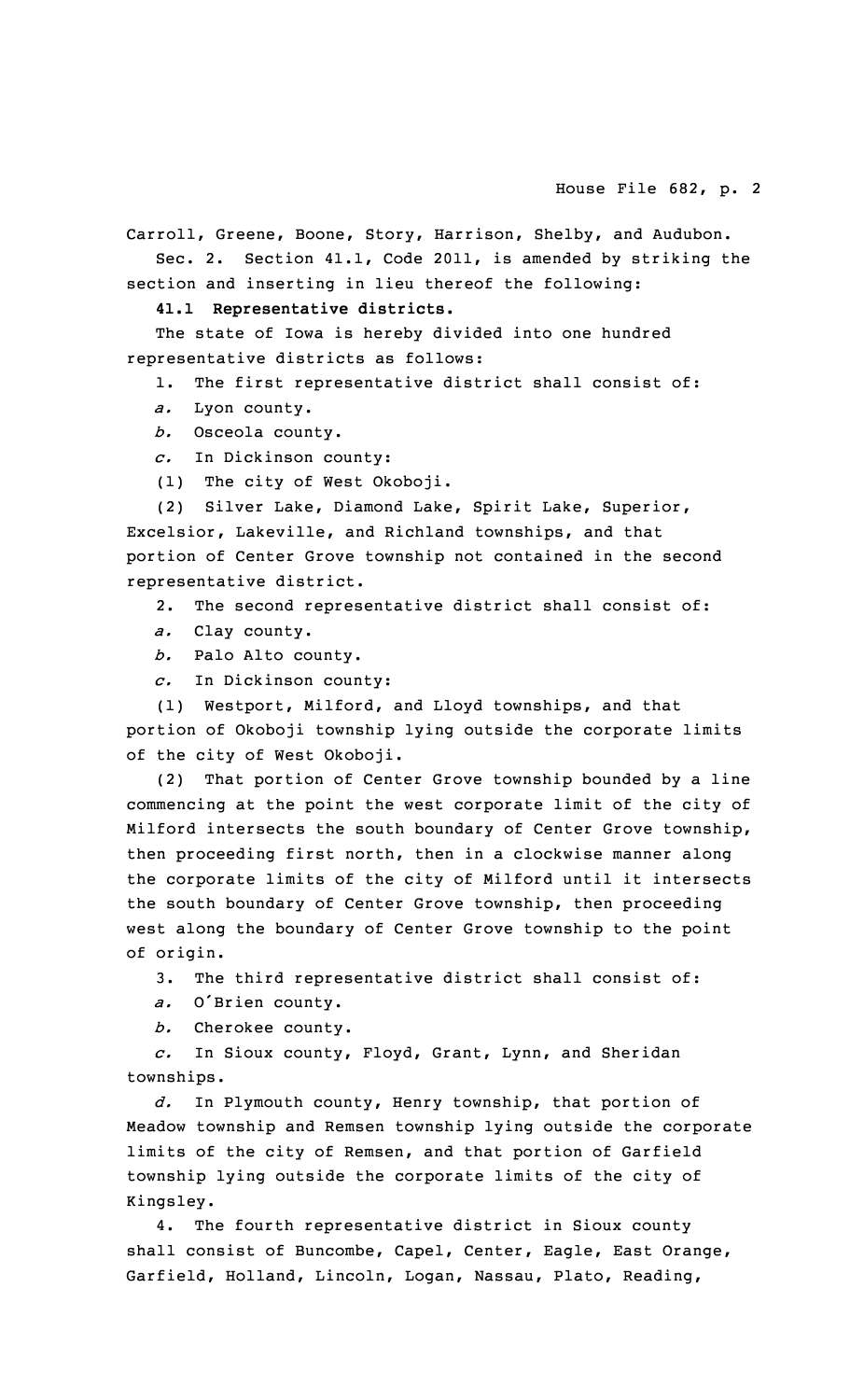Rock, Settlers, Sherman, Sioux, Washington, Welcome, and West Branch townships.

5. The fifth representative district shall consist of:

*a.* In Plymouth county:

(1) The cities of Remsen and Kingsley.

(2) America, Elgin, Elkhorn, Fredonia, Grant, Hancock, Hungerford, Johnson, Liberty, Lincoln, Marion, Perry, Plymouth, Portland, Preston, Sioux, Stanton, Union, Washington, and Westfield townships.

*b.* In Woodbury county:

(1) The cities of Lawton and Correctionville.

(2) Arlington, Banner, Grant, Moville, Rutland, Union, West Fork, and Wolf Creek townships, and that portion of Kedron township lying outside the corporate limits of the city of Anthon.

6. The sixth representative district in Woodbury county shall consist of:

*a.* The city of Sergeant Bluff.

*b.* Grange, Lakeport, and Liberty townships, those portions of Woodbury township lying outside the corporate limits of the city of Sioux City, and that portion of Floyd township lying outside the corporate limits of the city of Lawton.

*c.* That portion of the city of Sioux City bounded by <sup>a</sup> line commencing at the point the east corporate limit of the city of Sioux City intersects Stone avenue, then proceeding west along Stone avenue until it intersects Morningside avenue, then proceeding southeasterly along Morningside avenue until it intersects Peters avenue, then proceeding west along Peters avenue until it intersects South Paxton street, then proceeding north along South Paxton street until it intersects Stone avenue, then proceeding west along Stone avenue until it intersects South Cecelia street, then proceeding north along South Cecelia street until it intersects Morningside avenue, then proceeding southeasterly, then northerly along Morningside avenue until it intersects South Cecelia street, then proceeding northerly along South Cecelia street, then Cecelia street south until it intersects Leech avenue, then proceeding west along Leech avenue until it intersects Alice street South, then proceeding north along Alice street South until it intersects Correctionville road, then proceeding west along Correctionville road until it intersects South Westcott street, then proceeding south along South Westcott street until it intersects Gordon drive, then proceeding west along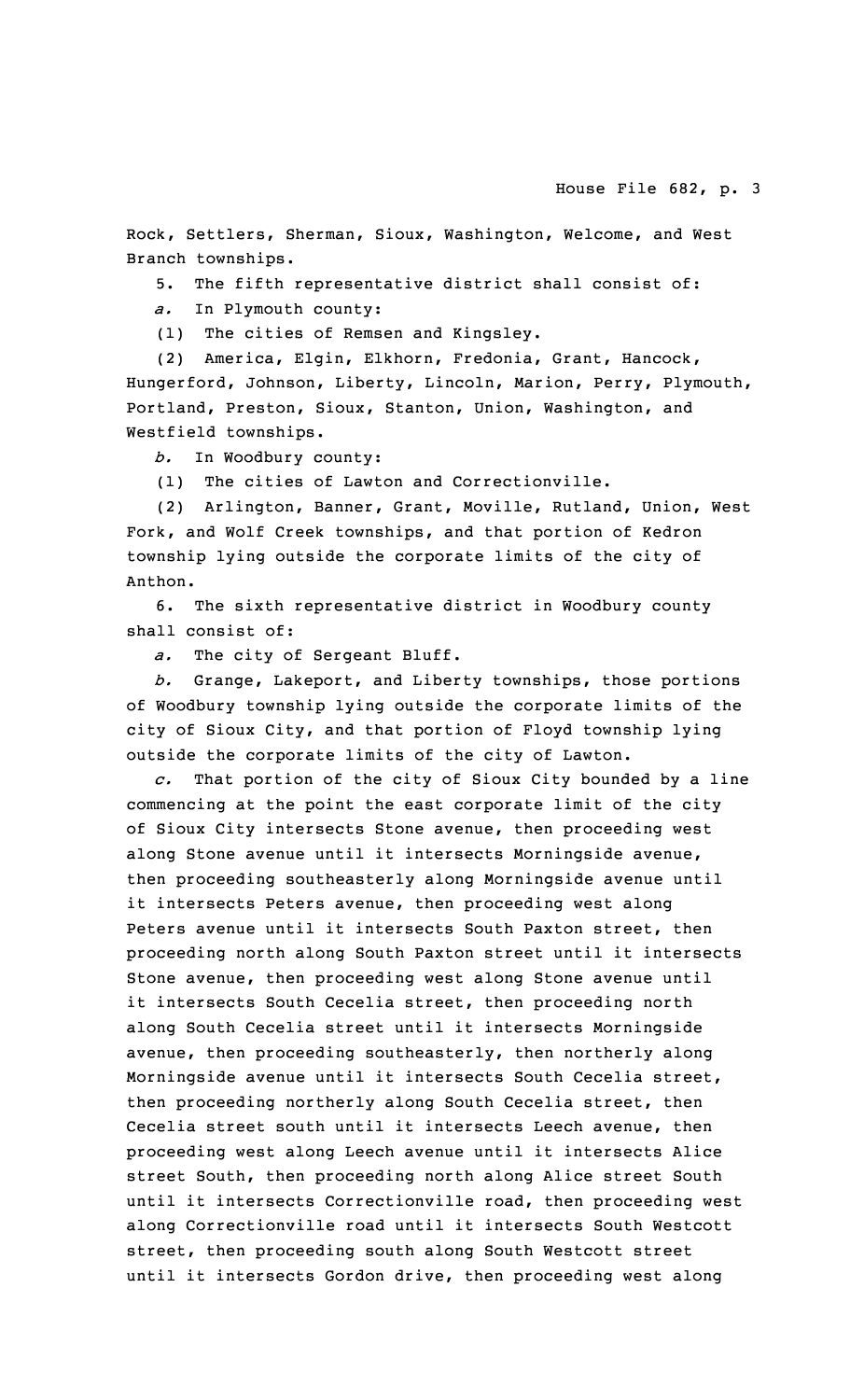Gordon drive until it intersects South Court street, then proceeding southerly along South Court street and its extension until it intersects the boundary of the state of Iowa and the corporate limit of the city of Sioux City, then proceeding first southerly, then in <sup>a</sup> counterclockwise manner along the corporate limits of the city of Sioux City to the point of origin.

7. The seventh representative district shall consist of:

- *a.* Emmet county.
- *b.* Winnebago county.
- *c.* In Kossuth county:

(1) That portion of the city of Algona bounded by <sup>a</sup> line commencing at the point the east corporate limit of the city of Algona intersects the south boundary of Plum Creek township, then proceeding first south, then in <sup>a</sup> clockwise manner along the corporate limits of the city of Algona to the point of origin.

(2) Burt, Eagle, Fenton, Grant, Harrison, Hebron, Ledyard, Lincoln, Seneca, Springfield, Swea, and Union townships, and that portion of Greenwood township lying outside the corporate limits of the city of Bancroft.

8. The eighth representative district shall consist of:

- *a.* Hancock county.
- *b.* Wright county.
- *c.* In Kossuth county:

(1) The city of Bancroft and that portion of the city of Algona not contained in the seventh representative district.

(2) Buffalo, Cresco, Garfield, German, Irvington, Lotts Creek, Lu Verne, Plum Creek, Portland, Prairie, Ramsey, Riverdale, Sherman, Wesley, and Whittemore townships.

9. The ninth representative district in Webster county shall consist of:

*a.* The cities of Duncombe and Fort Dodge.

*b.* Badger, Colfax, Cooper, Deer Creek, Douglas, Elkhorn, Jackson, and Newark townships.

10. The tenth representative district shall consist of:

- *a.* Calhoun county.
- *b.* Humboldt county.
- *c.* Pocahontas county.

*d.* In Webster county, Clay, Fulton, Gowrie, Johnson, Lost Grove, and Roland townships.

11. The eleventh representative district shall consist of:

*a.* Buena Vista county.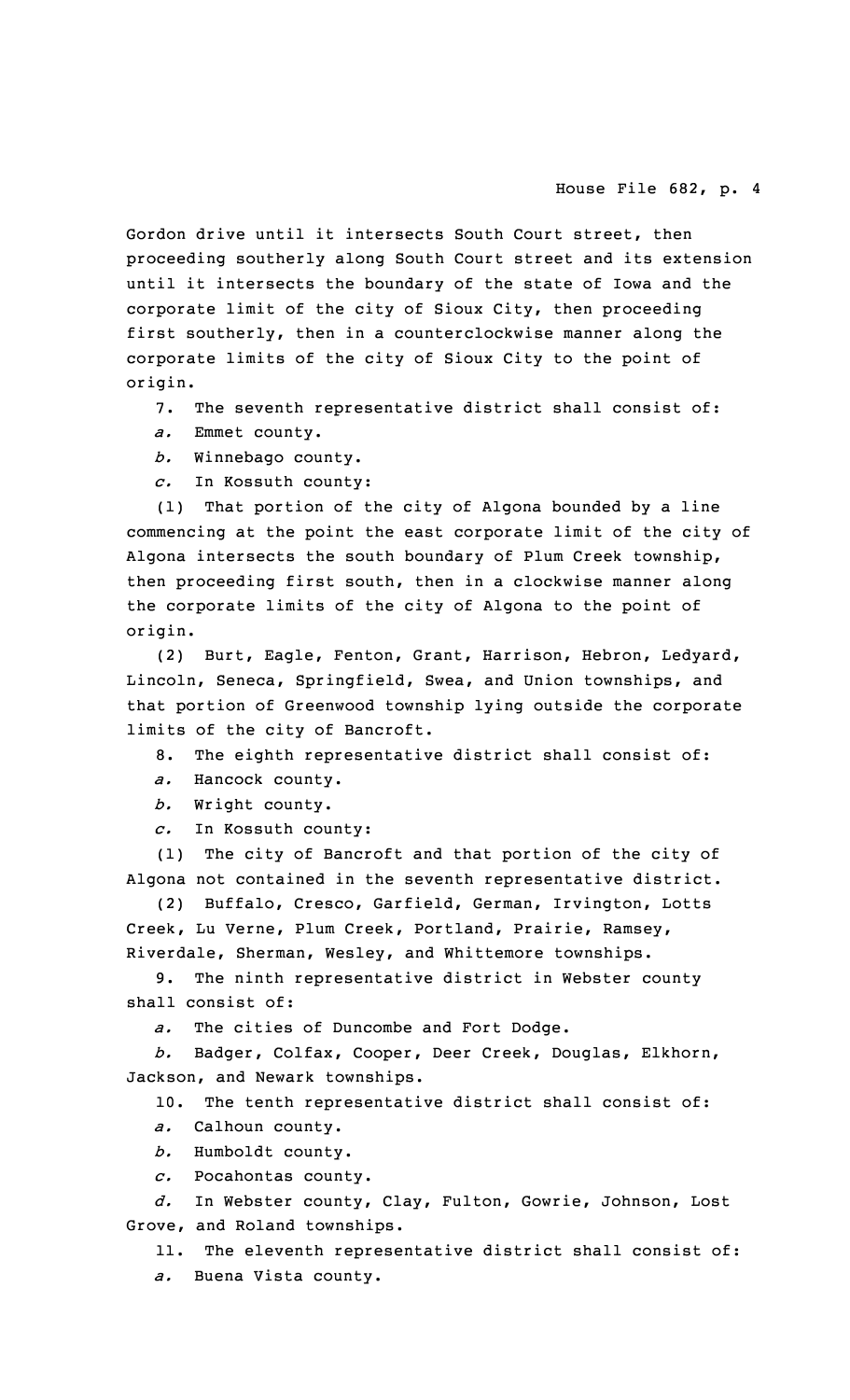*b.* Sac county.

12. The twelfth representative district shall consist of:

*a.* Audubon county.

*b.* Carroll county.

*c.* In Crawford county, Hayes, Iowa, Jackson, Milford, Nishnabotny, Stockholm, and West Side townships, and that portion of East Boyer township lying outside the corporate limits of the city of Denison.

13. The thirteenth representative district in Woodbury county shall consist of:

*a.* Concord township.

*b.* That portion of the city of Sioux City bounded by <sup>a</sup> line commencing at the point the north boundary of Woodbury county intersects Hamilton boulevard, then proceeding east along the boundary of Woodbury county until it intersects the east corporate limit of the city of Sioux City, then proceeding southerly along the corporate limits of the city of Sioux City until it intersects Stone avenue, then proceeding west along Stone avenue until it intersects Morningside avenue, then proceeding southeasterly along Morningside avenue until it intersects Peters avenue, then proceeding west along Peters avenue until it intersects South Paxton street, then proceeding north along South Paxton street until it intersects Stone avenue, then proceeding west along Stone avenue until it intersects South Cecelia street, then proceeding north along South Cecelia street until it intersects Morningside avenue, then proceeding southeasterly, then northerly along Morningside avenue until it intersects South Cecelia street, then proceeding northerly along South Cecelia street, then Cecelia street south until it intersects Leech avenue, then proceeding west along Leech avenue until it intersects Alice street South, then proceeding north along Alice street South until it intersects Correctionville road, then proceeding west along Correctionville road until it intersects South Westcott street, then proceeding south along South Westcott street until it intersects Gordon drive, then proceeding west along Gordon drive until it intersects South Court street, then proceeding southerly along South Court street and its extension until it intersects the boundary of the state of Iowa, then proceeding westerly along the boundary of the state of Iowa until it intersects Wesley parkway, then proceeding northerly along Wesley parkway until it intersects Perry street, then proceeding northeasterly along Perry street until it intersects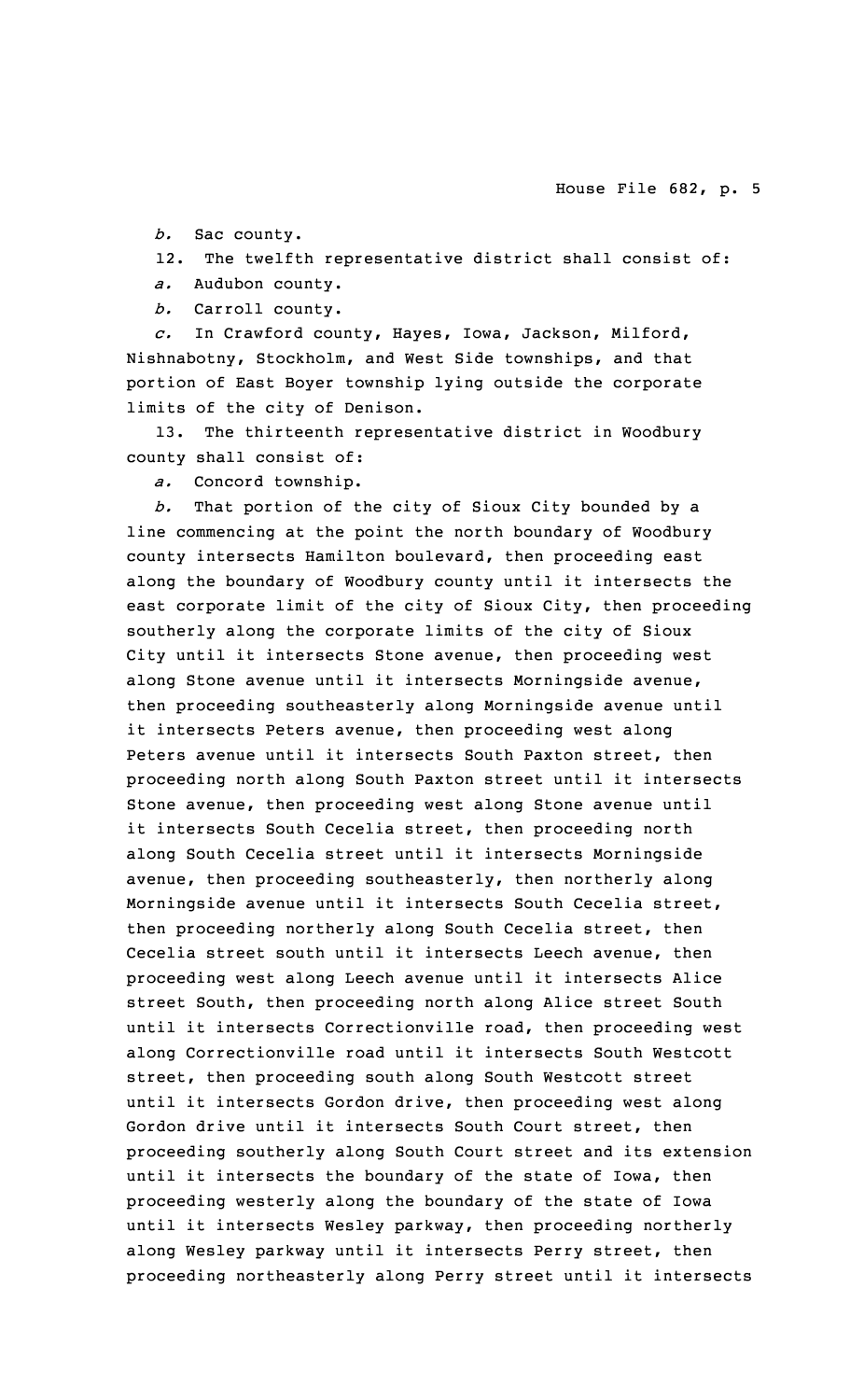West Eighth street, then proceeding northwesterly along West Eighth street until it intersects Bluff street, then proceeding northerly along Bluff street until it intersects Summit street, then proceeding northerly along Summit street until it intersects Twelfth street, then proceeding east along Twelfth street until it intersects Nebraska street, then proceeding north along Nebraska street until it intersects Thirteenth street, then proceeding east along Thirteenth street until it intersects Jackson street, then proceeding south along Jackson street until it intersects Twelfth street, then proceeding east along Twelfth street until it intersects Court street, then proceeding north along Court street until it intersects Fourteenth street, then proceeding easterly along Fourteenth street until it intersects Floyd boulevard, then proceeding south along Floyd boulevard until it intersects Thirteenth street, then proceeding easterly along Thirteenth street until it intersects the Union Pacific Railroad tracks, then proceeding northerly along the Union Pacific Railroad tracks until it intersects Nineteenth street, then proceeding westerly along Nineteenth street until it intersects Iowa street, then proceeding south along Iowa street until it intersects Eighteenth street, then proceeding west along Eighteenth street until it intersects Court street, then proceeding south along Court street until it intersects Sixteenth street, then proceeding west along Sixteenth street until it intersects Virginia street, then proceeding north along Virginia street until it intersects Seventeenth street, then proceeding west along Seventeenth street until it intersects Ingleside avenue, then proceeding southerly along Ingleside avenue until it intersects Seventeenth street, then proceeding west along Seventeenth street until it intersects Pierce street, then proceeding north along Pierce street until it intersects Twenty-second street, then proceeding east along Twenty-second street until it intersects Nebraska street, then proceeding north along Nebraska street until it intersects Twenty-third street, then proceeding west along Twenty-third street until it intersects Pierce street, then proceeding north along Pierce street until it intersects Stone Park boulevard, then proceeding northwesterly along Stone Park boulevard until it intersects West Clifton avenue, then proceeding easterly along West Clifton avenue and its extension until it intersects Hamilton boulevard, then proceeding northerly along Hamilton boulevard until it intersects Perry creek, then proceeding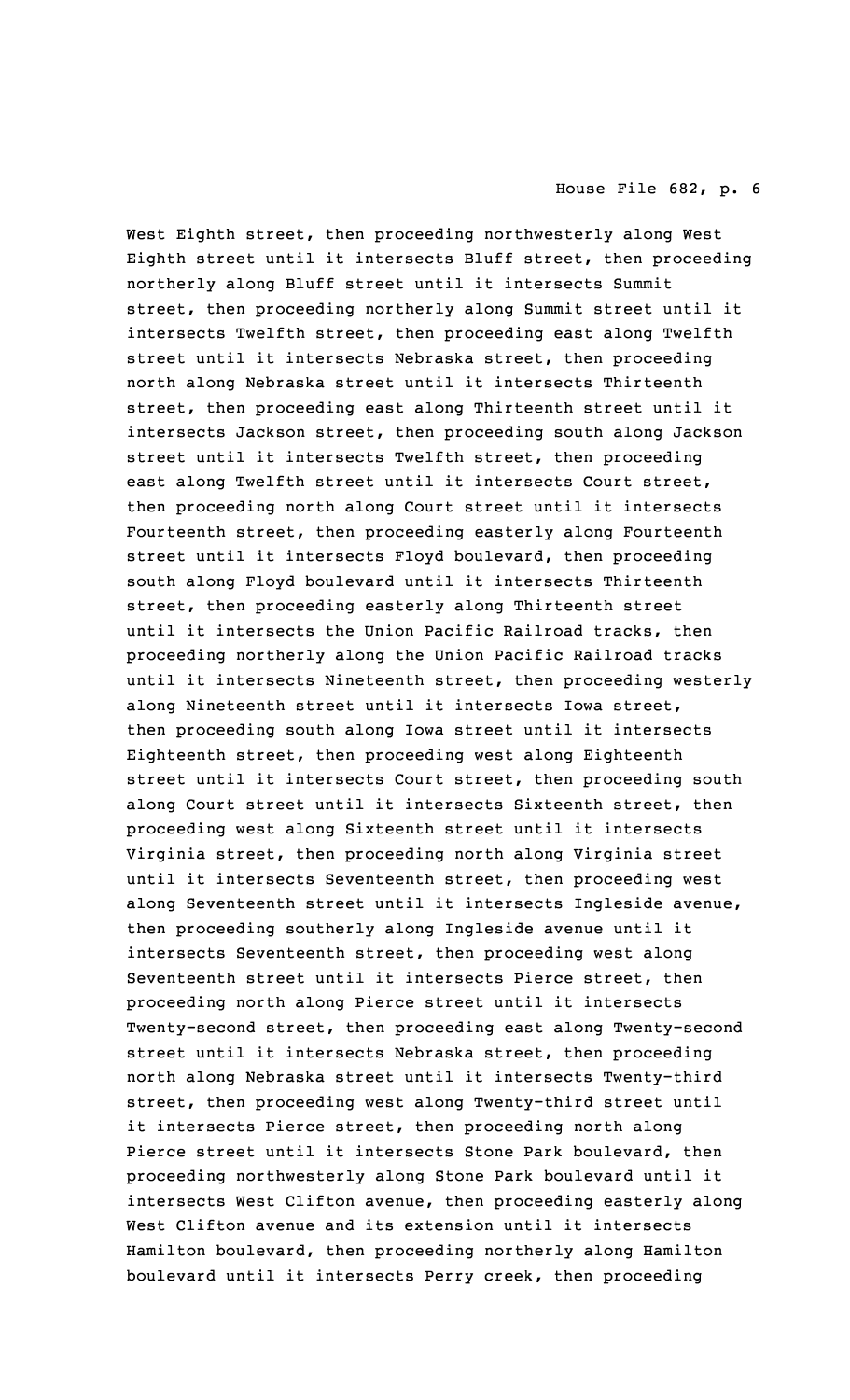southerly along Perry creek until it intersects Thirty-fourth street and its extension, then proceeding east along Thirty-fourth street and its extension until it intersects Jones street, then proceeding north along Jones street until it intersects Thirty-eighth street, then proceeding easterly along Thirty-eighth street until it intersects Thirty-seventh street, then proceeding south and then east along Thirty-seventh street until it intersects Cheyenne boulevard, then proceeding northerly along Cheyenne boulevard until it intersects Outer Drive North, then proceeding easterly along Outer Drive North until it intersects Buckwalter drive, then proceeding northwesterly along Buckwalter drive until it intersects Hamilton boulevard, then proceeding northerly along Hamilton boulevard to the point of origin.

14. The fourteenth representative district in Woodbury county shall consist of that portion of the city of Sioux City bounded by <sup>a</sup> line commencing at the point the boundary of the state of Iowa intersects the north boundary of Woodbury county, then proceeding east along the boundary of Woodbury county until it intersects Hamilton boulevard, then proceeding southerly along Hamilton boulevard until it intersects Buckwalter drive, then proceeding southeasterly along Buckwalter drive until it intersects Outer drive North, then proceeding westerly along Outer drive North until it intersects Cheyenne boulevard, then proceeding southerly along Cheyenne boulevard until it intersects Thirty-seventh street, then proceeding west and then north along Thirty-seventh street until it intersects Thirty-eighth street, then proceeding westerly along Thirty-eighth street until it intersects Jones street, then proceeding southerly along Jones street until it intersects Thirty-fourth street, then proceeding westerly along Thirty-fourth street and its extension until it intersects Perry creek, then proceeding northerly along Perry creek until it intersects Hamilton boulevard, then proceeding southerly along Hamilton boulevard until it intersects West Clifton avenue and its extension, then proceeding westerly along West Clifton avenue and its extension until it intersects Stone Park boulevard, then proceeding southeasterly along Stone Park boulevard until it intersects Pierce street, then proceeding south along Pierce street until it intersects Twenty-third street, then proceeding east along Twenty-third street until it intersects Nebraska street, then proceeding south along Nebraska street until it intersects Twenty-second street, then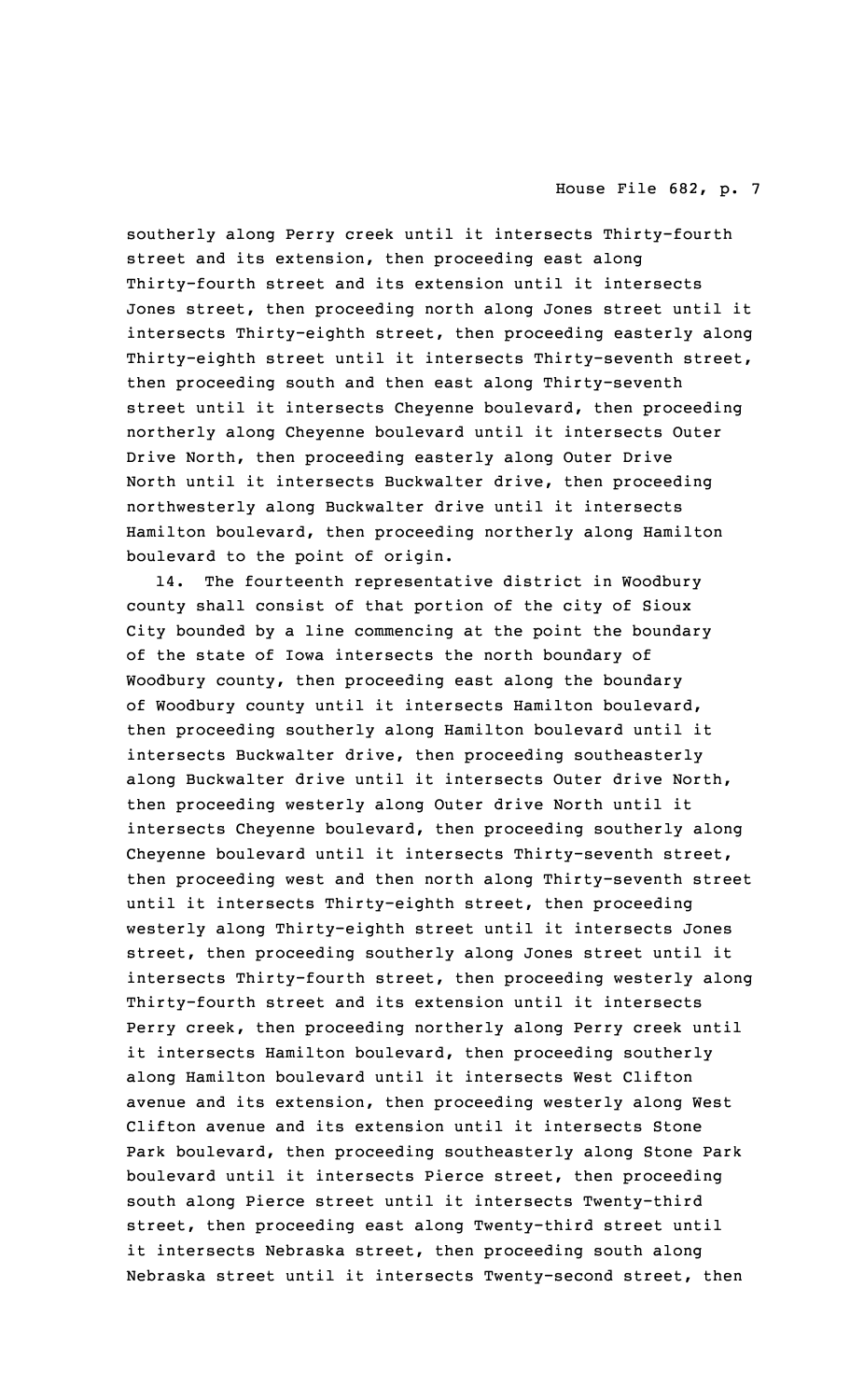proceeding west along Twenty-second street until it intersects Pierce street, then proceeding south along Pierce street until it intersects Seventeenth street, then proceeding east along Seventeenth street until it intersects Ingleside avenue, then proceeding northerly along Ingleside avenue until it intersects Seventeenth street, then proceeding east along Seventeenth street until it intersects Virginia street, then proceeding south along Virginia street until it intersects Sixteenth street, then proceeding east along Sixteenth street until it intersects Court street, then proceeding north along Court street until it intersects Eighteenth street, then proceeding east along Eighteenth street until it intersects Iowa street, then proceeding north along Iowa street until it intersects Nineteenth street, then proceeding easterly along Nineteenth street until it intersects the Union Pacific Railroad tracks, then proceeding southerly along the Union Pacific Railroad tracks until it intersects Thirteenth street, then proceeding westerly along Thirteenth street until it intersects Floyd boulevard, then proceeding north along Floyd boulevard until it intersects Fourteenth street, then proceeding westerly along Fourteenth street until it intersects Court street, then proceeding south along Court street until it intersects Twelfth street, then proceeding west along Twelfth street until it intersects Jackson street, then proceeding north along Jackson street until it intersects Thirteenth street, then proceeding west along Thirteenth street until it intersects Nebraska street, then proceeding south along Nebraska street until it intersects Twelfth street, then proceeding west along Twelfth street until it intersects Summit street, then proceeding southerly along Summit street until it intersects Bluff street, then proceeding southerly along Bluff street until it intersects West Eighth street, then proceeding southeasterly along West Eighth street until it intersects Perry street, then proceeding southwesterly along Perry street until it intersects Wesley parkway, then proceeding southerly along Wesley parkway until it intersects the boundary of the state of Iowa, then proceeding first west, then in <sup>a</sup> clockwise manner along the boundary of the state of Iowa to the point of origin.

15. The fifteenth representative district in Pottawattamie county shall consist of:

*a.* The city of Carter Lake.

*b.* That portion of the city of Council Bluffs bounded by <sup>a</sup> line commencing at the point the corporate limits of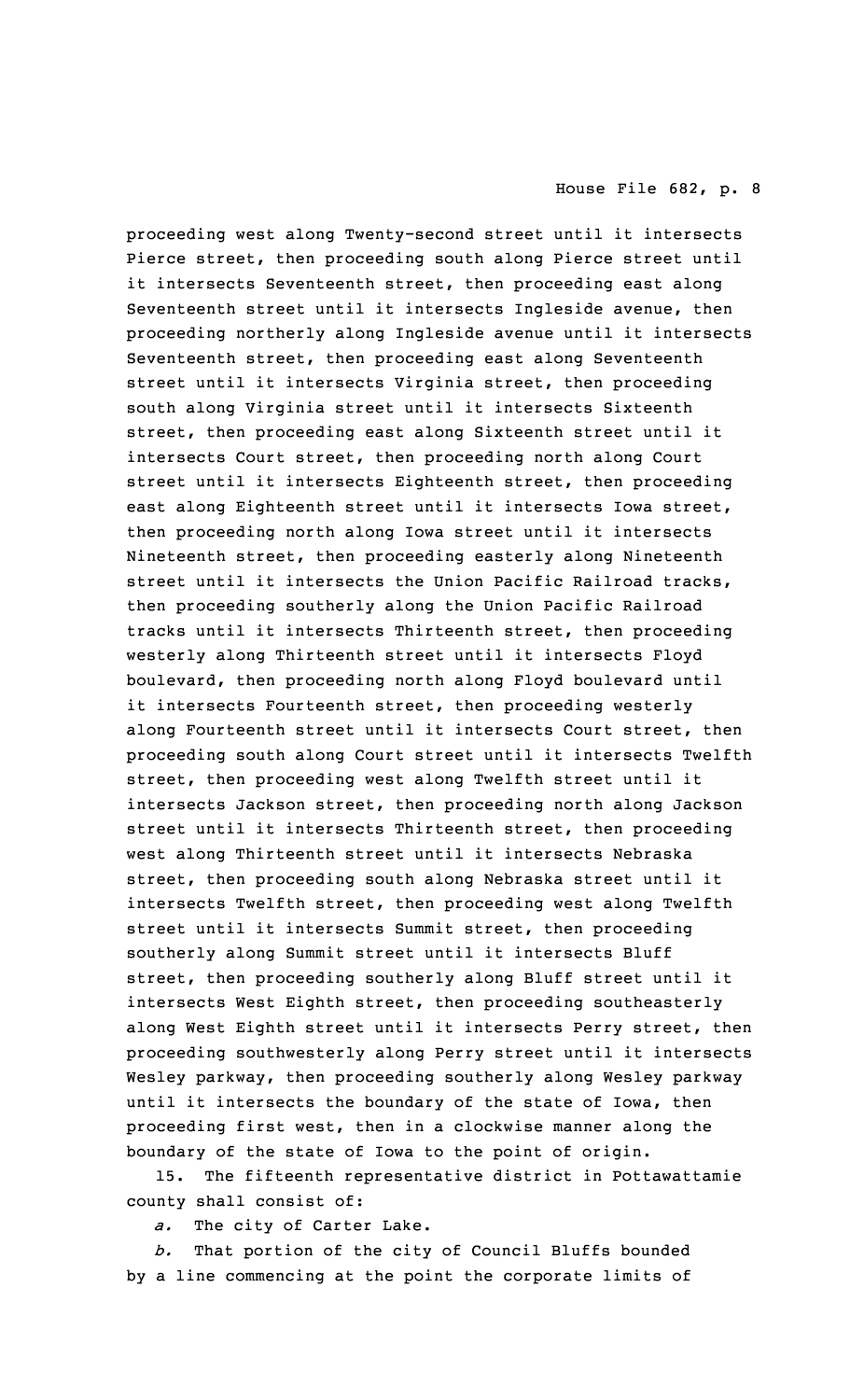the city of Council Bluffs and the boundary of the state of Iowa intersect the Union Pacific Railroad tracks, then proceeding easterly along the Union Pacific Railroad tracks until it intersects Ninth avenue, then proceeding east along Ninth avenue until it intersects South Twelfth street, then proceeding northerly along South Twelfth street until it intersects Seventh avenue, then proceeding east along Seventh avenue until it intersects South Ninth street, then proceeding north along South Ninth street until it intersects West Broadway, then proceeding east along West Broadway until it intersects North Eighth street, then proceeding north along North Eighth street until it intersects West Washington avenue, then proceeding easterly along West Washington avenue until it intersects North Main street, then proceeding southerly along North Main street until it intersects Kanesville boulevard, then proceeding northeasterly along Kanesville boulevard until it intersects North First street and its extension, then proceeding southerly along North First street and its extension until it intersects East Broadway, then proceeding northeasterly along East Broadway until it intersects Union street, then proceeding southeasterly along Union street until it intersects East Pierce street, then proceeding northeasterly along East Pierce street until it intersects Frank street, then proceeding northwesterly along Frank street until it intersects East Broadway, then proceeding northeasterly along East Broadway until it intersects East Kanesville boulevard, then proceeding southwesterly along East Kanesville boulevard until it intersects Harrison street, then proceeding northerly along Harrison street until it intersects Mount Vernon street, then proceeding easterly along Mount Vernon street until it intersects Trail Ridge drive, then proceeding northerly along Trail Ridge drive until it intersects Grand avenue, then proceeding northerly along Grand avenue until it intersects South Sierra drive, then proceeding easterly, then northerly, along South Sierra drive until it intersects North Sierra drive, then proceeding westerly along North Sierra drive until it intersects Grand avenue, then proceeding northerly along Grand avenue until it intersects the north corporate limit of the city of Council Bluffs, then proceeding first west, then in <sup>a</sup> counterclockwise manner along the corporate limits of the city of Council Bluffs to the point of origin.

16. The sixteenth representative district in Pottawattamie county shall consist of that portion of the city of Council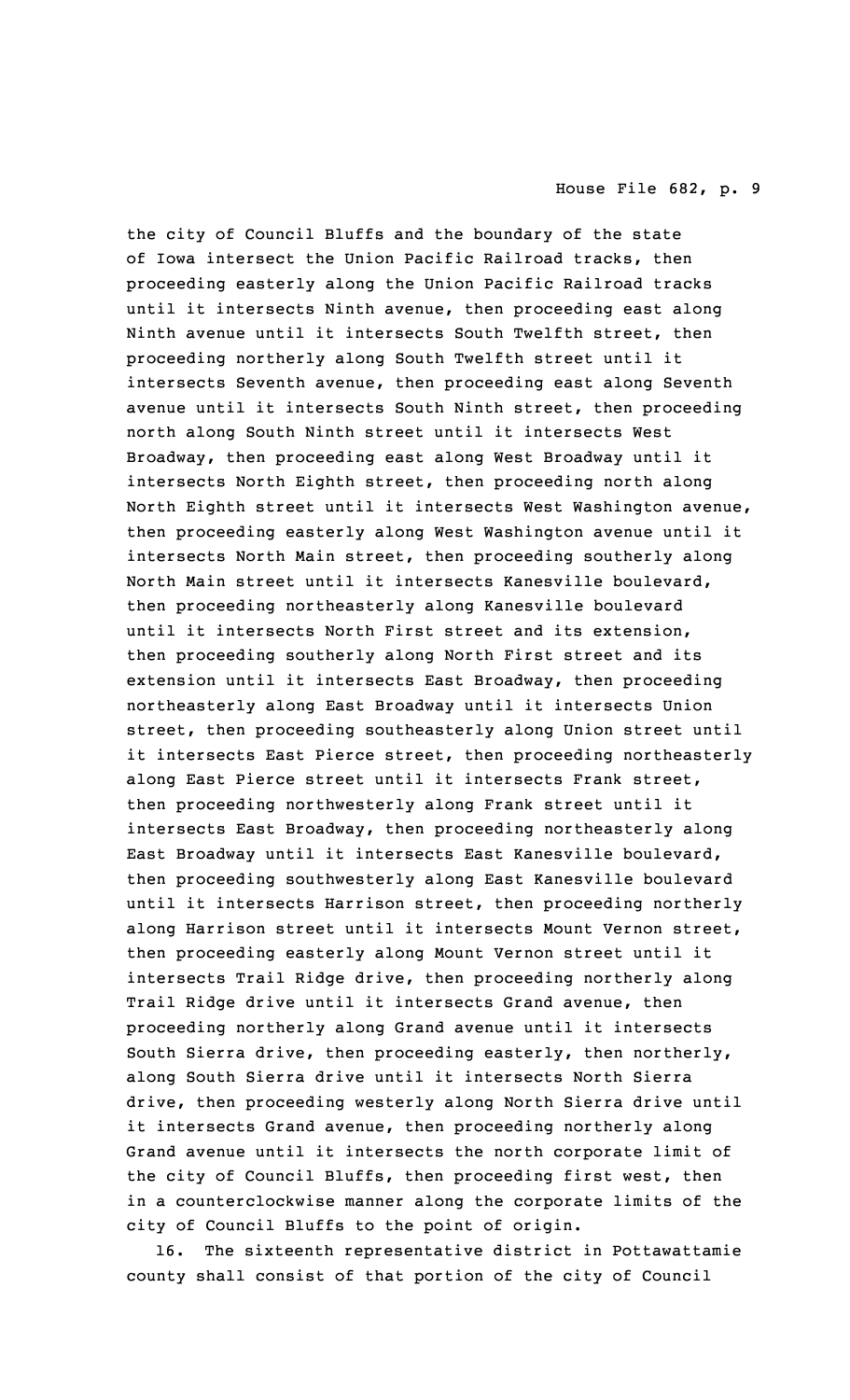Bluffs bounded by <sup>a</sup> line commencing at the point the corporate limits of the city of Council Bluffs and the boundary of the state of Iowa intersect the Union Pacific Railroad tracks, then proceeding easterly along the Union Pacific Railroad tracks until it intersects Ninth avenue, then proceeding east along Ninth avenue until it intersects South Twelfth street, then proceeding northerly along South Twelfth street until it intersects Seventh avenue, then proceeding east along Seventh avenue until it intersects South Ninth street, then proceeding north along South Ninth street until it intersects West Broadway, then proceeding east along West Broadway until it intersects North Eighth street, then proceeding north along North Eighth street until it intersects West Washington avenue, then proceeding easterly along West Washington avenue until it intersects North Main street, then proceeding southerly along North Main street until it intersects Kanesville boulevard, then proceeding easterly along Kanesville boulevard until it intersects North First street and its extension, then proceeding southerly along North First street and its extension until it intersects East Broadway, then proceeding northeasterly along East Broadway until it intersects Union street, then proceeding southeasterly along Union street until it intersects East Pierce street, then proceeding northeasterly along East Pierce street until it intersects Frank street, then proceeding northwesterly along Frank street until it intersects East Broadway, then proceeding northeasterly along East Broadway until it intersects East Kanesville boulevard, then proceeding southwesterly along East Kanesville boulevard until it intersects Harrison street, then proceeding northerly along Harrison street until it intersects Mount Vernon street, then proceeding easterly along Mount Vernon street until it intersects Trail Ridge drive, then proceeding northerly along Trail Ridge drive until it intersects Grand avenue, then proceeding northerly along Grand avenue until it intersects South Sierra drive, then proceeding easterly, then northerly, along South Sierra drive until it intersects North Sierra drive, then proceeding westerly along North Sierra drive until it intersects Grand avenue, then proceeding northerly along Grand avenue until it intersects the north corporate limit of the city of Council Bluffs, then proceeding first east, then in <sup>a</sup> clockwise manner along the corporate limits of the city of Council Bluffs until it intersects McPherson avenue, then proceeding westerly along McPherson avenue until it intersects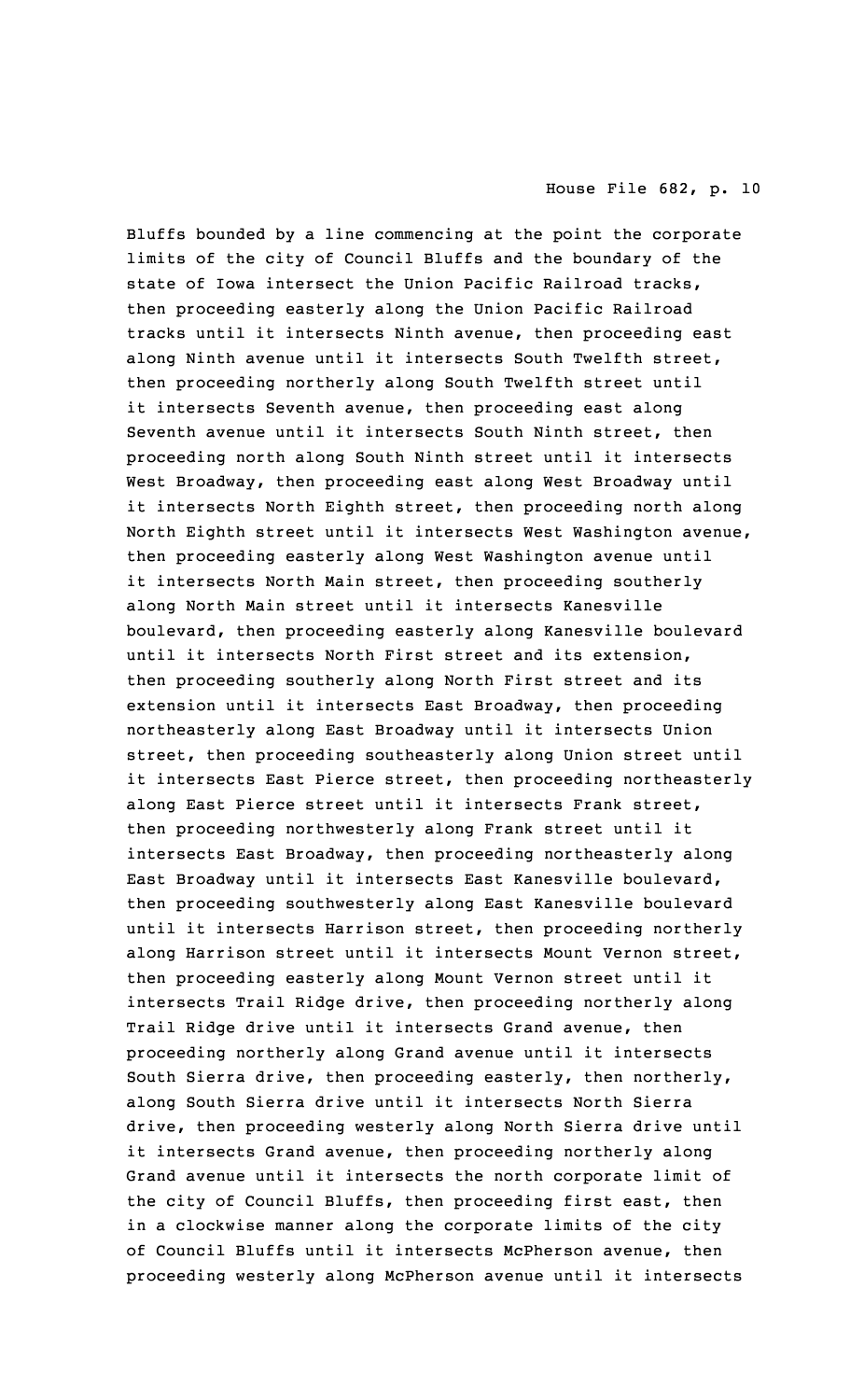Gleason avenue, then proceeding westerly along Gleason avenue until it intersects Morningside avenue, then proceeding north along Morningside avenue until it intersects Park lane, then proceeding westerly along Park lane until it intersects Lincoln avenue, then proceeding southerly along Lincoln avenue until it intersects Franklin avenue, then proceeding southeasterly along Franklin avenue until it intersects Bennett avenue, then proceeding southwesterly along Bennett avenue until it intersects Madison avenue, then proceeding southeasterly along Madison avenue until it intersects Valley View drive, then proceeding southerly along Valley View drive until it intersects the east corporate limit of the city of Council Bluffs, then proceeding first southerly, then in <sup>a</sup> clockwise manner along the corporate limits of the city of Council Bluffs to the point of origin.

17. The seventeenth representative district shall consist of:

*a.* Ida county.

*b.* Monona county.

*c.* In Harrison county, Allen, Boyer, Calhoun, Cincinnati, Clay, Jackson, Lincoln, Little Sioux, Magnolia, Morgan, Raglan, St. John, and Taylor townships.

*d.* In Woodbury county:

(1) The city of Anthon.

(2) Liston, Little Sioux, Miller, Morgan, Oto, Sloan, and Willow townships, and that portion of Rock township lying outside the corporate limits of the city of Correctionville.

18. The eighteenth representative district shall consist of:

*a.* Shelby county.

*b.* In Crawford county:

(1) The city of Denison.

(2) Boyer, Charter Oak, Denison, Goodrich, Hanover, Morgan, Otter Creek, Paradise, Soldier, Union, Washington, and Willow townships.

*c.* In Harrison county, Cass, Douglas, Harrison, Jefferson, La Grange, Union, and Washington townships.

19. The nineteenth representative district shall consist of:

*a.* The city of Granger.

*b.* In Polk county:

(1) That portion of the city of Sheldahl in Polk county.

(2) That portion of Polk county bounded by <sup>a</sup> line commencing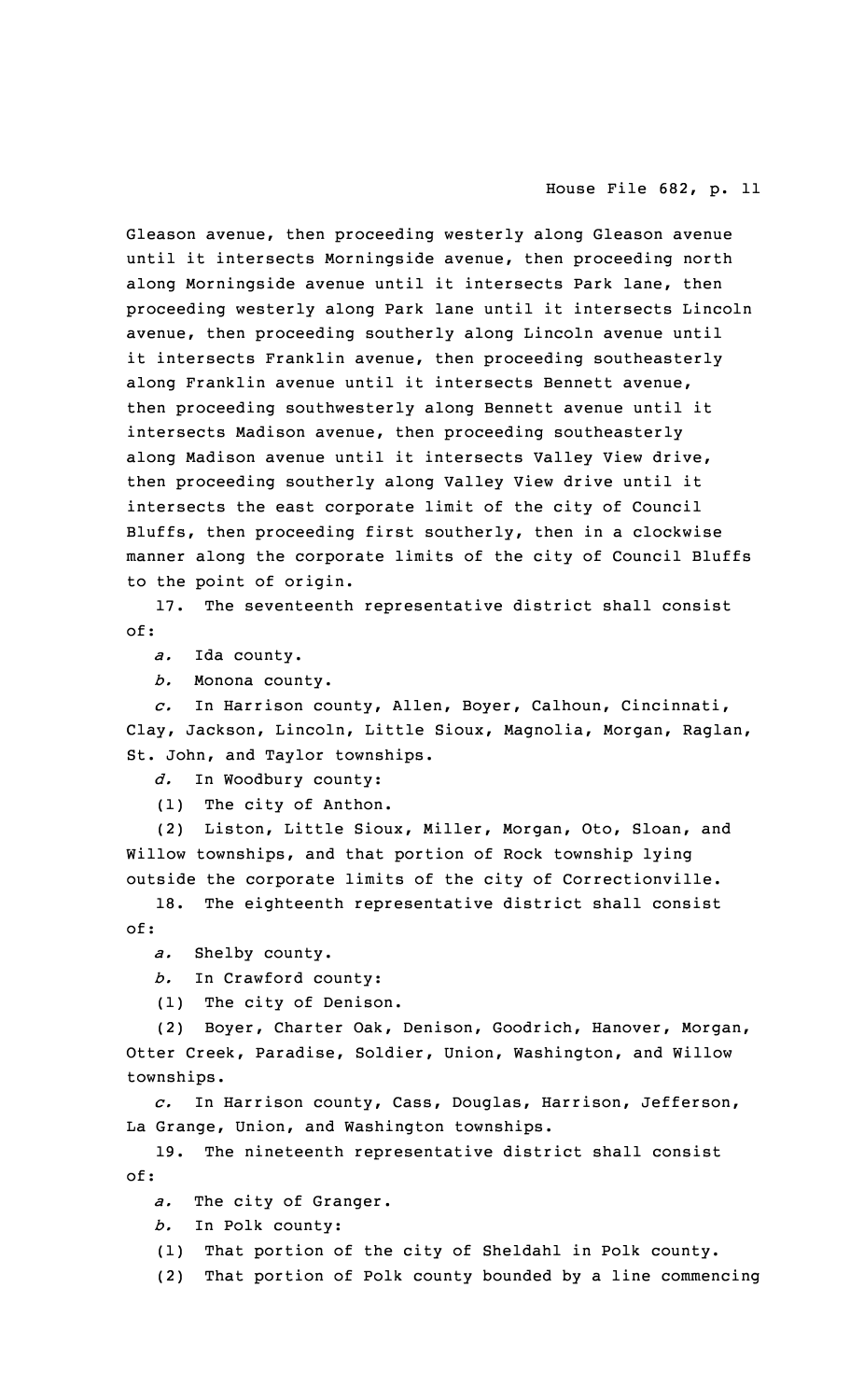at the point the west boundary of Polk county intersects the middle channel of the Des Moines river, then proceeding first north, then east, along the boundary of Polk county until it intersects the west boundary of Lincoln township, then proceeding south along the boundary of Lincoln township until it intersects the north corporate limit of the city of Polk City, then proceeding first east, then in <sup>a</sup> clockwise manner along the corporate limits of the city of Polk City until it intersects the east boundary of census block 191530115002185, then proceeding south along the east boundary of census block 191530115002185 and census block 191530115002184 until it intersects the middle channel of the Des Moines river, then proceeding northwesterly along the middle channel of the Des Moines river to the point of origin.

*c.* In Dallas county, Adams, Adel, Beaver, Colfax, Des Moines, Grant, Sugar Grove, and Union townships, and those portions of Boone, Van Meter, and Walnut townships not contained in the forty-fourth representative district.

20. The twentieth representative district shall consist of:

*a.* Adair county.

*b.* Guthrie county.

*c.* In Cass county, Benton, Franklin, Grant, and Lincoln townships.

*d.* In Dallas county, Dallas, Lincoln, Linn, Spring Valley, and Washington townships.

21. The twenty-first representative district shall consist of:

*a.* Adams county.

*b.* Union county.

*c.* In Cass county, Bear Grove, Brighton, Cass, Edna, Grove, Massena, Noble, Pleasant, Pymosa, Union, Victoria, and Washington townships.

*d.* In Pottawattamie county, Grove, Layton, Lincoln, Waveland, and Wright townships, and that portion of Center township lying outside the corporate limits of the city of Oakland.

22. The twenty-second representative district in Pottawattamie county shall consist of:

*a.* The city of Oakland.

*b.* Belknap, Boomer, Carson, Crescent, Hardin, Hazel Dell, James, Keg Creek, Knox, Macedonia, Minden, Neola, Norwalk, Pleasant, Rockford, Silver Creek, Valley, Washington, and York townships, and those portions of Garner, Lake, and Lewis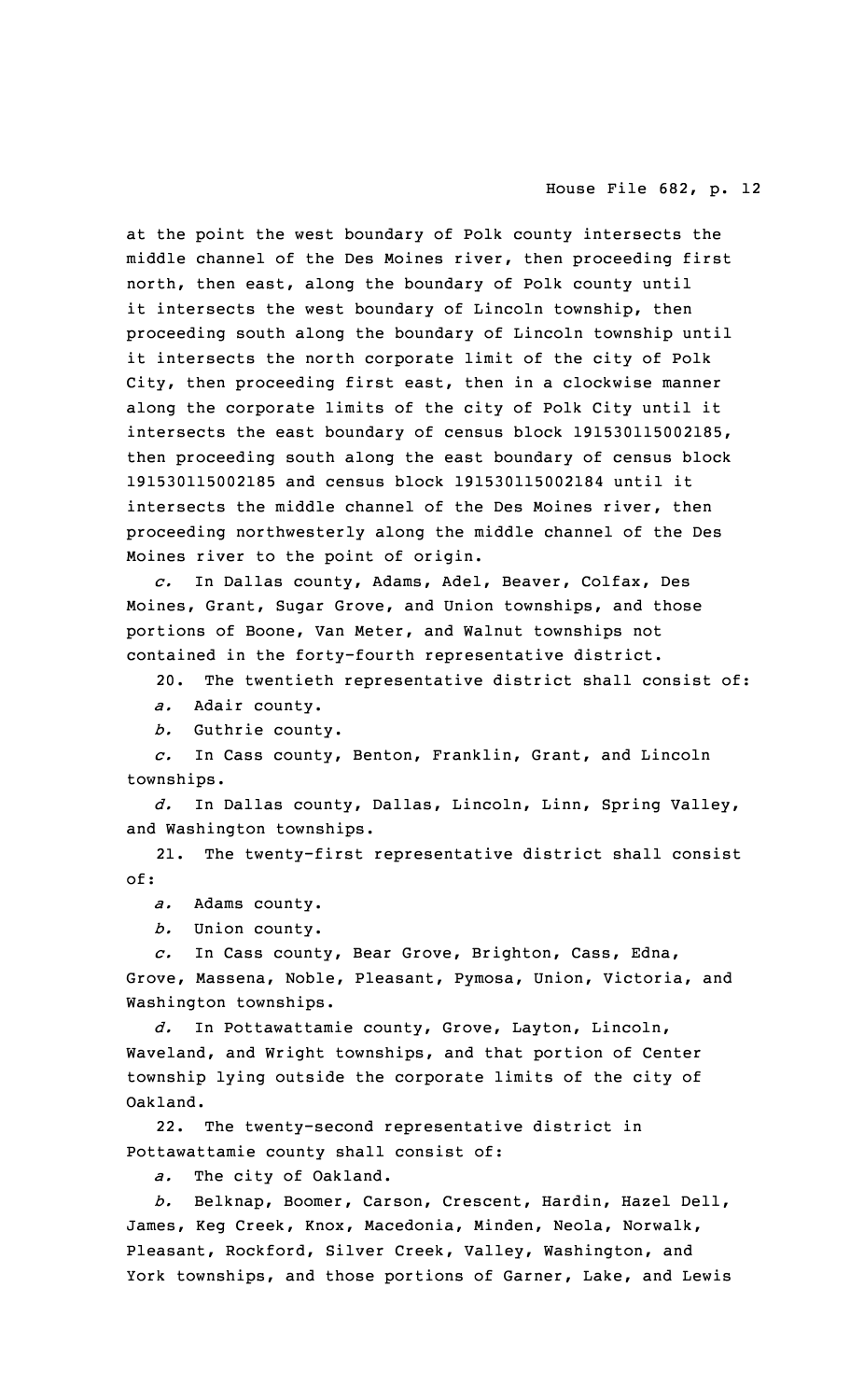townships lying outside the corporate limits of the city of Council Bluffs.

*c.* That portion of the city of Council Bluffs bounded by <sup>a</sup> line commencing at the point the east corporate limit of the city of Council Bluffs intersects McPherson avenue, then proceeding westerly along McPherson avenue until it intersects Gleason avenue, then proceeding westerly along Gleason avenue until it intersects Morningside avenue, then proceeding north along Morningside avenue until it intersects Park lane, then proceeding westerly along Park lane until it intersects Lincoln avenue, then proceeding southerly along Lincoln avenue until it intersects Franklin avenue, then proceeding southeasterly along Franklin avenue until it intersects Bennett avenue, then proceeding southwesterly along Bennett avenue until it intersects Madison avenue, then proceeding southeasterly along Madison avenue until it intersects Valley View drive, then proceeding southerly along Valley View drive until it intersects the corporate limits of the city of Council Bluffs, then proceeding first easterly, then in <sup>a</sup> counterclockwise manner along the corporate limits of the city of Council Bluffs to the point of origin.

23. The twenty-third representative district shall consist of:

*a.* Fremont county.

*b.* Mills county.

*c.* In Montgomery county, Douglas, Garfield, Lincoln, Pilot Grove, Red Oak, Sherman, and Washington townships, and that portion of Frankfort township lying outside the corporate limits of the city of Stanton.

24. The twenty-fourth representative district shall consist of:

*a.* Page county.

*b.* Ringgold county.

*c.* Taylor county.

*d.* In Montgomery county:

(1) The city of Stanton.

(2) East, Grant, Scott, and West townships.

25. The twenty-fifth representative district shall consist of:

*a.* The city of Bevington.

*b.* Madison county.

*c.* In Warren county:

(1) The cities of Milo and Norwalk.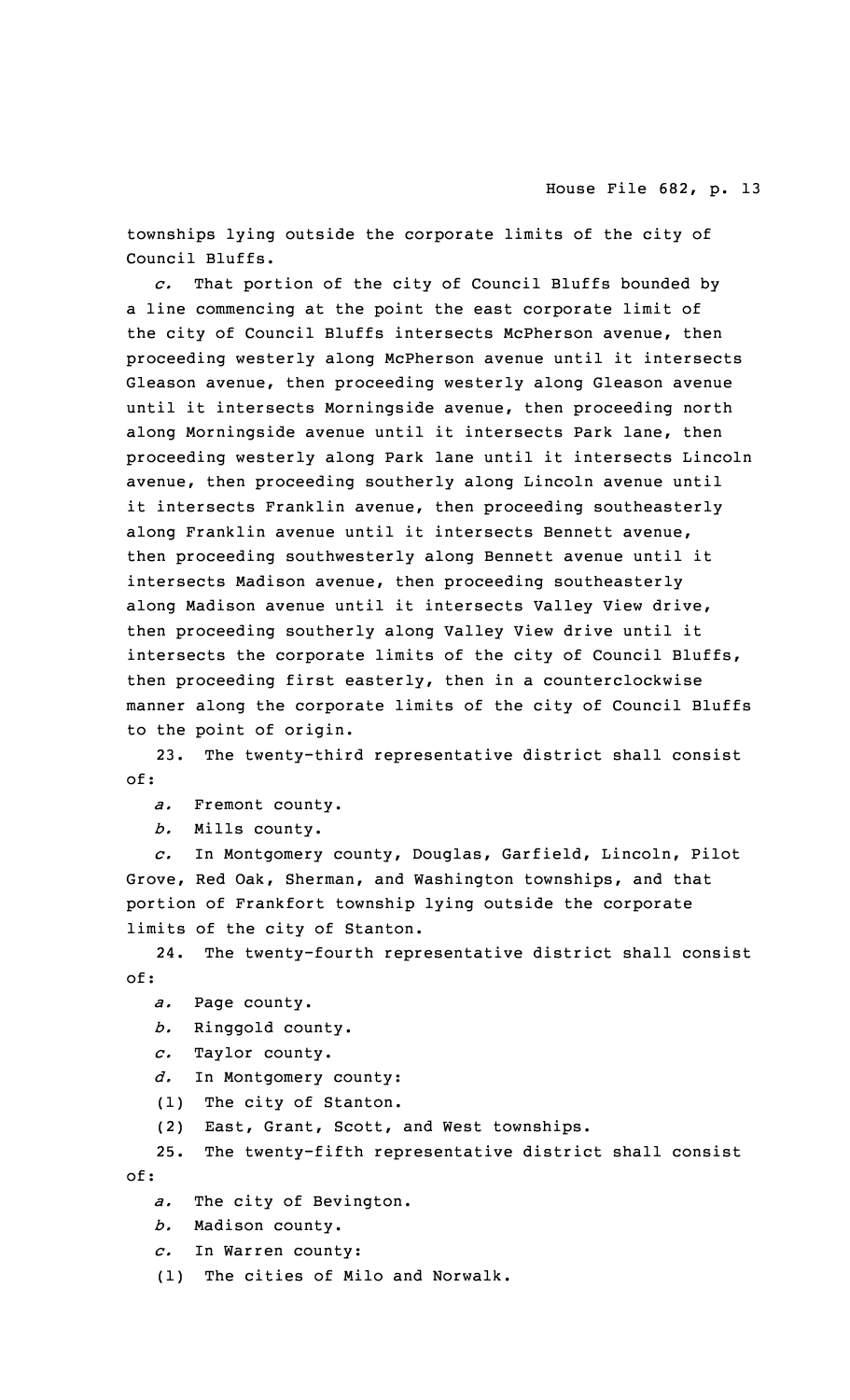(2) Jackson, Otter, Squaw, Virginia, and White Oak townships, and that portion of Linn township not contained in the forty-second representative district.

26. The twenty-sixth representative district in Warren county shall consist of:

*a.* The city of Indianola.

*b.* Allen, Liberty, Lincoln, Palmyra, Richland, Union, and White Breast townships, that portion of Belmont township lying outside the corporate limits of the city of Milo, that portion of Greenfield township lying outside the corporate limits of the city of Norwalk, and that portion of Jefferson township lying outside the corporate limits of the city of Bevington.

27. The twenty-seventh representative district shall consist of:

*a.* Clarke county.

*b.* Decatur county.

*c.* Wayne county.

*d.* In Lucas County:

(1) That portion of the city of Chariton and Lincoln township bounded by <sup>a</sup> line commencing at the point the north corporate limit of the city of Chariton intersects the east boundary of Whitebreast township, then proceeding first east, then in <sup>a</sup> clockwise manner along the corporate limits of the city of Chariton to the point of origin.

(2) Jackson, Otter Creek, Union, Warren, and Whitebreast townships.

28. The twenty-eighth representative district shall consist of:

*a.* In Jasper county, Elk Creek, Fairview, and Lynn Grove townships, and that portion of Palo Alto township lying outside the corporate limits of the city of Newton.

*b.* In Lucas county, Benton, Cedar, English, Liberty, Pleasant, and Washington townships, and that portion of Lincoln township not contained in the twenty-seventh representative district.

*c.* In Marion county, Clay, Dallas, Franklin, Indiana, Knoxville, Liberty, Pleasant Grove, Red Rock, Summit, Union, and Washington townships.

29. The twenty-ninth representative district in Jasper county shall consist of:

*a.* The city of Newton.

*b.* Buena Vista, Clear Creek, Des Moines, Hickory Grove, Independence, Kellogg, Malaka, Mariposa, Mound Prairie, Newton,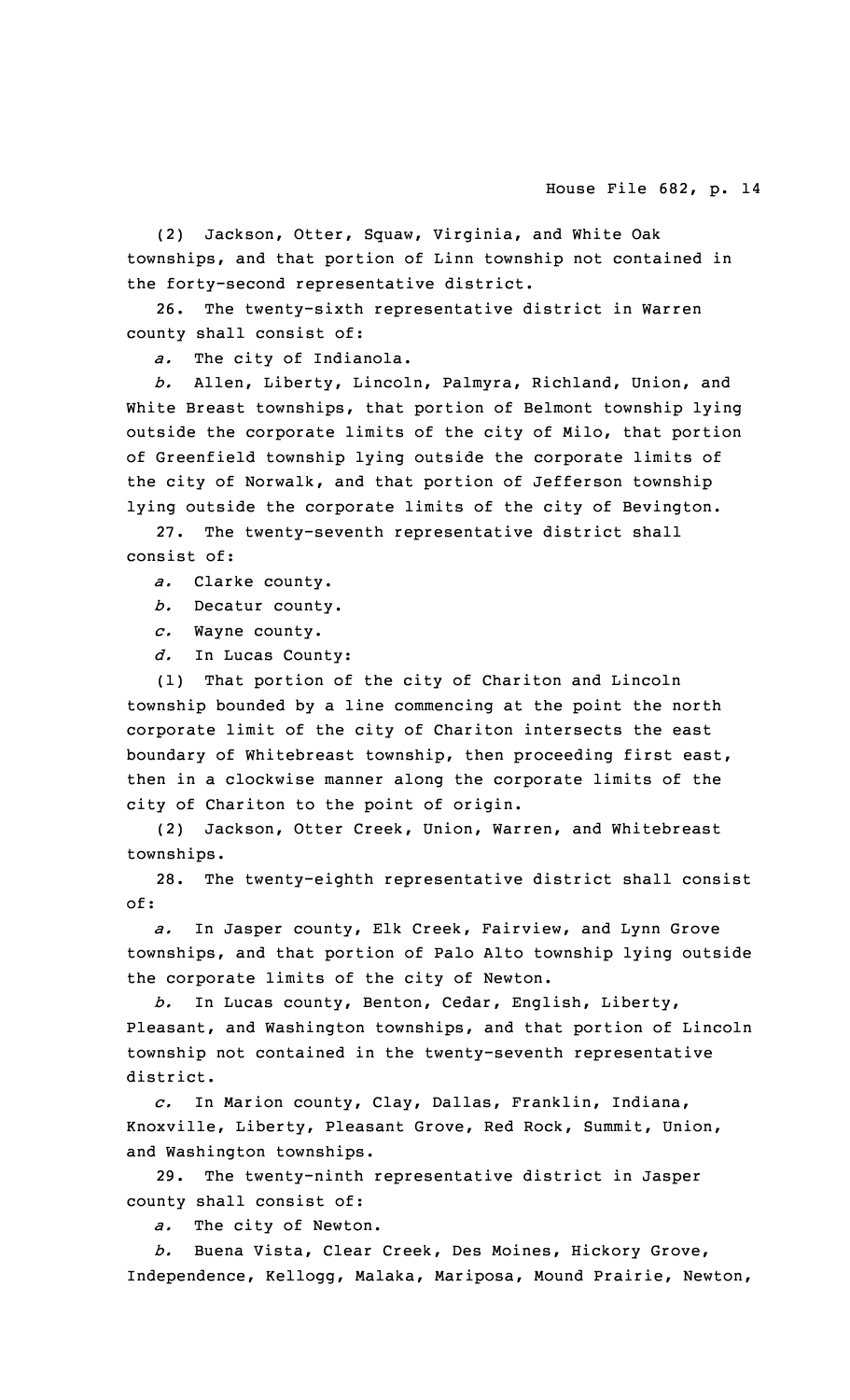Poweshiek, Richland, Rock Creek, Sherman, and Washington townships.

30. The thirtieth representative district in Polk county shall consist of:

*a.* The city of Altoona.

*b.* Beaver, Camp, Elkhart, Franklin, and Washington townships.

*c.* That portion of Douglas township not contained in the thirty-seventh representative district, that portion of Allen township not contained in the thirty-third representative district, and those portions of Clay and Four Mile townships not contained in the thirty-first representative district.

31. The thirty-first representative district shall consist of that portion of Polk county bounded by <sup>a</sup> line commencing at the point East Fifteenth street intersects the eastbound lanes of Interstate 235, then proceeding easterly along the eastbound lanes of Interstate 235 until it intersects East University avenue, then proceeding east along East University avenue until it intersects East Twenty-seventh street, then proceeding northerly along East Twenty-seventh street until it intersects Guthrie avenue, then proceeding west along Guthrie avenue until it intersects Hubbell avenue, then proceeding northeasterly along Hubbell avenue until it intersects Arthur avenue, then proceeding east along Arthur avenue until it intersects East Twenty-ninth street, then proceeding north along East Twenty-ninth street until it intersects East Euclid avenue, then proceeding easterly along East Euclid avenue until it intersects Hubbell avenue, then proceeding northeasterly along Hubbell avenue until it intersects East Douglas avenue, then proceeding easterly along East Douglas avenue until it intersects the corporate limits of the city of Des Moines, then proceeding first east, then in <sup>a</sup> clockwise manner along the corporate limits of the city of Des Moines until it intersects East Four Mile creek, then proceeding south, then west, along the corporate limits of the city of Des Moines until it intersects the east boundary of Delaware township, then proceeding south along the boundary of Delaware township until it intersects Iowa Interstate Railroad tracks, then proceeding south along the boundary of Delaware township until it intersects the corporate limits of the city of Pleasant Hill, then proceeding first south, then in <sup>a</sup> clockwise manner along the corporate limits of the city of Pleasant Hill until it intersects the south boundary of Clay township,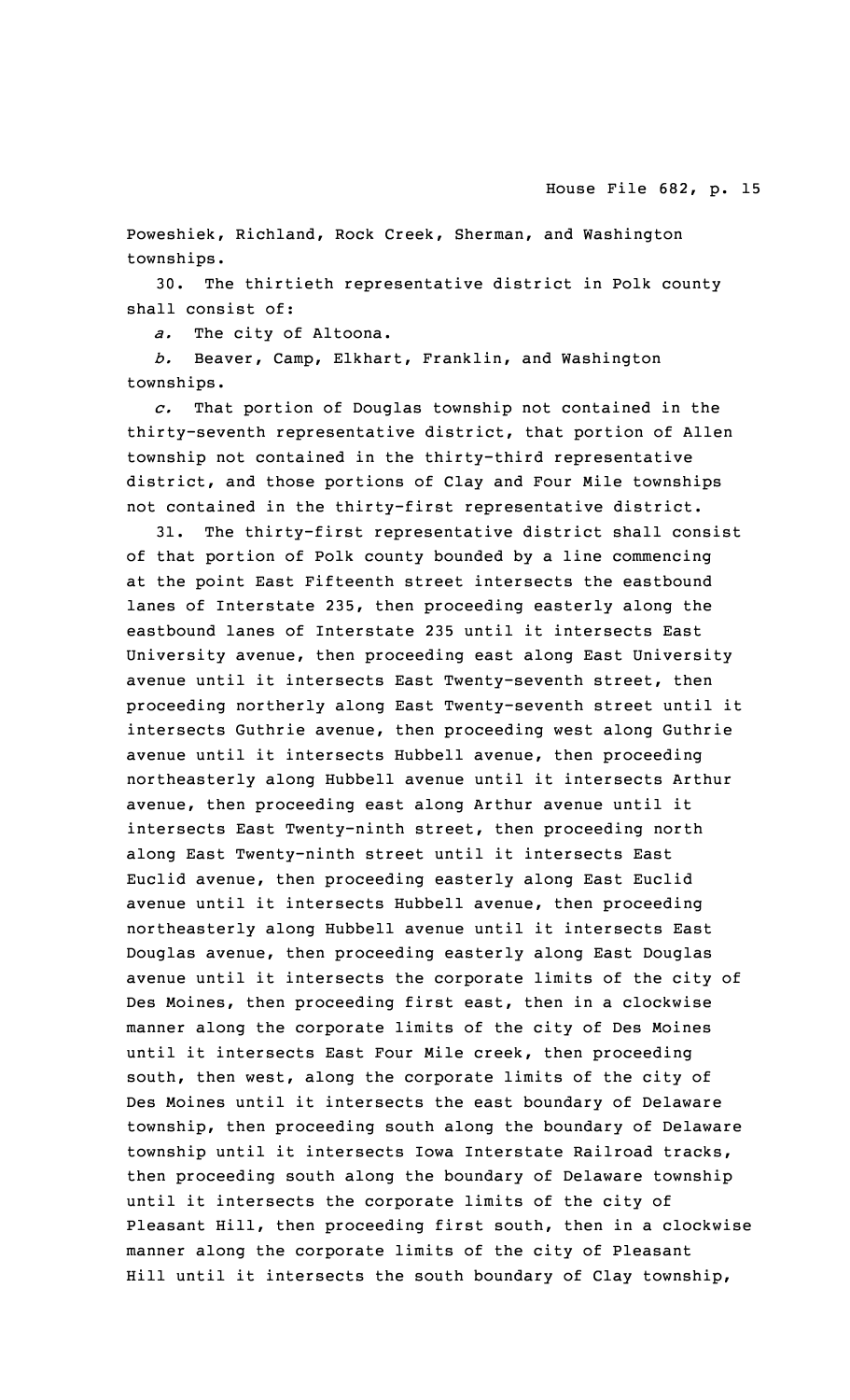then proceeding easterly along the boundary of Clay township until it intersects the east corporate limit of the city of Pleasant Hill, then proceeding first south, then in <sup>a</sup> clockwise manner along the corporate limits of the city of Pleasant Hill until it intersects Dean avenue, then proceeding westerly along Dean avenue until it intersects East Thirtieth street, then proceeding south along East Thirtieth street until it intersects Southeast Thirtieth street, then proceeding south along Southeast Thirtieth street until it intersects Iowa Interstate Railroad tracks, then proceeding westerly along Iowa Interstate Railroad tracks until it intersects Southeast Eighteenth street, then proceeding north along Southeast Eighteenth street until it intersects East Eighteenth street, then proceeding north along East Eighteenth street until it intersects Dean avenue, then proceeding west along Dean avenue until it intersects East Seventeenth street, then proceeding northerly along East Seventeenth street until it intersects Lyon street, then proceeding westerly along Lyon street and its extension until it intersects East Fifteenth street, then proceeding northerly along East Fifteenth street to the point of origin.

32. The thirty-second representative district in Polk county shall consist of that portion of the city of Des Moines bounded by <sup>a</sup> line commencing at the point East Fifteenth street intersects the eastbound lanes of Interstate 235, then proceeding easterly along the eastbound lanes of Interstate 235 until it intersects East University avenue, then proceeding east along East University avenue until it intersects East Twenty-seventh street, then proceeding northerly along East Twenty-seventh street until it intersects Guthrie avenue, then proceeding west along Guthrie avenue until it intersects Hubbell avenue, then proceeding northeasterly along Hubbell avenue until it intersects Arthur avenue, then proceeding east along Arthur avenue until it intersects East Twenty-ninth street, then proceeding north along East Twenty-ninth street until it intersects East Euclid avenue, then proceeding easterly along East Euclid avenue until it intersects Hubbell avenue, then proceeding northeasterly along Hubbell avenue until it intersects East Douglas avenue, then proceeding easterly along East Douglas avenue, until it intersects the corporate limits of the city of Des Moines, then proceeding first north, then in <sup>a</sup> counterclockwise manner along the corporate limits of the city of Des Moines until it intersects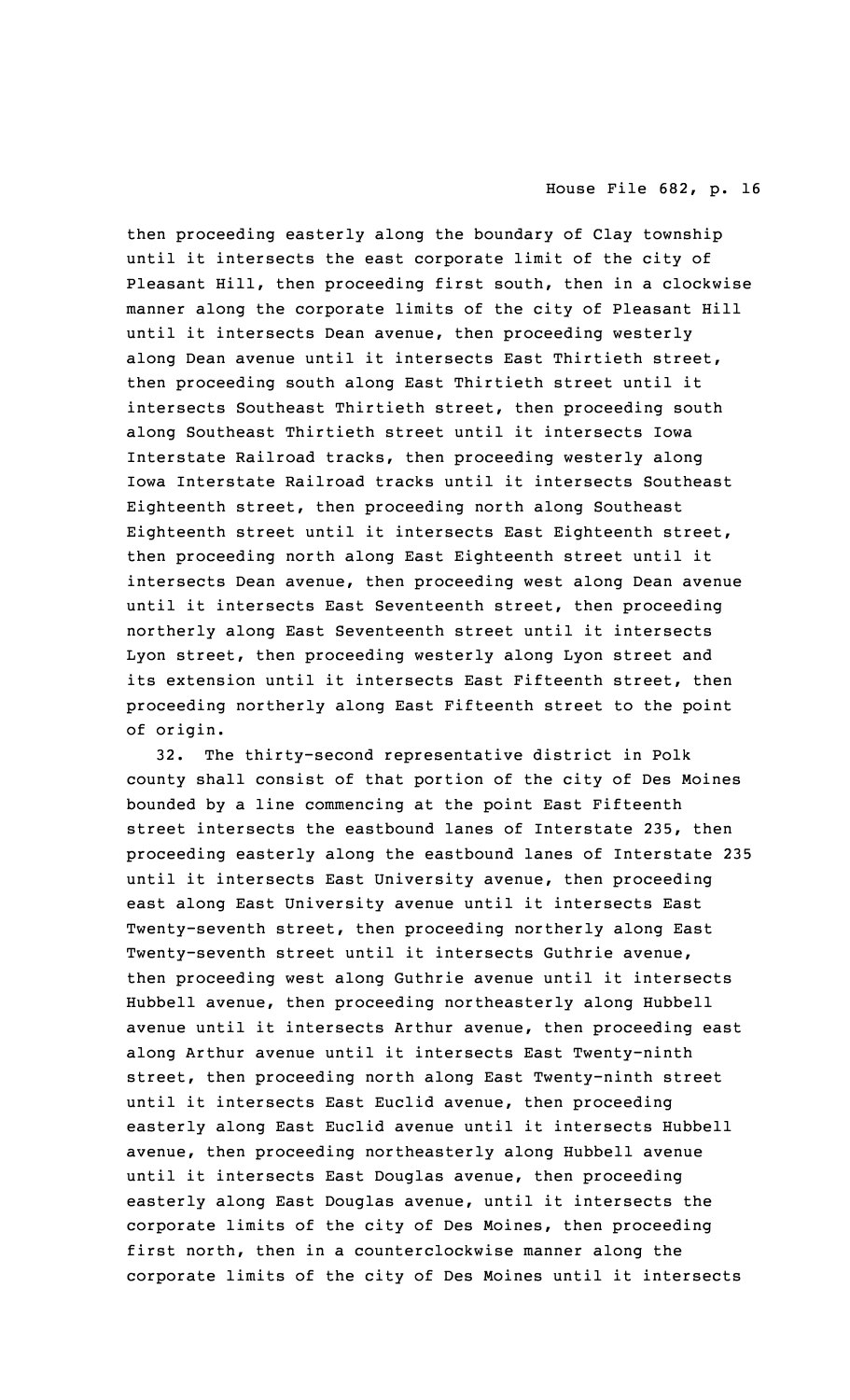East Fourteenth street, then proceeding south along East Fourteenth street until it intersects East Euclid avenue, then proceeding west along East Euclid avenue until it intersects North Union street, then proceeding northerly along North Union street until it intersects East Madison avenue, then proceeding west along East Madison avenue until it intersects Cambridge street, then proceeding south along Cambridge street until it intersects East Euclid avenue, then proceeding west along East Euclid avenue until it intersects Euclid avenue, then proceeding west along Euclid avenue until it intersects Second avenue, then proceeding south along Second avenue until it intersects the middle channel of the Des Moines river, then proceeding southerly along the middle channel of the Des Moines river until it intersects Court avenue, then proceeding easterly along Court avenue until it intersects East Court avenue, then proceeding easterly along East Court avenue until it intersects East Seventh street, then proceeding southerly along East Seventh street until it intersects Iowa Interstate Railroad tracks, then proceeding easterly along Iowa Interstate Railroad tracks until it intersects Southeast Fourteenth street, then proceeding south along Southeast Fourteenth street until it intersects Union Pacific Railroad tracks, then proceeding easterly along Union Pacific Railroad tracks until it intersects Iowa Interstate Railroad tracks, then proceeding easterly along Iowa Interstate Railroad tracks until it intersects Southeast Eighteenth street, then proceeding north along Southeast Eighteenth street until it intersects East Eighteenth street, then proceeding north along East Eighteenth street until it intersects Dean avenue, then proceeding west along Dean avenue until it intersects East Seventeenth street, then proceeding northerly along East Seventeenth street until it intersects Lyon street, then proceeding westerly along Lyon street and its extension until it intersects East Fifteenth street, then proceeding northerly along East Fifteenth street to the point of origin.

33. The thirty-third representative district in Polk county shall consist of that portion of the city of Des Moines bounded by <sup>a</sup> line commencing at the point the south boundary of Polk county intersects U.S. highway 69, then proceeding northwesterly along U.S. highway 69 until it intersects Southeast Fourteenth street, then proceeding northerly along Southeast Fourteenth street until it intersects East Army Post road, then proceeding west along East Army Post road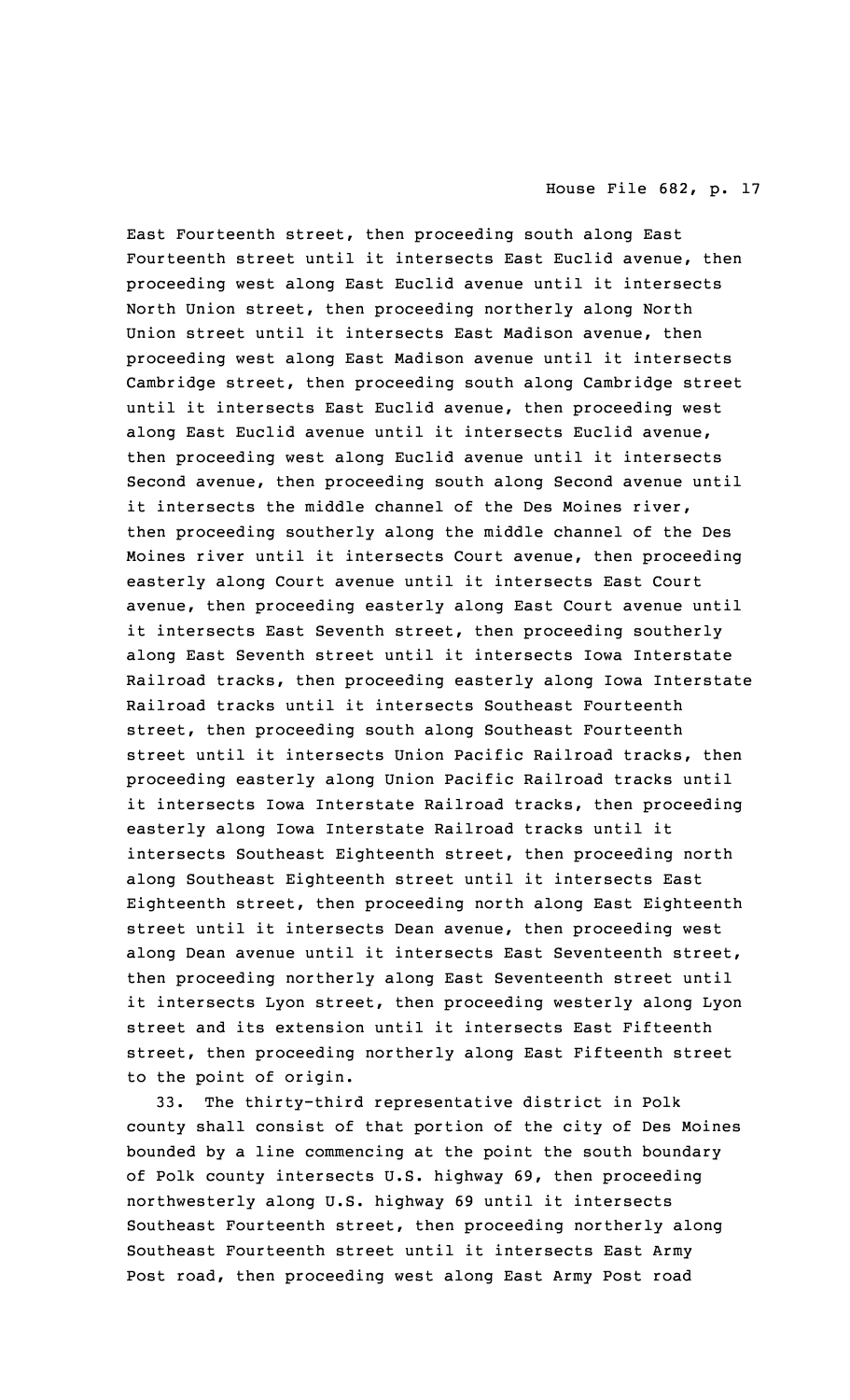until it intersects Southeast Fifth street, then proceeding north along Southeast Fifth street until it intersects East Watrous avenue, then proceeding west along East Watrous avenue until it intersects South Union street, then proceeding north along South Union street until it intersects Olinda avenue, then proceeding west along Olinda avenue until it intersects Southwest Ninth street, then proceeding northerly along Southwest Ninth street until it intersects the middle channel of the Raccoon river, then proceeding easterly along the middle channel of the Raccoon river until it intersects the middle channel of the Des Moines river, then proceeding northerly along the middle channel of the Des Moines river until it intersects Court avenue, then proceeding easterly along Court avenue until it intersects East Court avenue, then proceeding easterly along East Court avenue until it intersects East Seventh street, then proceeding southerly along East Seventh street until it intersects Iowa Interstate Railroad tracks, then proceeding easterly along Iowa Interstate Railroad tracks until it intersects Southeast Fourteenth street, then proceeding south along Southeast Fourteenth street until it intersects Union Pacific Railroad tracks, then proceeding easterly along Union Pacific Railroad tracks until it intersects Iowa Interstate Railroad tracks, then proceeding easterly along Iowa Interstate Railroad tracks until it intersects Southeast Thirtieth street, then proceeding north along Southeast Thirtieth street until it intersects East Thirtieth street, then proceeding north along East Thirtieth street until it intersects Dean avenue, then proceeding easterly along Dean avenue until it intersects the east corporate limit of the city of Des Moines, then proceeding first south, then in <sup>a</sup> clockwise manner along the corporate limits of the city of Des Moines until it intersects Southeast Sixty-fourth avenue, then proceeding first west, then southerly, along the corporate limits of the city of Des Moines until it intersects the south boundary of Polk county, then proceeding easterly along the south boundary of Polk county to the point of origin.

34. The thirty-fourth representative district in Polk county shall consist of that portion of Bloomfield township and the city of Des Moines bounded by <sup>a</sup> line commencing at the point the south boundary of Polk county intersects U.S. highway 69, then proceeding northwesterly along U.S. highway 69 until it intersects Southeast Fourteenth street, then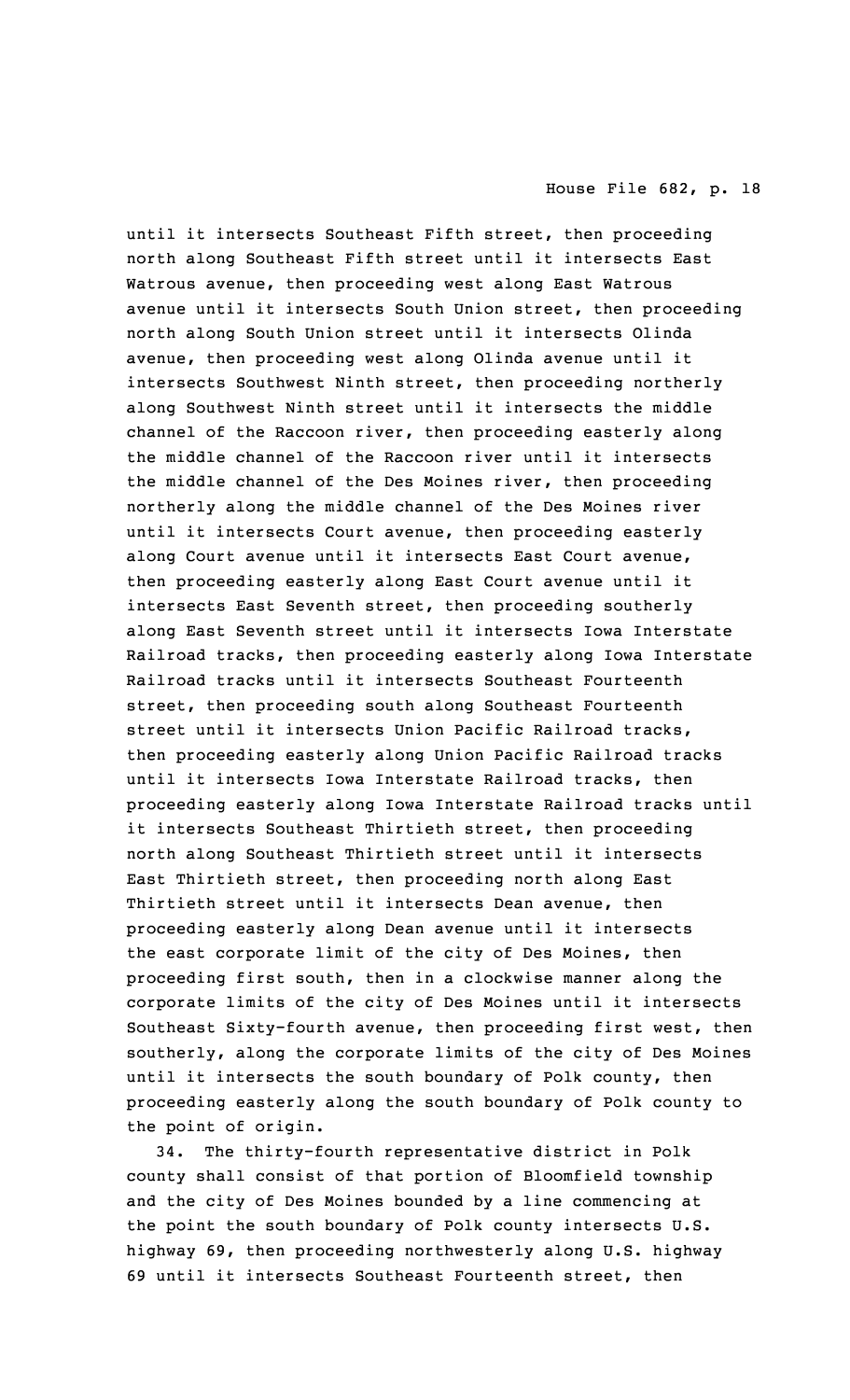proceeding northerly along Southeast Fourteenth street until it intersects East Army Post road, then proceeding west along East Army Post road until it intersects Southeast Fifth street, then proceeding north along Southeast Fifth street until it intersects East Watrous avenue, then proceeding west along East Watrous avenue until it intersects South Union street, then proceeding north along South Union street until it intersects Olinda avenue, then proceeding west along Olinda avenue until it intersects Southwest Ninth street, then proceeding northerly along Southwest Ninth street until it intersects the middle channel of the Raccoon river, then proceeding easterly along the middle channel of the Raccoon river until it intersects the middle channel of the Des Moines river, then proceeding northerly along the middle channel of the Des Moines river until it intersects the eastbound lanes of Interstate 235, then proceeding westerly along the eastbound lanes of Interstate 235 until it intersects Martin Luther King Jr. parkway, then proceeding south along Martin Luther King Jr. parkway until it intersects School street, then proceeding easterly along School street until it intersects the entrance ramp to the eastbound lanes of Interstate 235, then proceeding easterly along the entrance ramp to the eastbound lanes of Interstate 235 until it intersects Eighteenth street and its extension, then proceeding south along Eighteenth street and its extension until it intersects Center street, then proceeding east along Center street until it intersects Seventeenth street, then proceeding southerly along Seventeenth street until it intersects Grand avenue, then proceeding westerly along Grand avenue until it intersects Eighteenth street, then proceeding southerly along Eighteenth street until it intersects Fleur drive, then proceeding southerly along Fleur drive until it intersects the south boundary of Polk county, then proceeding easterly along the boundary of Polk county to the point of origin.

35. The thirty-fifth representative district in Polk county shall consist of that portion of the city of Des Moines bounded by <sup>a</sup> line commencing at the point Lower Beaver road intersects the south boundary of Webster township, then proceeding easterly along the south boundary of Webster township until it intersects the corporate limits of the city of Des Moines, then proceeding first east, then in <sup>a</sup> clockwise manner along the corporate limits of the city of Des Moines until it intersects East Fourteenth street, then proceeding south along East Fourteenth street until it intersects East Euclid avenue, then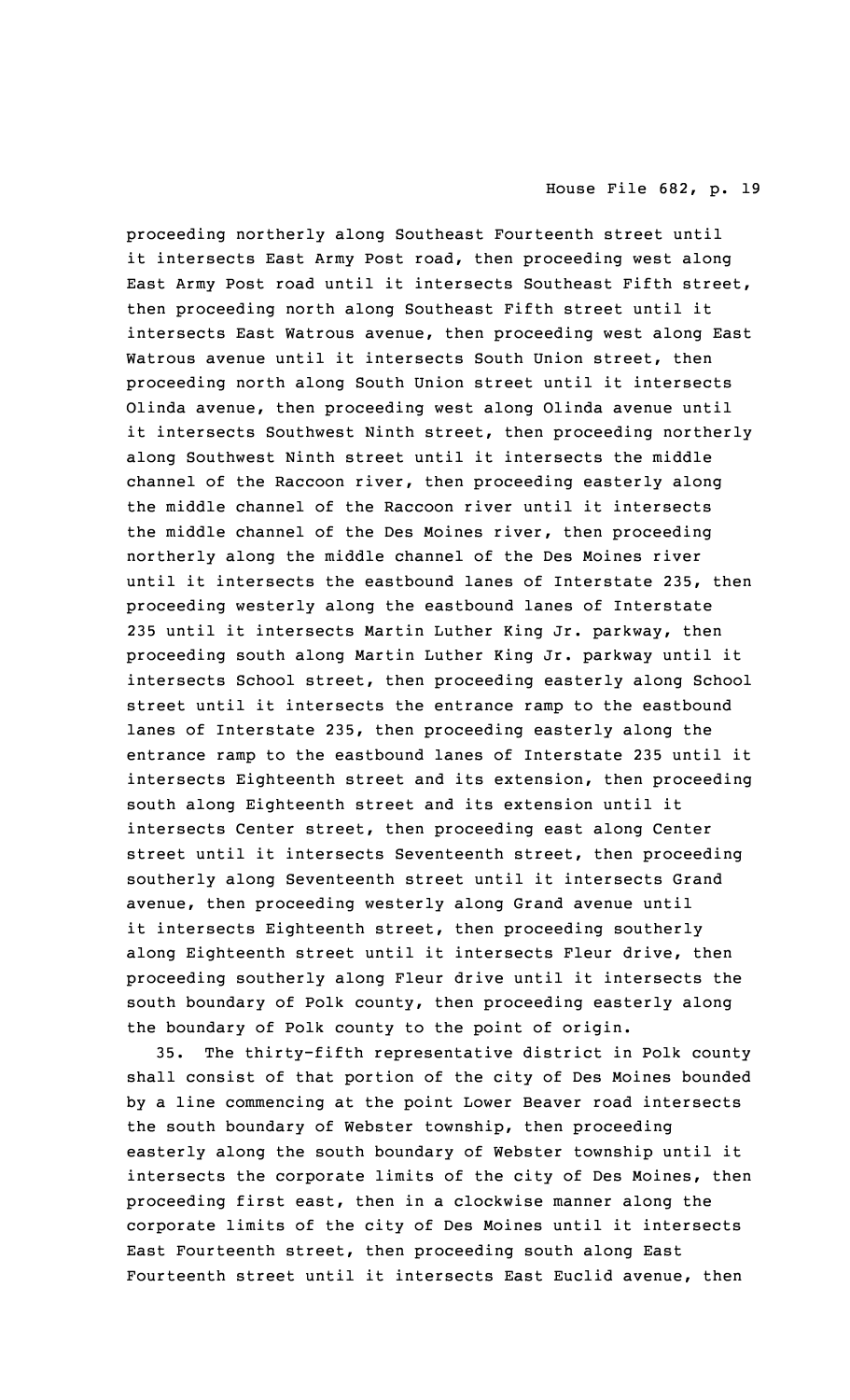proceeding west along East Euclid avenue until it intersects North Union street, then proceeding northerly along North Union street until it intersects East Madison avenue, then proceeding west along East Madison avenue until it intersects Cambridge street, then proceeding south along Cambridge street until it intersects East Euclid avenue, then proceeding west along East Euclid avenue until it intersects Euclid avenue, then proceeding west along Euclid avenue until it intersects Second avenue, then proceeding south along Second avenue until it intersects the middle channel of the Des Moines river, then proceeding southerly along the middle channel of the Des Moines river until it intersects the eastbound lanes of Interstate 235, then proceeding westerly along the eastbound lanes of Interstate 235 until it intersects Twenty-eighth street, then proceeding north along Twenty-eighth street until it intersects School street, then proceeding east along School street until it intersects Twenty-fifth street, then proceeding north along Twenty-fifth street until it intersects University avenue, then proceeding west along University avenue until it intersects Thirtieth street and its extension, then proceeding north along Thirtieth street and its extension until it intersects Euclid avenue, then proceeding northwesterly along Euclid avenue until it intersects Douglas avenue, then proceeding easterly along Douglas avenue until it intersects Thirtieth street, then proceeding north along Thirtieth street until it intersects Fleming avenue, then proceeding west along Fleming avenue until it intersects Lawnwoods drive, then proceeding north along Lawnwoods drive until it intersects Madison avenue, then proceeding west along Madison avenue until it intersects Lower Beaver road, then proceeding northerly along Lower Beaver road to the point of origin.

36. The thirty-sixth representative district shall consist of that portion of Polk county bounded by <sup>a</sup> line commencing at the point the west corporate limit of the city of Des Moines intersects University avenue, then proceeding east along University avenue until it intersects Forty-first street, then proceeding north along Forty-first street until it intersects Forest avenue, then proceeding east along Forest avenue until it intersects Thirtieth street, then proceeding northerly along Thirtieth street until it intersects Euclid avenue, then proceeding northwesterly along Euclid avenue until it intersects Douglas avenue, then proceeding easterly along Douglas avenue until it intersects Thirtieth street, then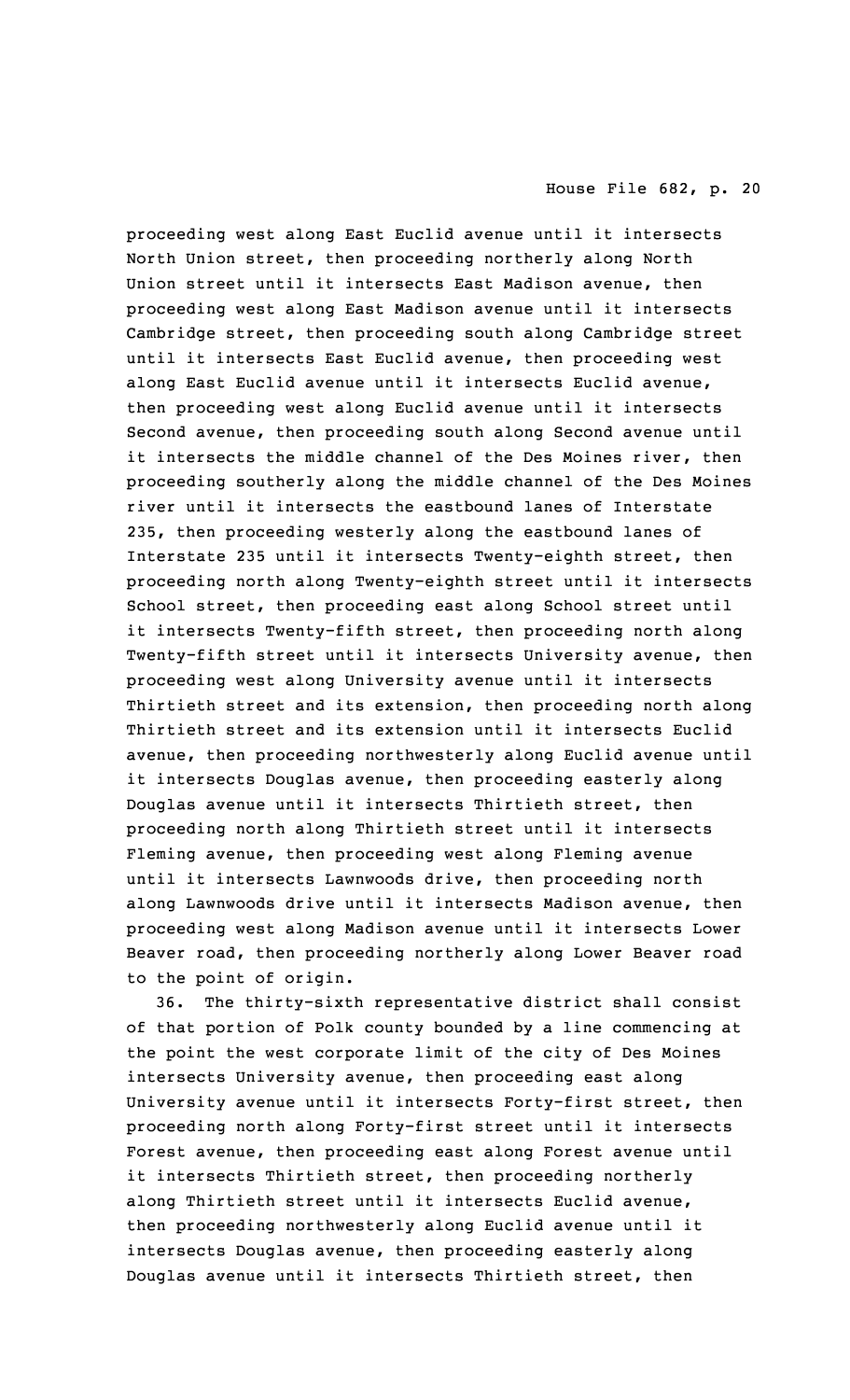proceeding north along Thirtieth street until it intersects Fleming avenue, then proceeding west along Fleming avenue until it intersects Lawnwoods drive, then proceeding north along Lawnwoods drive until it intersects Madison avenue, then proceeding west along Madison avenue until it intersects Lower Beaver road, then proceeding northerly along Lower Beaver road until it intersects the south boundary of Webster township, then proceeding easterly along the south boundary of Webster township until it intersects the middle channel of the Des Moines river, then proceeding northerly along the middle channel of the Des Moines river until it intersects the south corporate limit of the city of Johnston, then proceeding first west, then in <sup>a</sup> clockwise manner along the corporate limits of the city of Johnston until it intersects the north corporate limit of the city of Urbandale, then proceeding south along the corporate limits of the city of Urbandale until it intersects the north corporate limit of the city of Des Moines, then proceeding first south, then in <sup>a</sup> counterclockwise manner along the corporate limits of the city of Des Moines to the point of origin.

37. The thirty-seventh representative district in Polk county shall consist of:

*a.* That portion of Lincoln township lying outside the corporate limits of the cities of Polk City and Sheldahl.

*b.* That portion of Polk county bounded by <sup>a</sup> line commencing at the point the west corporate limit of the city of Ankeny intersects the south boundary of Lincoln township, then proceeding first south, then in <sup>a</sup> counterclockwise manner along the corporate limits of the city of Ankeny until it intersects Southwest Magazine drive, then proceeding east along Southwest Magazine drive until it intersects Northwest Sixteenth street, then proceeding northerly along Northwest Sixteenth street until it intersects West First street, then proceeding east along West First street until it intersects Union Pacific Railroad tracks, then proceeding southeasterly along Union Pacific Railroad tracks until it intersects Southwest Maple street, then proceeding southerly along Southwest Maple street until it intersects Southwest Third street, then proceeding east along Southwest Third street until it intersects Southwest Cherry street, then proceeding south along Southwest Cherry street until it intersects Union Pacific Railroad tracks, then proceeding southeasterly along Union Pacific Railroad tracks until it intersects South Ankeny boulevard, then proceeding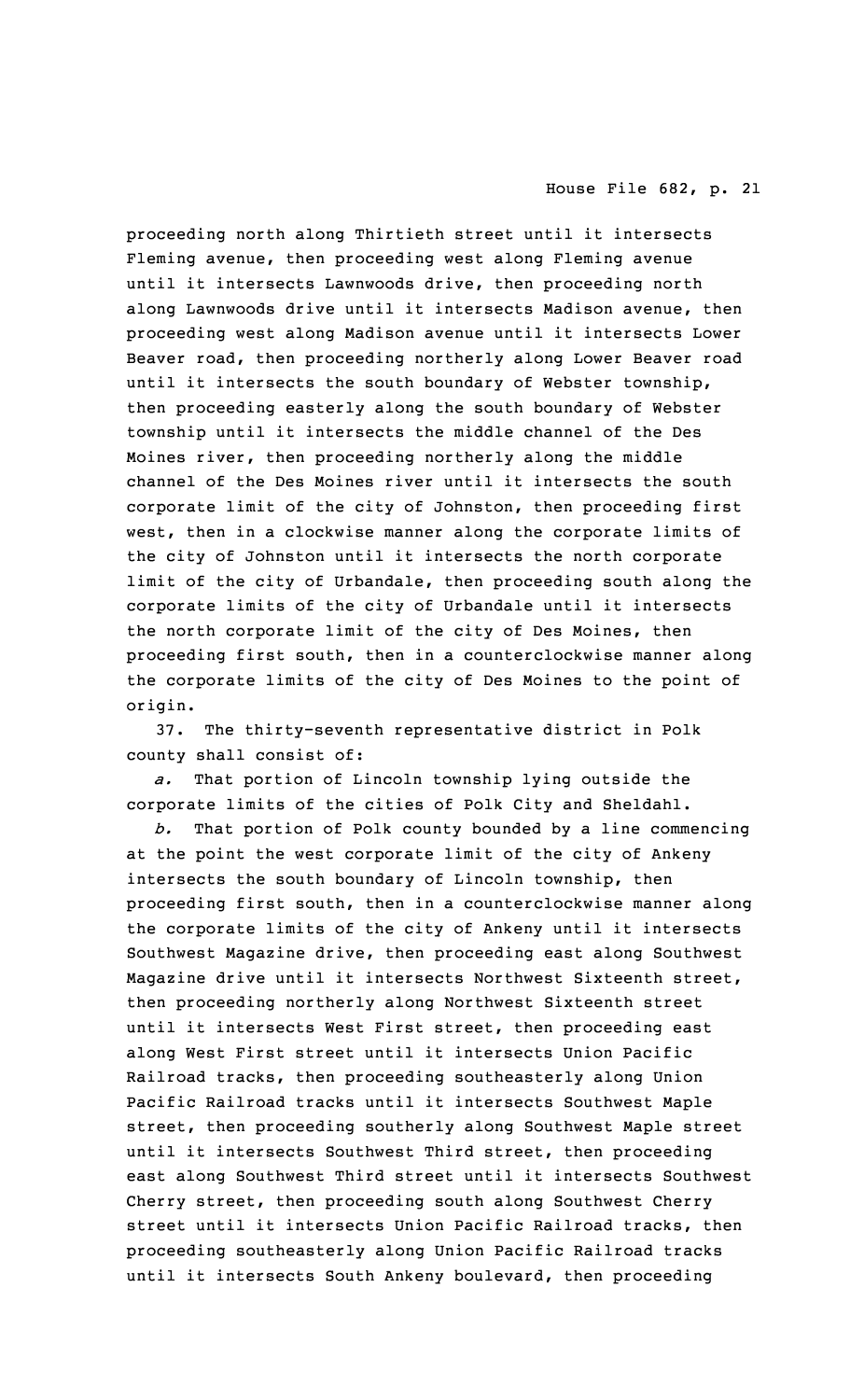south along South Ankeny boulevard until it intersects Southeast Magazine road, then proceeding east along Southeast Magazine road until it intersects Southeast Trilein drive, then proceeding north along Southeast Trilein drive until it intersects Southeast Peterson drive, then proceeding east along Southeast Peterson drive until it intersects Northeast Twenty-second street, then proceeding north along Northeast Twenty-second street until it intersects East First street, then proceeding east along East First street until it intersects the corporate limits of the city of Ankeny, then proceeding first south, then in <sup>a</sup> clockwise manner along the corporate limits of the city of Ankeny until it intersects the south boundary of Douglas township, then proceeding east along the boundary of Douglas township until it intersects the west corporate limit of the city of Bondurant, then proceeding first north, then in <sup>a</sup> clockwise manner along the corporate limits of the city of Bondurant until it intersects the east boundary of Douglas township, then proceeding first north, then west, along the boundary of Douglas township until it intersects the south boundary of Lincoln township, then proceeding west along the boundary of Lincoln township to the point of origin.

38. The thirty-eighth representative district shall consist of that portion of Polk county bounded by <sup>a</sup> line commencing at the point the north corporate limit of the city of Des Moines intersects the middle channel of the Des Moines river, then proceeding northerly along the middle channel of the Des Moines river until it intersects the south boundary of census block 191530114042143 and the corporate limits of the city of Johnston, then proceeding northerly along the corporate limits of the city of Johnston until it intersects Saylorville reservoir lake and the middle channel of the Des Moines river, then proceeding northerly along the middle channel of the Des Moines river until it intersects the east boundary of census block 191530115002184, then proceeding north along the east boundary of census block 191530115002184 and census block 191530115002185 until it intersects the corporate limits of the city of Polk City, then proceeding first east, then in <sup>a</sup> counterclockwise manner along the corporate limits of the city of Polk City until it intersects the south boundary of Lincoln township, then proceeding east along the boundary of Lincoln township until it intersects the west corporate limit of the city of Ankeny, then proceeding first south, then in <sup>a</sup> counterclockwise manner along the corporate limits of the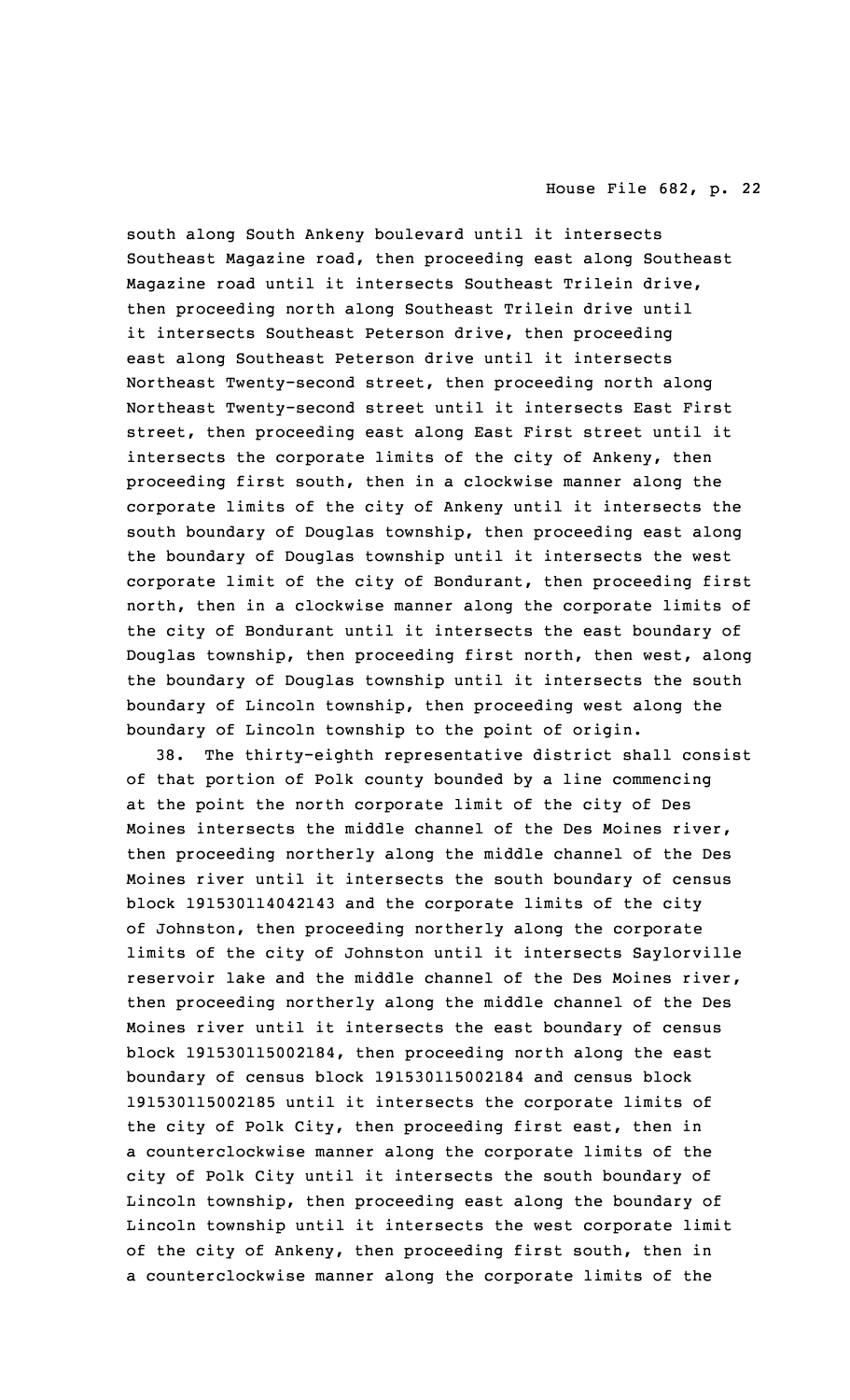city of Ankeny until it intersects Southwest Magazine drive, then proceeding east along Southwest Magazine drive until it intersects Northwest Sixteenth street, then proceeding northerly along Northwest Sixteenth street until it intersects West First street, then proceeding east along West First street until it intersects Union Pacific Railroad tracks, then proceeding southeasterly along Union Pacific Railroad tracks until it intersects Southwest Maple street, then proceeding southerly along Southwest Maple street until it intersects Southwest Third street, then proceeding east along Southwest Third street until it intersects Southwest Cherry street, then proceeding south along Southwest Cherry street until it intersects Union Pacific Railroad tracks, then proceeding southeasterly along Union Pacific Railroad tracks until it intersects South Ankeny boulevard, then proceeding south along South Ankeny boulevard until it intersects Southeast Magazine road, then proceeding east along Southeast Magazine road until it intersects Southeast Trilein drive, then proceeding north along Southeast Trilein drive until it intersects Southeast Peterson drive, then proceeding east along Southeast Peterson drive until it intersects Northeast Twenty-second street, then proceeding north along Northeast Twenty-second street until it intersects East First street, then proceeding east along East First street until it intersects the corporate limits of the city of Ankeny, then proceeding first south, then in <sup>a</sup> clockwise manner along the corporate limits of the city of Ankeny until it intersects the north boundary of Delaware township, then proceeding first east, then south along the boundary of Delaware township until it intersects the north corporate limit of the city of Altoona, then proceeding first west, then in <sup>a</sup> counterclockwise manner along the corporate limits of the city of Altoona until it bisects the east boundary of Delaware township, then proceeding south along the boundary of Delaware township until it intersects the north corporate limit of the city of Des Moines, then proceeding first northwest, then in <sup>a</sup> counterclockwise manner along the corporate limits of the city of Des Moines to the point of origin.

39. The thirty-ninth representative district shall consist of that portion of Polk county bounded by <sup>a</sup> line commencing at the point the west boundary of Polk county intersects the middle channel of the Des Moines river, then proceeding southeasterly along the middle channel of the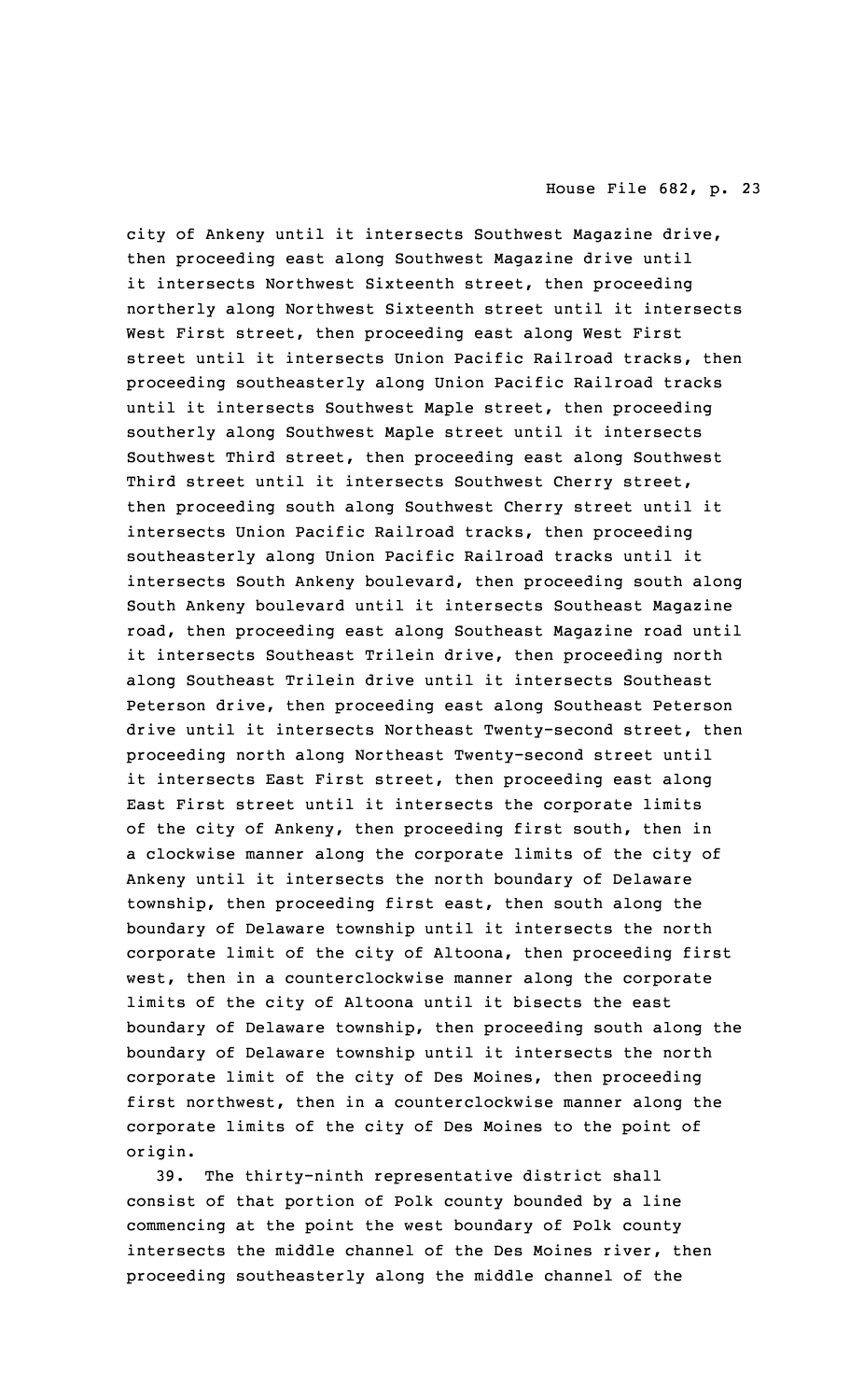Des Moines river until it intersects the corporate limit of the city of Johnston, then proceeding southerly along the corporate limits of the city of Johnston until it intersects the south boundary of census block 191530114042143 and the middle channel of the Des Moines river, then proceeding southerly along the middle channel of the Des Moines river until it intersects the south corporate limit of the city of Johnston, then proceeding westerly along the corporate limits of the city of Johnston until it intersects the north corporate limit of the city of Urbandale, then proceeding first westerly, then in <sup>a</sup> counterclockwise manner along the corporate limits of the city of Urbandale until it intersects Northwest Seventy-second street, then proceeding southerly along Northwest Seventy-second street until it intersects Seventy-second street, then proceeding southerly along Seventy-second street and its extension until it intersects Aurora avenue, then proceeding west along Aurora avenue until it intersects Seventy-fifth street, then proceeding northerly along Seventy-fifth street until it intersects Meredith drive, then proceeding west along Meredith drive until it intersects Eighty-sixth street, then proceeding north along Eighty-sixth street until it intersects the corporate limits of the city of Urbandale, then proceeding first north, then in <sup>a</sup> counterclockwise manner along the corporate limits of the city of Urbandale until it intersects the west boundary of Polk county, then proceeding north along the boundary of Polk county until it intersects the corporate limits of the city of Granger, then proceeding first southeasterly, then in <sup>a</sup> counterclockwise manner along the corporate limits of the city of Granger until it intersects the west boundary of Polk county, then proceeding north along the boundary of Polk county to the point of origin.

40. The fortieth representative district in Polk county shall consist of that portion of the city of Urbandale bounded by <sup>a</sup> line commencing at the point the south corporate limit of the city of Urbandale intersects the west boundary of Polk county, then proceeding north along the boundary of Polk county until it intersects the corporate limit of the city of Urbandale, then proceeding first east, then in <sup>a</sup> clockwise manner along the corporate limits of the city of Urbandale until it intersects Eighty-sixth street, then proceeding south along Eighty-sixth street until it intersects Meredith drive, then proceeding east along Meredith drive until it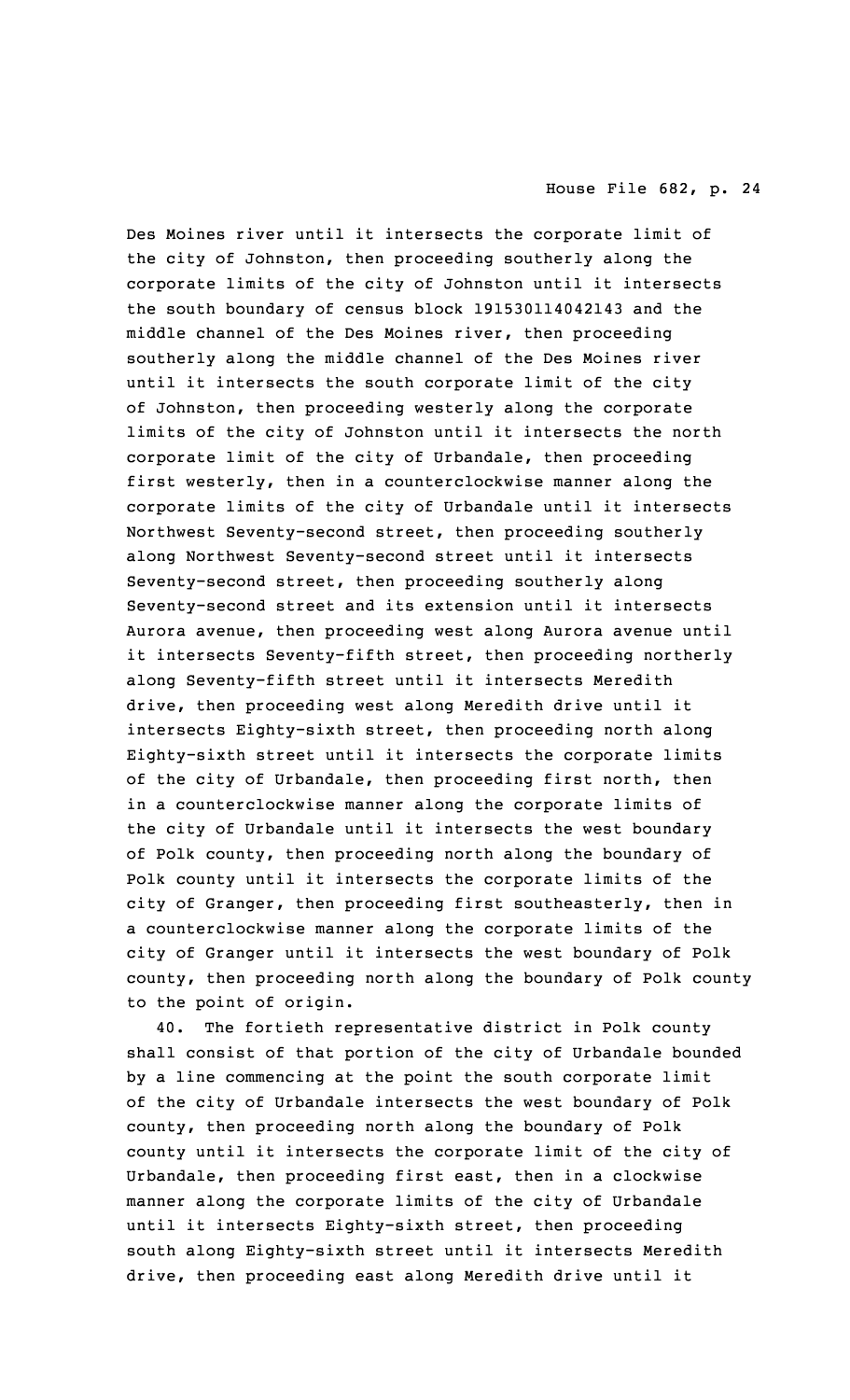intersects Seventy-fifth street, then proceeding southerly along Seventy-fifth street until it intersects Aurora avenue, then proceeding east along Aurora avenue until it intersects Seventy-second street, then proceeding northerly along Seventy-second street and its extension until it intersects Northwest Seventy-second street, then proceeding northerly along Northwest Seventy-second street until it intersects the north corporate limit of the city of Urbandale, then proceeding first east, then in <sup>a</sup> clockwise manner along the corporate limits of the city of Urbandale to the point of origin.

41. The forty-first representative district in Polk county shall consist of that portion of Polk county bounded by <sup>a</sup> line commencing at the point the south boundary of Polk county intersects the east corporate limit of the city of West Des Moines, then proceeding north along the corporate limits of the city of West Des Moines until it intersects the south corporate limit of the city of Des Moines, then proceeding first north, then in <sup>a</sup> clockwise manner along the corporate limits of the city of Des Moines until it intersects University avenue, then proceeding east along University avenue until it intersects Forty-first street, then proceeding north along Forty-first street until it intersects Forest avenue, then proceeding east along Forest avenue until it intersects Thirtieth street, then proceeding south along Thirtieth street until it intersects Thirtieth street and its extension, then proceeding south along Thirtieth street and its extension until it intersects University avenue, then proceeding east along University avenue until it intersects Twenty-fifth street, then proceeding south along Twenty-fifth street until it intersects School street, then proceeding west along School street until it intersects Twenty-eighth street, then proceeding south along Twenty-eighth street until it intersects the eastbound lanes of Interstate 235, then proceeding easterly along the eastbound lanes of Interstate 235 until it intersects Martin Luther King Jr. parkway, then proceeding south along Martin Luther King Jr. parkway until it intersects School street, then proceeding easterly along School street until it intersects the entrance ramp to the eastbound lanes of Interstate 235, then proceeding easterly along the entrance ramp to the eastbound lanes of Interstate 235 until it intersects Eighteenth street and its extension, then proceeding south along Eighteenth street and its extension until it intersects Center street, then proceeding east along Center street until it intersects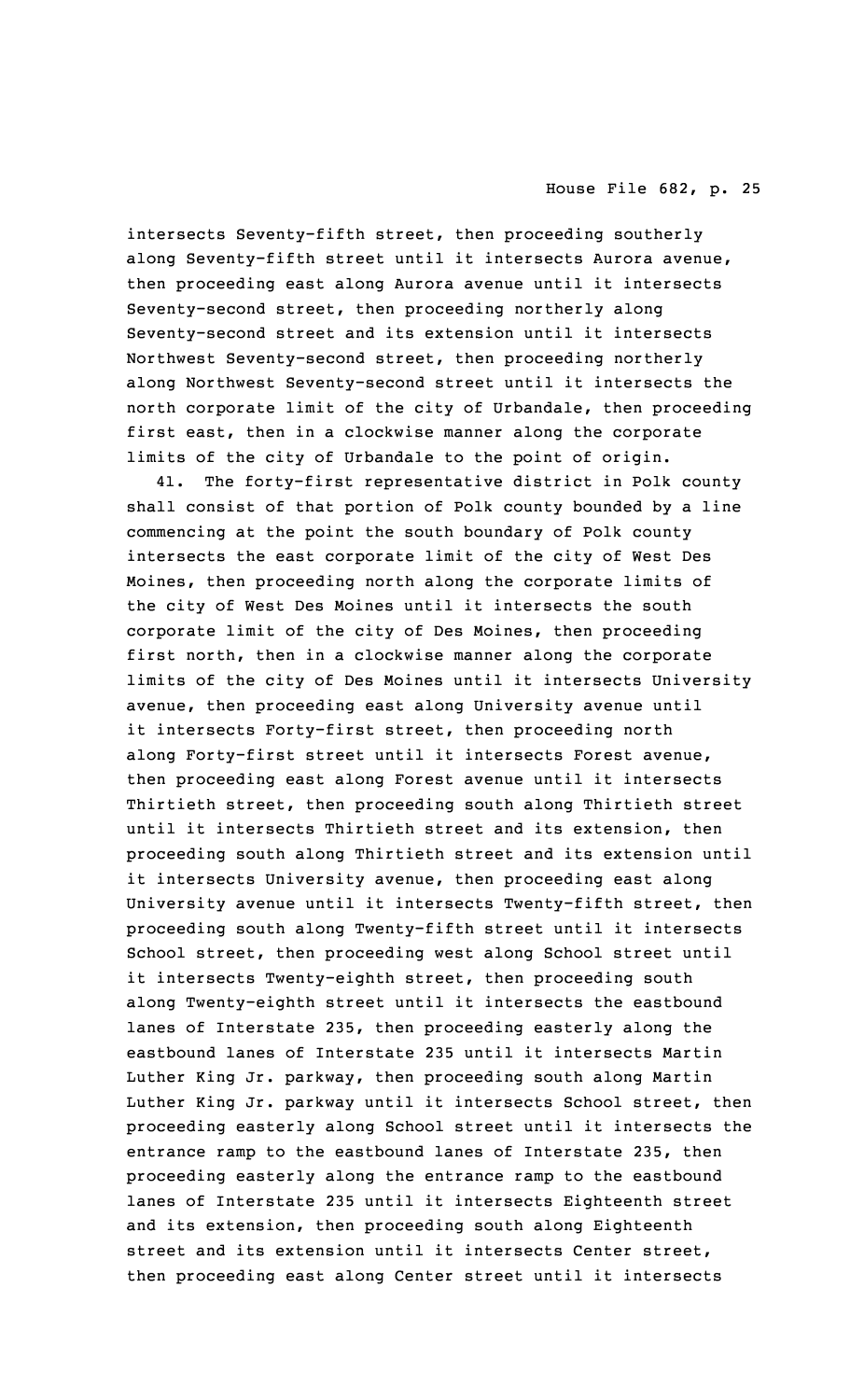Seventeenth street, then proceeding southerly along Seventeenth street until it intersects Grand avenue, then proceeding westerly along Grand avenue until it intersects Eighteenth street, then proceeding southerly along Eighteenth street until it intersects Fleur drive, then proceeding southerly along Fleur drive until it intersects the south boundary of Polk county, then proceeding westerly along the boundary of Polk county to the point of origin.

42. The forty-second representative district shall consist of:

*a.* In Polk county, that portion of Bloomfield township and the city of West Des Moines bounded by <sup>a</sup> line commencing at the point the west boundary of Polk county intersects Ashworth road, then proceeding east along Ashworth road until it intersects Interstate 35, then proceeding south along Interstate 35 until it intersects E.P. True parkway, then proceeding easterly along E.P. True parkway until it intersects Thirty-ninth street, then proceeding north along Thirty-ninth street until it intersects Ashworth road, then proceeding east along Ashworth road until it intersects Vine street, then proceeding southeasterly along Vine street until it intersects Grand avenue, then proceeding northeasterly along Grand avenue until it intersects Sixteenth street, then proceeding northerly along Sixteenth street until it intersects Ashworth road, then proceeding west along Ashworth road until it intersects Sixteenth street, then proceeding northerly along Sixteenth street until it intersects Pleasant street, then proceeding westerly along Pleasant street until it intersects Seventeenth street, then proceeding northerly along Seventeenth street until it intersects the eastbound lanes of Interstate 235, then proceeding easterly along the eastbound lanes of Interstate 235 until it intersects the east corporate limit of the city of West Des Moines, then proceeding first south, then in <sup>a</sup> clockwise manner along the corporate limits of the city of West Des Moines until it intersects the south boundary of Polk county, then proceeding first west, then in <sup>a</sup> clockwise manner along the boundary of Polk county to the point of origin.

*b.* In Warren county, that portion of Linn township bounded by <sup>a</sup> line commencing at the point the north boundary of Warren county intersects the west corporate limit of the city of Norwalk, then proceeding south along the corporate limits of the city of Norwalk until it intersects the north corporate limit of the city of Cumming, then proceeding first south, then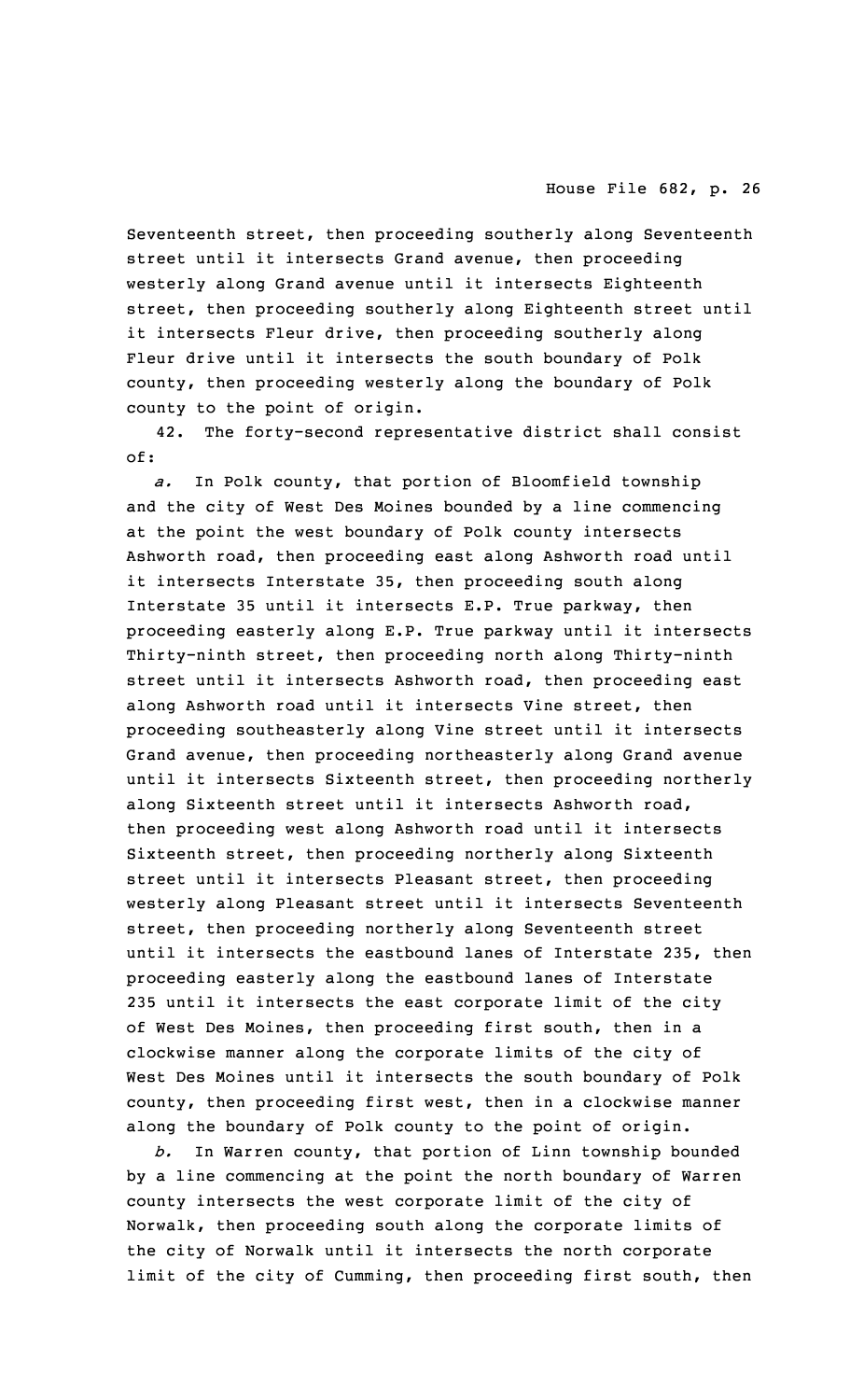in <sup>a</sup> clockwise manner along the corporate limits of the city of Cumming until it intersects the west boundary of Warren county, then proceeding first north, then in <sup>a</sup> clockwise manner along the boundary of Warren county to the point of origin.

43. The forty-third representative district shall consist of that portion of Polk county bounded by <sup>a</sup> line commencing at the point the west boundary of Polk county intersects Ashworth road, then proceeding east along Ashworth road until it intersects Interstate 35, then proceeding south along Interstate 35 until it intersects E.P. True parkway, then proceeding easterly along E.P. True parkway until it intersects Thirty-ninth street, then proceeding north along Thirty-ninth street until it intersects Ashworth road, then proceeding east along Ashworth road until it intersects Vine street, then proceeding southeasterly along Vine street until it intersects Grand avenue, then proceeding northeasterly along Grand avenue until it intersects Sixteenth street, then proceeding northerly along Sixteenth street until it intersects Ashworth road, then proceeding west along Ashworth road until it intersects Sixteenth street, then proceeding northerly along Sixteenth street until it intersects Pleasant street, then proceeding westerly along Pleasant street until it intersects Seventeenth street, then proceeding northerly along Seventeenth street until it intersects the eastbound lanes of Interstate 235, then proceeding easterly along the eastbound lanes of Interstate 235 until it intersects the west corporate limit of the city of Windsor Heights, then proceeding first south, then in <sup>a</sup> counterclockwise manner along the corporate limits of the city of Windsor Heights until it intersects Sixty-third street, then proceeding north along Sixty-third street until it intersects Hickman road, then proceeding west along Hickman road until it intersects the west corporate limit of the city of Des Moines, then proceeding north along the corporate limits of the city of Des Moines until it intersects the south corporate limit of the city of Urbandale, then proceeding west along the corporate limits of the city of Urbandale until it intersects the west boundary of Polk county, then proceeding southerly along the boundary of Polk county to the point of origin.

44. The forty-fourth representative district in Dallas county shall consist of:

*a.* The city of Waukee, that portion of the city of Clive in Dallas county, and that portion of the city of West Des Moines in Dallas county.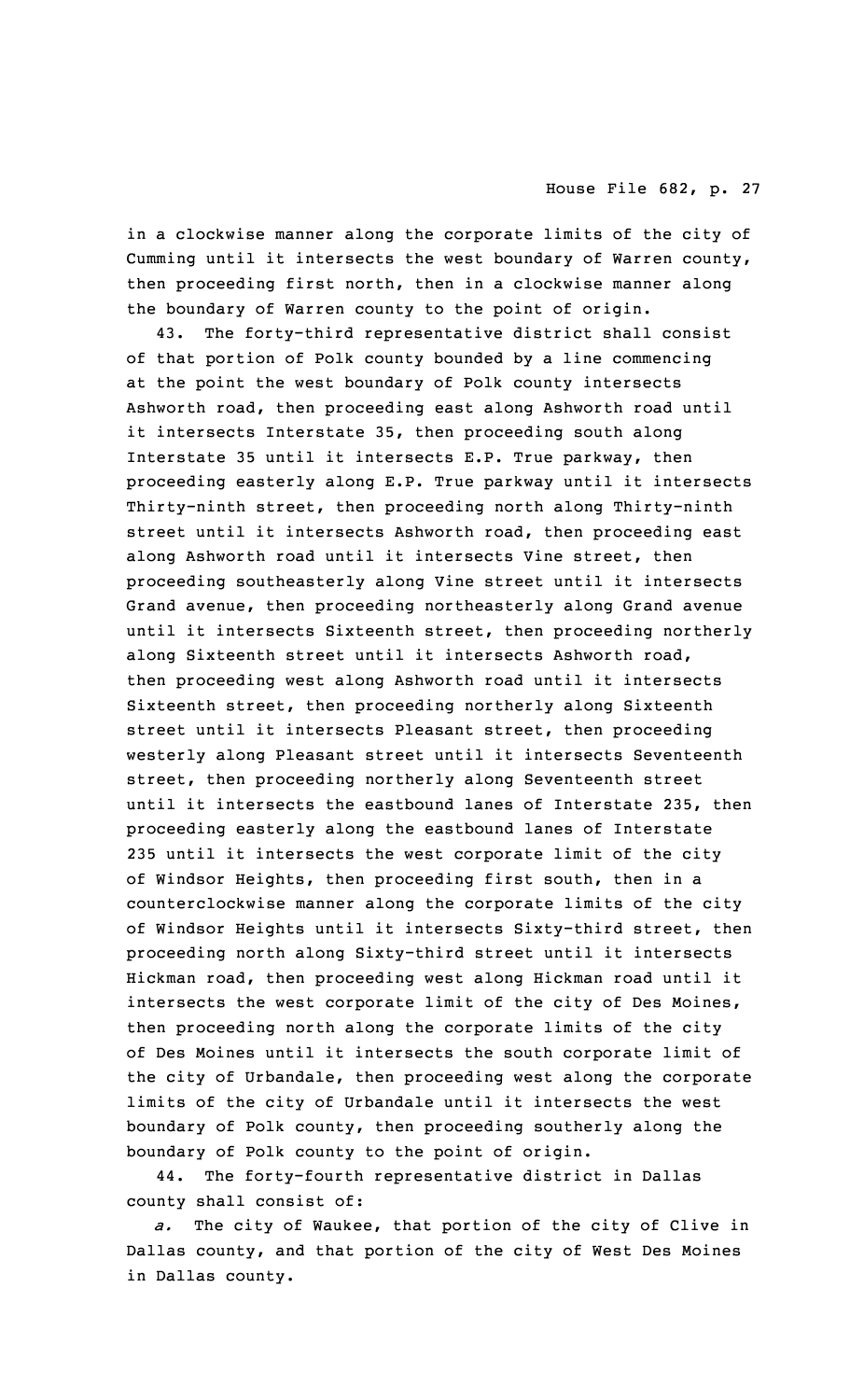*b.* That portion of Boone township bounded by <sup>a</sup> line commencing at the point the west boundary of Boone township intersects the south boundary of Walnut township, then proceeding east along the south boundary of Walnut township until it intersects the corporate limits of the city of Waukee, then proceeding first east, then in <sup>a</sup> counterclockwise manner along the corporate limits of the city of Waukee until it intersects the west boundary of Boone township, then proceeding north along the boundary of Boone township to the point of origin.

45. The forty-fifth representative district in Story County shall consist of:

*a.* The city of Kelley.

*b.* That portion of Milford township lying outside the corporate limits of the city of Ames, those portions of Washington township lying outside the corporate limits of the city of Kelley and the city of Ames, and those portions of Grant township lying outside the corporate limits of the city of Ames and not contained in the forty-ninth representative district.

*c.* That portion of the city of Ames bounded by <sup>a</sup> line commencing at the point the north corporate limit of the city of Ames intersects Grand avenue, then proceeding south along Grand avenue until it intersects Twenty-eighth street, then proceeding east along Twenty-eighth street until it intersects Luther drive, then proceeding southerly along Luther drive until it intersects Jensen avenue, then proceeding south along Jensen avenue until it intersects Twenty-fourth street, then proceeding west along Twenty-fourth street until it intersects Grand avenue, then proceeding south along Grand avenue until it intersects Lincoln way, then proceeding west along Lincoln way until it intersects Beach avenue, then proceeding south along Beach avenue until it intersects Greeley street, then proceeding westerly along Greeley street until it intersects Pearson avenue, then proceeding westerly along Pearson avenue until it intersects Sunset drive, then proceeding westerly along Sunset drive until it intersects Ash avenue, then proceeding south along Ash avenue until it intersects Knapp street, then proceeding west along Knapp street until it intersects Hayward avenue, then proceeding north along Hayward avenue until it intersects Lincoln way, then proceeding west along Lincoln way until it intersects Colorado avenue, then proceeding north along Colorado avenue until it intersects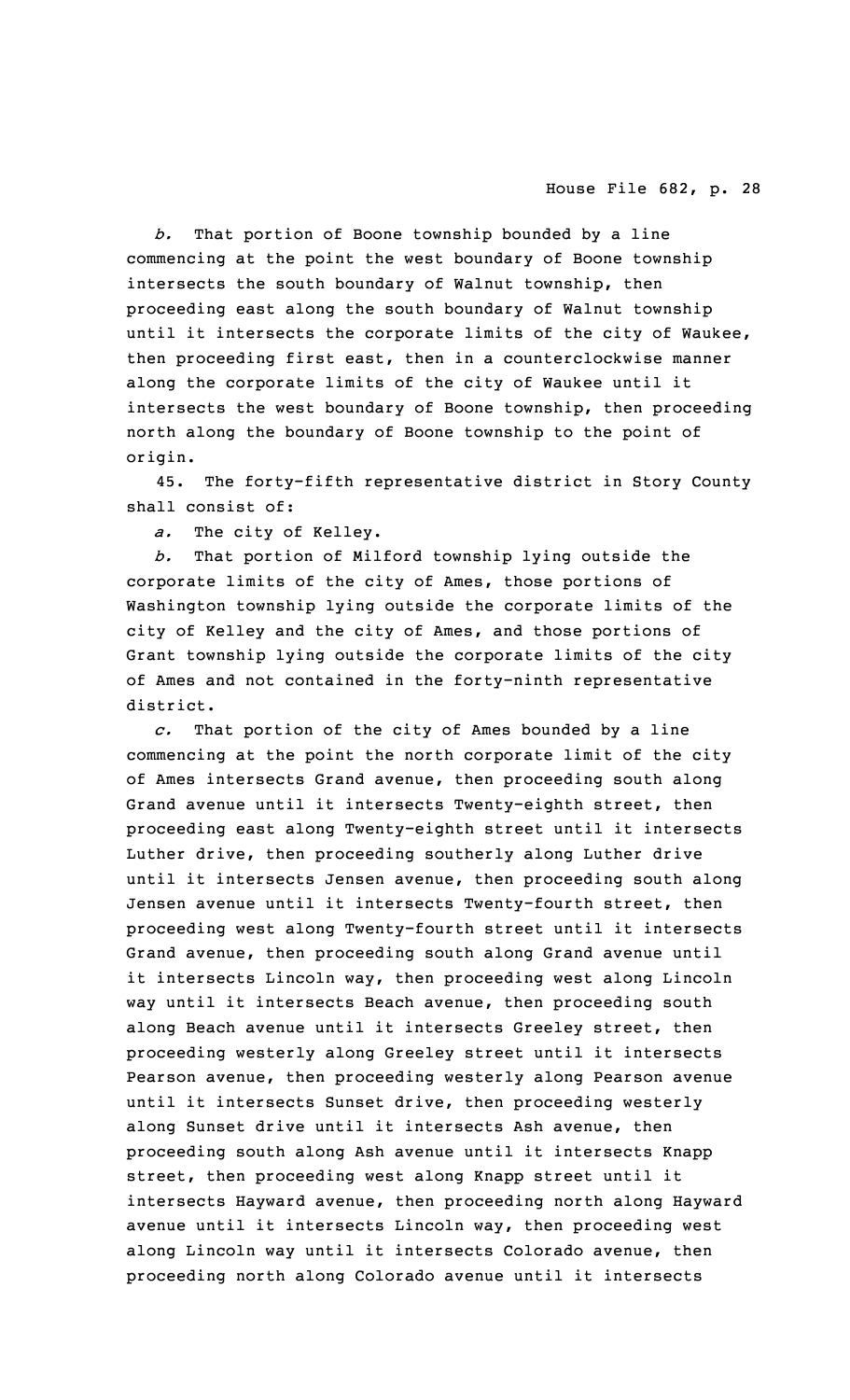West street, then proceeding west along West street until it intersects North Franklin avenue, then proceeding north along North Franklin avenue until it intersects Oakland street, then proceeding easterly along Oakland street until it intersects Hyland avenue, then proceeding north along Hyland avenue until it intersects Clear creek, then proceeding westerly along Clear creek until it intersects North Dakota avenue, then proceeding north along North Dakota avenue until it intersects Ontario street, then proceeding west along Ontario street until it intersects Idaho avenue, then proceeding northerly along Idaho avenue until it intersects the north corporate limit of the city of Ames, then proceeding first west, then in <sup>a</sup> counterclockwise manner along the corporate limits of the city of Ames to the point of origin.

46. The forty-sixth representative district in Story county shall consist of that portion of the city of Ames bounded by <sup>a</sup> line commencing at the point the north corporate limit of the city of Ames intersects Grand avenue, then proceeding south along Grand avenue until it intersects Twenty-eighth street, then proceeding east along Twenty-eighth street until it intersects Luther drive, then proceeding southerly along Luther drive until it intersects Jensen avenue, then proceeding south along Jensen avenue until it intersects Twenty-fourth street, then proceeding west along Twenty-fourth street until it intersects Grand avenue, then proceeding south along Grand avenue until it intersects Lincoln way, then proceeding west along Lincoln way until it intersects Beach avenue, then proceeding south along Beach avenue until it intersects Greeley street, then proceeding westerly along Greeley street until it intersects Pearson avenue, then proceeding westerly along Pearson avenue until it intersects Sunset drive, then proceeding westerly along Sunset drive until it intersects Ash avenue, then proceeding south along Ash avenue until it intersects Knapp street, then proceeding west along Knapp street until it intersects Hayward avenue, then proceeding north along Hayward avenue until it intersects Lincoln way, then proceeding west along Lincoln way until it intersects Colorado avenue, then proceeding north along Colorado avenue until it intersects West street, then proceeding west along West street until it intersects North Franklin avenue, then proceeding north along North Franklin avenue until it intersects Oakland street, then proceeding easterly along Oakland street until it intersects Hyland avenue, then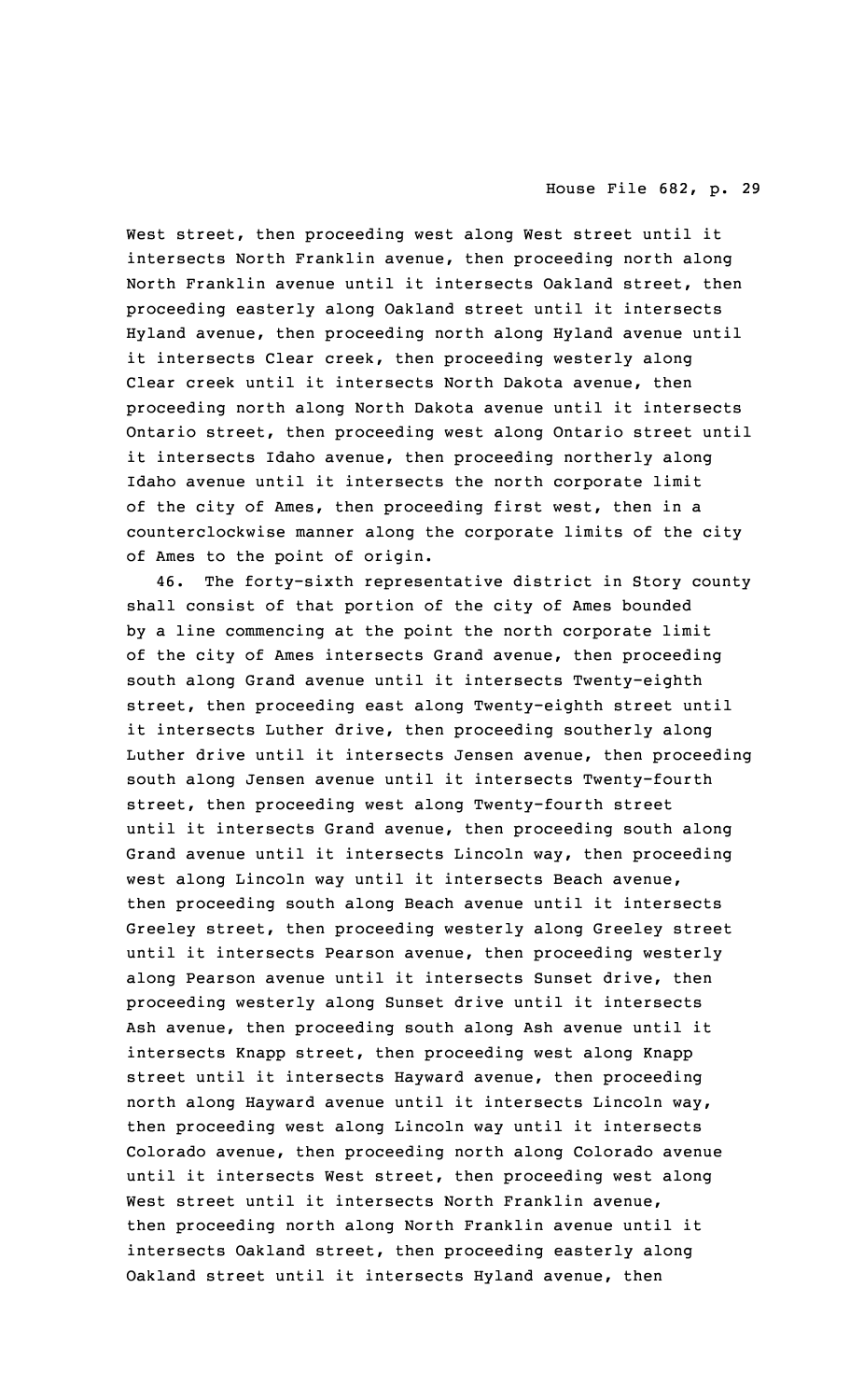proceeding north along Hyland avenue until it intersects Clear creek, then proceeding westerly along Clear creek until it intersects North Dakota avenue, then proceeding north along North Dakota avenue until it intersects Ontario street, then proceeding west along Ontario street until it intersects Idaho avenue, then proceeding northerly along Idaho avenue until it intersects the north corporate limit of the city of Ames, then proceeding first east, then in <sup>a</sup> clockwise manner along the corporate limits of the city of Ames to the point of origin.

47. The forty-seventh representative district shall consist of:

*a.* Greene county.

*b.* In Boone county:

(1) The cities of Fraser and Luther.

(2) Amaqua, Beaver, Cass, Des Moines, Grant, Marcy, Peoples, Pilot Mound, Union, Worth, and Yell townships, and that portion of Douglas township lying outside the corporate limits of the city of Madrid.

48. The forty-eighth representative district shall consist of:

*a.* Hamilton county.

*b.* In Boone county:

(1) The city of Madrid.

(2) Garden, Harrison, and Jackson townships, that portion of Colfax township lying outside the corporate limits of the city of Luther, and that portion of Dodge township lying outside the corporate limits of the city of Fraser.

*c.* In Story county:

(1) That portion of Franklin township lying outside the corporate limits of the city of Ames and that portion of Lafayette township lying outside the corporate limits of the city of Story City.

(2) That portion of Palestine township bounded by <sup>a</sup> line commencing at the point the east corporate limit of the city of Sheldahl intersects the south boundary of Story county, then proceeding north along the corporate limits of the city of Sheldahl until it intersects the south corporate limit of the city of Slater, then proceeding first east, then in <sup>a</sup> counterclockwise manner along the corporate limits of the city of Slater until it intersects the west boundary of Story county, then proceeding first south, then east, along the boundary of Story county to the point of origin.

*d.* In Webster county, Burnside, Dayton, Hardin, Otho,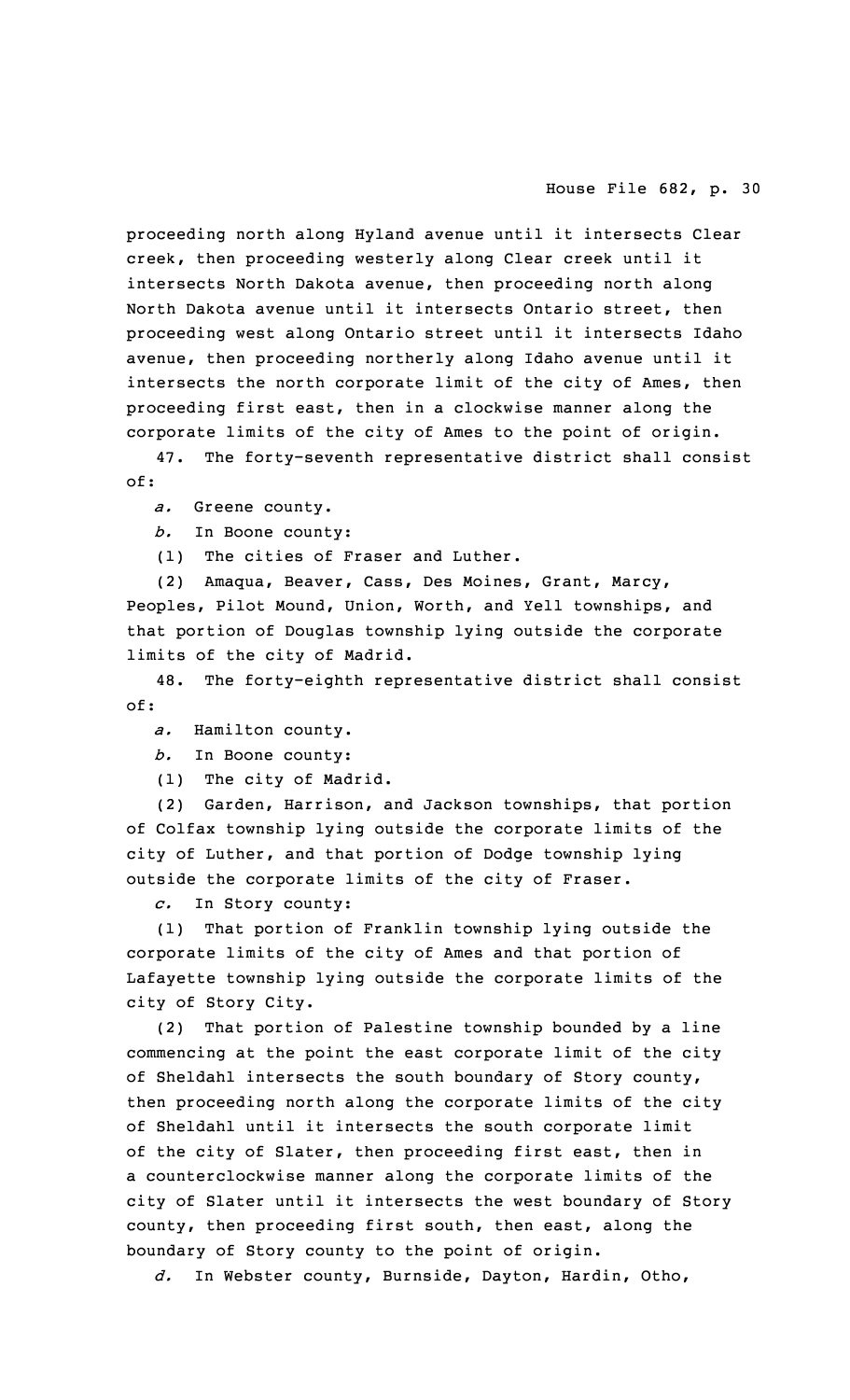Pleasant Valley, Sumner, Webster, and Yell townships, and that portion of Washington township lying outside the corporate limits of the city of Duncombe.

49. The forty-ninth representative district shall consist of:

*a.* In Hardin county:

(1) The city of Eldora.

(2) Concord, Eldora, Grant, Pleasant, Providence, Sherman, Tipton, and Union townships.

*b.* In Story county:

(1) The city of Story City.

(2) Collins, Howard, Indian Creek, Lincoln, Nevada, New Albany, Richland, Sherman, Union, and Warren townships, and that portion of Palestine township lying outside the corporate limits of the city of Kelley and not contained in the forty-eighth representative district.

(3) That portion of the city of Nevada and Grant township bounded by <sup>a</sup> line commencing at the point the south corporate limit of the city of Nevada intersects the east boundary of Grant township, then proceeding first west, then in <sup>a</sup> clockwise manner along the corporate limits of the city of Nevada until it intersects the north boundary of Grant township, then proceeding east along the boundary of Grant township until it intersects the west boundary of Nevada township and the north corporate limit of the city of Nevada, then proceeding first east, then in <sup>a</sup> clockwise manner along the corporate limits of the city of Nevada to the point of origin.

50. The fiftieth representative district shall consist of:

*a.* Grundy county.

*b.* In Butler county, Albion, Beaver, Jefferson, Monroe, Ripley, and Shell Rock townships.

*c.* In Hardin county, Alden, Buckeye, Clay, Ellis, Etna, Hardin, and Jackson townships.

51. The fifty-first representative district shall consist of:

*a.* Howard county.

*b.* Mitchell county.

*c.* Worth county.

*d.* In Winneshiek county, Bluffton, Burr Oak, Fremont, Lincoln, Madison, and Orleans townships.

52. The fifty-second representative district shall consist of:

*a.* Chickasaw county.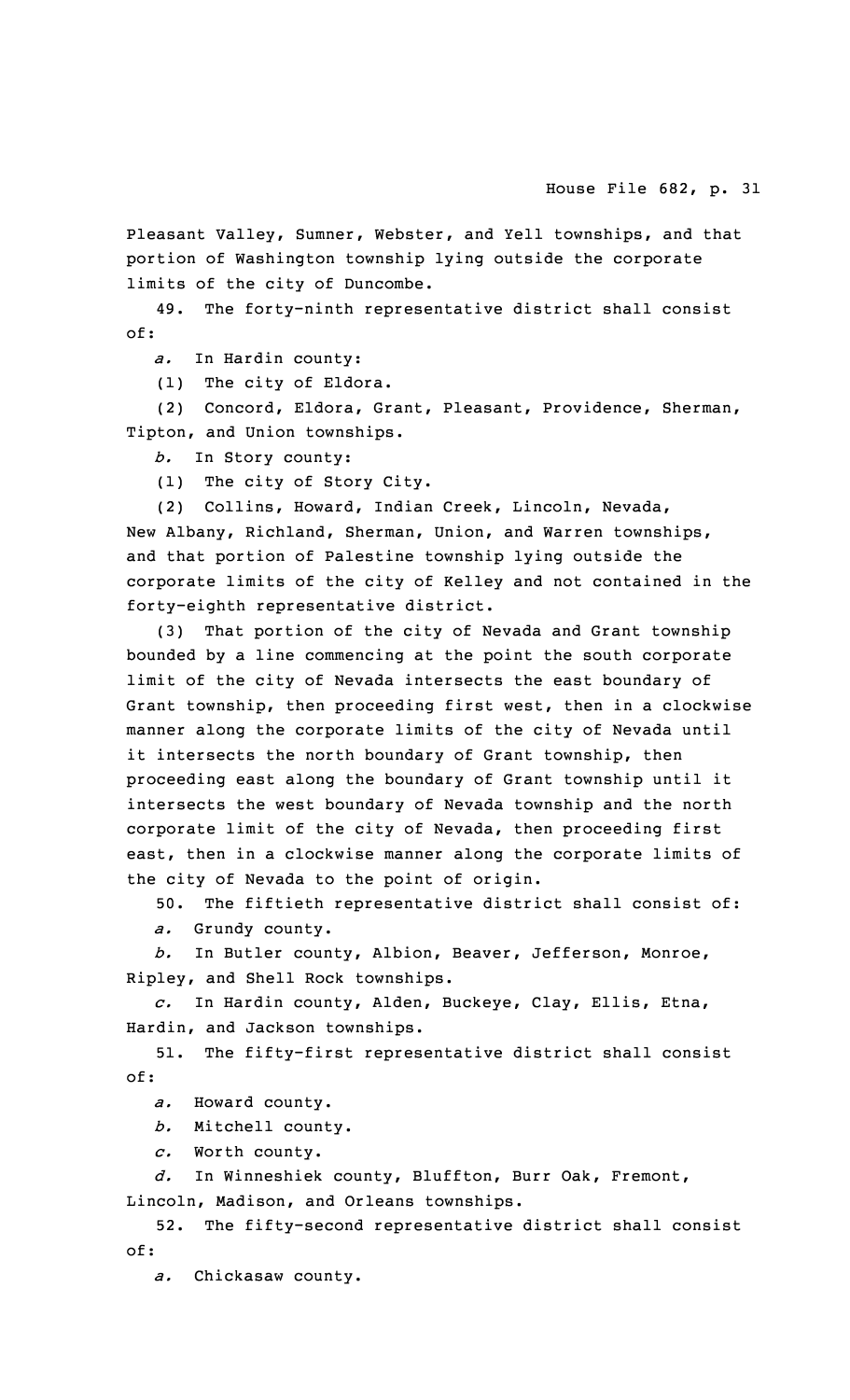*b.* Floyd county.

*c.* In Cerro Gordo county, Dougherty, Falls, Owen, and Portland townships.

53. The fifty-third representative district in Cerro Gordo county shall consist of:

*a.* The city of Mason City.

*b.* Bath, Geneseo, Lime Creek, and Mason townships.

54. The fifty-fourth representative district shall consist of:

*a.* Franklin county.

*b.* In Butler county, Bennezette, Butler, Coldwater, Dayton, Fremont, Jackson, Madison, Pittsford, Washington, and West Point townships.

*c.* In Cerro Gordo county:

(1) The city of Clear Lake.

(2) Clear Lake, Grant, Grimes, Lake, Lincoln, Mount Vernon, Pleasant Valley, and Union townships.

55. The fifty-fifth representative district shall consist of:

*a.* In Clayton county, Boardman, Highland, and Marion townships.

*b.* In Fayette county:

(1) The cities of Fayette and West Union.

(2) Auburn, Bethel, Clermont, Dover, Eden, Illyria, Pleasant Valley, Union, Westfield, and Windsor townships.

*c.* In Winneshiek county, Bloomfield, Calmar, Canoe, Decorah, Frankville, Glenwood, Hesper, Highland, Jackson, Military, Pleasant, Springfield, Sumner, and Washington townships.

56. The fifty-sixth representative district shall consist of:

*a.* Allamakee county.

*b.* In Clayton county, Buena Vista, Cass, Clayton, Cox Creek, Elk, Farmersburg, Garnavillo, Giard, Grand Meadow, Jefferson, Lodomillo, Mallory, Mendon, Millville, Monona, Read, Sperry, Volga, and Wagner townships.

57. The fifty-seventh representative district in Dubuque county consists of:

*a.* The city of Asbury.

*b.* That portion of Center township bounded by <sup>a</sup> line commencing at the point the east boundary of Center township intersects the north corporate limits of the city of Asbury, then proceeding first south, then in <sup>a</sup> counterclockwise manner along the corporate limits of the city of Asbury until it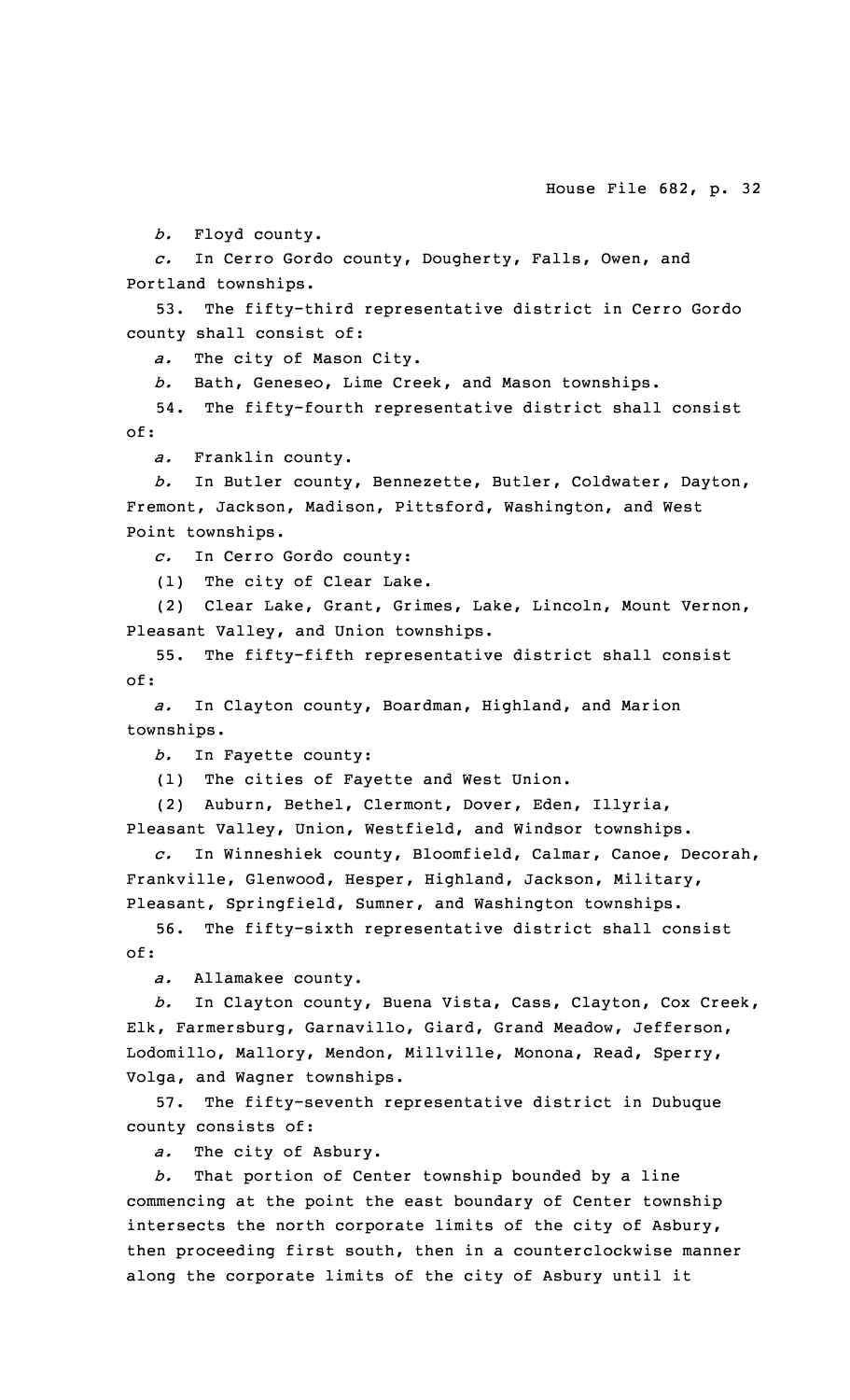intersects the corporate limits of the city of Dubuque, then proceeding first west, then in <sup>a</sup> counterclockwise manner along the corporate limits of the city of Dubuque until it intersects the east boundary of Center township, then proceeding south along the east boundary of Center township until it intersects the corporate limits of the city of Dubuque, then proceeding first south, then in <sup>a</sup> counterclockwise manner along the corporate limits of the city of Dubuque until it intersects the south boundary of Center township, then proceeding first west, then in <sup>a</sup> clockwise manner along the boundary of Center township to the point of origin.

*c.* Liberty, Concord, Jefferson, Peru, New Wine, Iowa, Dodge, Taylor, Mosalem, Prairie Creek, and Vernon townships, and that portion of Washington township lying outside the corporate limits of the city of Zwingle.

*d.* That portion of Table Mound township not contained in the ninety-ninth representative district.

58. The fifty-eighth representative district shall consist of:

*a.* The city of Zwingle.

*b.* Jackson county.

*c.* In Dubuque county, Cascade and Whitewater townships.

*d.* In Jones county, Clay, Greenfield, Hale, Madison, Oxford, Richland, Rome, Scotch Grove, Washington, and Wyoming townships, and that portion of Fairview township not contained in the ninety-sixth representative district.

59. The fifty-ninth representative district in Black Hawk county consists of that portion of the city of Cedar Falls bounded by <sup>a</sup> line commencing at the point the east corporate limits of the city of Cedar Falls intersects East Greenhill road, then proceeding westerly along East Greenhill road until it intersects Cedar Heights drive, then proceeding north along Cedar Heights drive until it intersects Greenhill drive and its extension, then proceeding west along Greenhill drive and its extension until it intersects Hillside drive, then proceeding north along Hillside drive until it intersects Valley High drive, then proceeding west along Valley High drive until it intersects Clearview drive, then proceeding north along Clearview drive until it intersects Primrose drive, then proceeding west along Primrose drive until it intersects Rownd street, then proceeding north along Rownd street until it intersects Primrose drive, then proceeding westerly along Primrose drive until it intersects Maryhill drive, then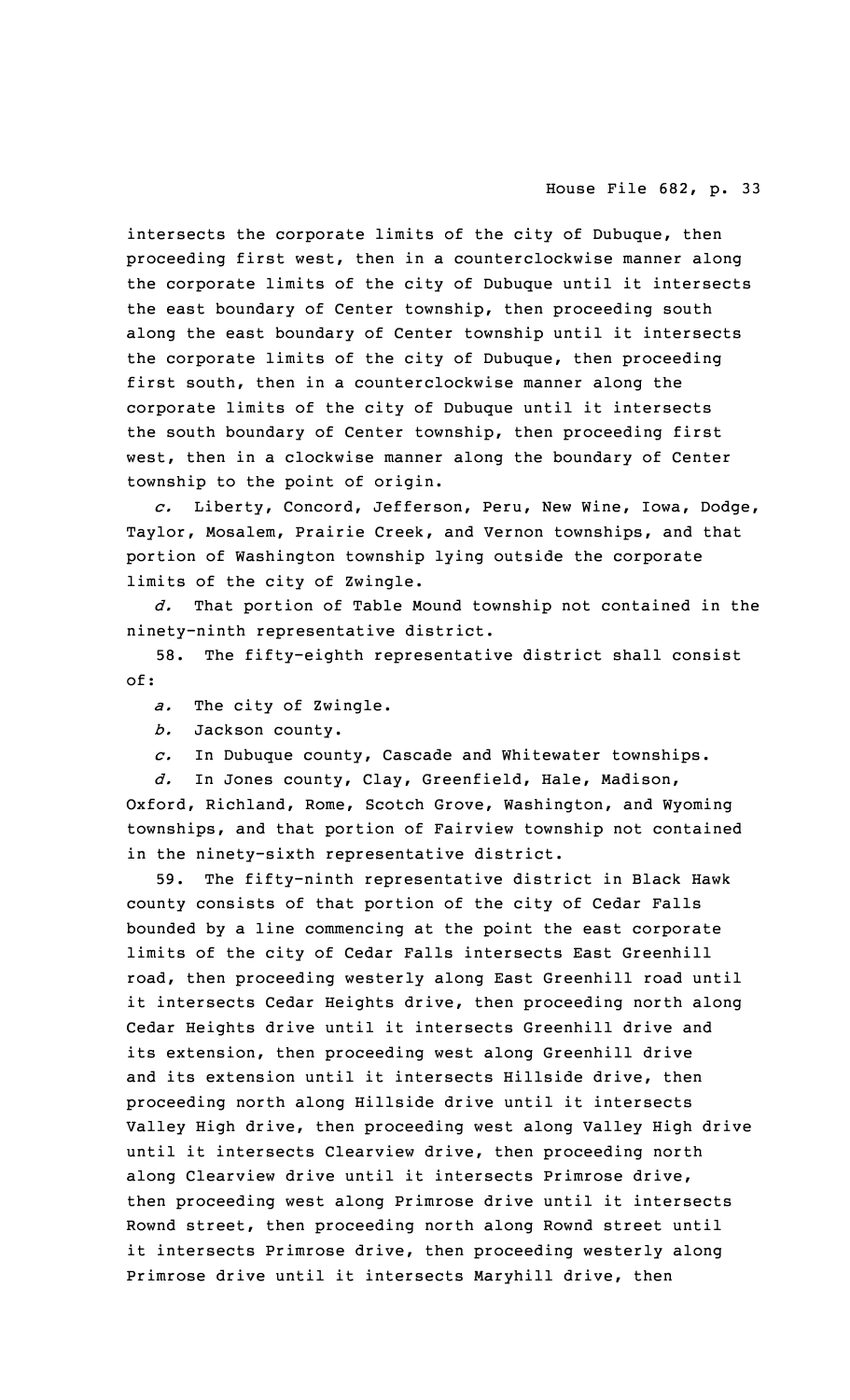proceeding southerly along Maryhill drive until it intersects Carlton drive, then proceeding northerly along Carlton drive until it intersects Orchard drive, then proceeding west along Orchard drive until it intersects South Main street, then proceeding north along South Main street until it intersects Oregon road, then proceeding easterly along Oregon road until it intersects Dallas drive, then proceeding north along Dallas drive until it intersects Utah road, then proceeding east along Utah road until it intersects Tucson drive, then proceeding north along Tucson drive until it intersects Idaho road, then proceeding east along Idaho road until it intersects Boulder drive, then proceeding north along Boulder drive until it intersects University avenue, then proceeding west along University avenue until it intersects Grove street, then proceeding north along Grove street until it intersects East Seerley boulevard, then proceeding westerly along East Seerley boulevard until it intersects West Seerley boulevard, then proceeding westerly along West Seerley boulevard until it intersects College street, then proceeding south along College street until it intersects University avenue, then proceeding southwesterly along University avenue until it intersects the corporate limits of the city of Cedar Falls, then proceeding first west, then in <sup>a</sup> clockwise manner along the corporate limits of the city of Cedar Falls to the point of origin.

60. The sixtieth representative district in Black Hawk county consists of:

*a.* Black Hawk, Cedar Falls, and Lincoln townships.

*b.* That portion of the city of Cedar Falls bounded by <sup>a</sup> line commencing at the point the east corporate limits of the city of Cedar Falls intersects East Greenhill road, then proceeding westerly along East Greenhill road until it intersects Cedar Heights drive, then proceeding north along Cedar Heights drive until it intersects Greenhill drive and its extension, then proceeding west along Greenhill drive and its extension until it intersects Hillside drive, then proceeding north along Hillside drive until it intersects Valley High drive, then proceeding west along Valley High drive until it intersects Clearview drive, then proceeding north along Clearview drive until it intersects Primrose drive, then proceeding west along Primrose drive until it intersects Rownd street, then proceeding north along Rownd street until it intersects Primrose drive, then proceeding westerly along Primrose drive until it intersects Maryhill drive, then proceeding southerly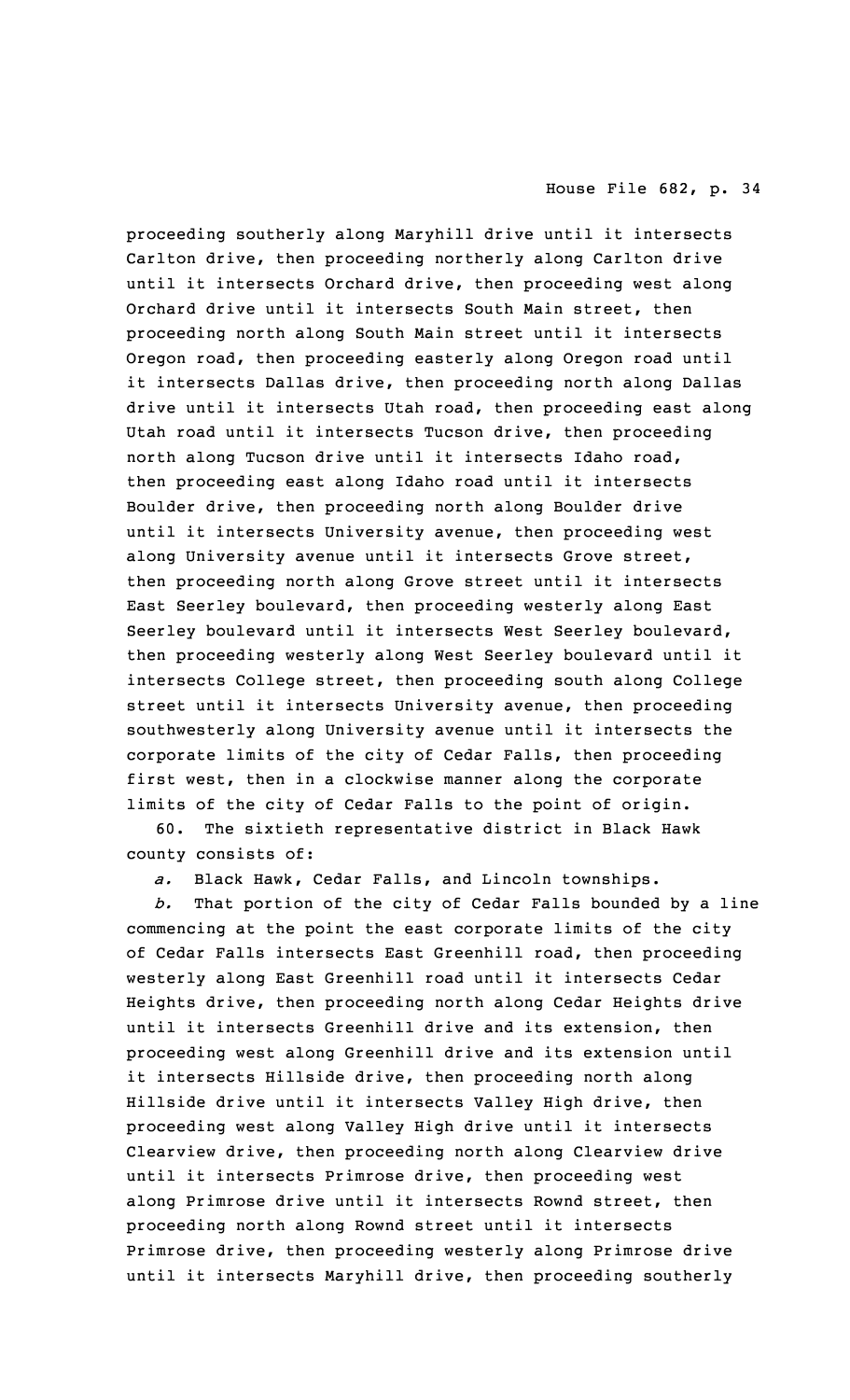along Maryhill drive until it intersects Carlton drive, then proceeding northerly along Carlton drive until it intersects Orchard drive, then proceeding west along Orchard drive until it intersects South Main street, then proceeding north along South Main street until it intersects Oregon road, then proceeding easterly along Oregon road until it intersects Dallas drive, then proceeding north along Dallas drive until it intersects Utah road, then proceeding east along Utah road until it intersects Tucson drive, then proceeding north along Tucson drive until it intersects Idaho road, then proceeding east along Idaho road until it intersects Boulder drive, then proceeding north along Boulder drive until it intersects University avenue, then proceeding west along University avenue until it intersects Grove street, then proceeding north along Grove street until it intersects East Seerley boulevard, then proceeding westerly along East Seerley boulevard until it intersects West Seerley boulevard, then proceeding westerly along West Seerley boulevard until it intersects College street, then proceeding south along College street until it intersects University avenue, then proceeding southwesterly along University avenue until it intersects the corporate limits of the city of Cedar Falls, then proceeding first east, then in <sup>a</sup> counterclockwise manner along the corporate limits of the city of Cedar Falls to the point of origin.

*c.* That portion of the city of Waterloo bounded by <sup>a</sup> line commencing at the point Rainbow drive intersects the west corporate limit of the city of Waterloo, then proceeding southeasterly along Rainbow drive until it intersects Hanna boulevard, then proceeding southerly along Hanna boulevard until it intersects Maxine avenue, then proceeding west along Maxine avenue until it intersects Auburn street, then proceeding south along Auburn street until it intersects Maynard avenue, then proceeding west along Maynard avenue until it intersects Beverly Hill street, then proceeding southerly along Beverly Hill street until it intersects Carriage Hill drive, then proceeding southeasterly along Carriage Hill drive until it intersects Stephan avenue, then proceeding southerly along Stephan avenue until it intersects Falls avenue, then proceeding southwesterly along Falls avenue until it intersects University avenue, then proceeding southeasterly along University avenue until it intersects Ansborough avenue, then proceeding south along Ansborough avenue until it intersects Black Hawk creek, then proceeding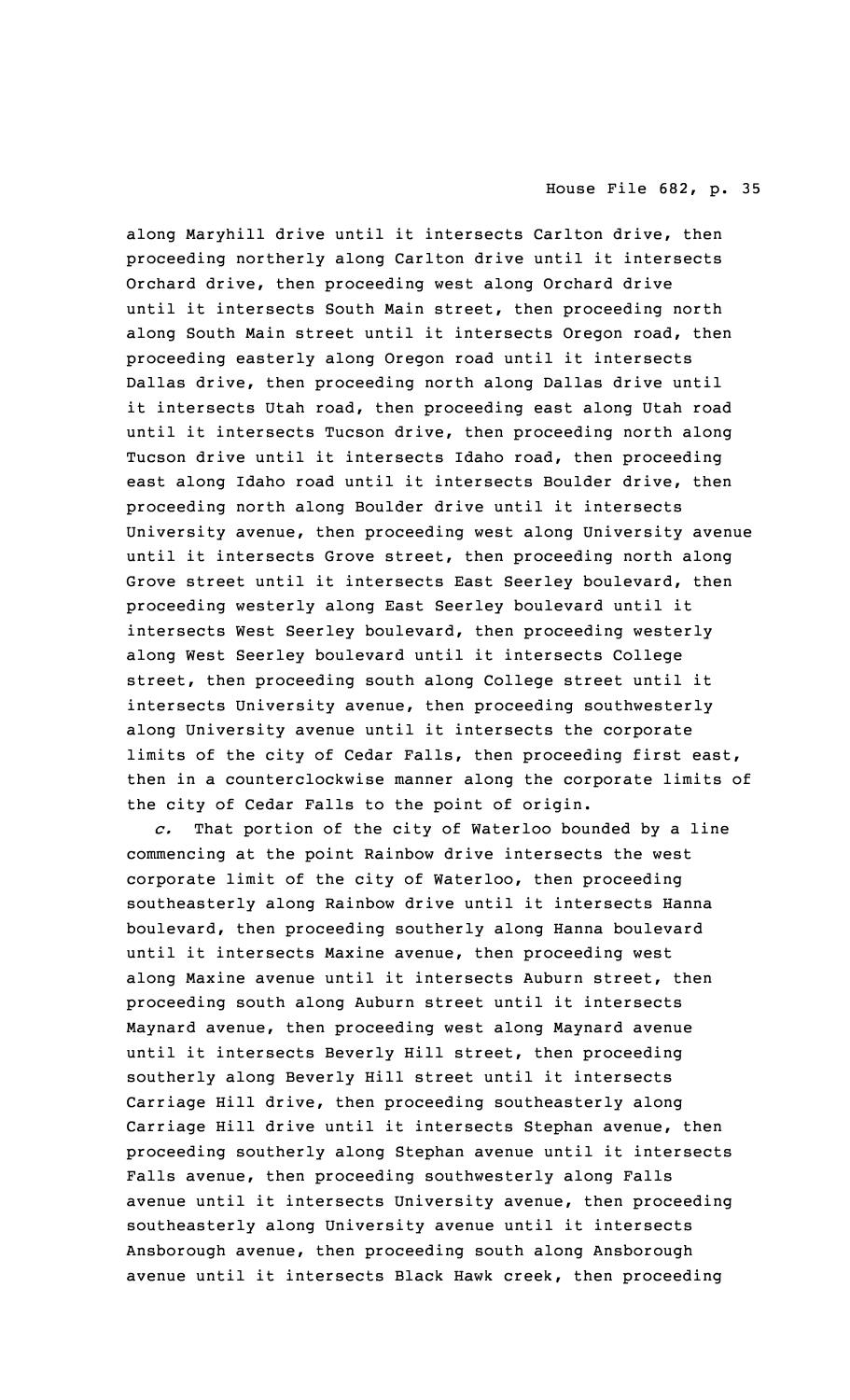easterly along Black Hawk creek until it intersects Fletcher avenue, then proceeding south along Fletcher avenue until it intersects Campbell avenue, then proceeding east along Campbell avenue until it intersects West Fourth street, then proceeding northeasterly along West Fourth street until it intersects Bayard street, then proceeding southerly along Bayard street until it intersects Byron avenue, then proceeding west along Byron avenue until it intersects Hale street, then proceeding south along Hale street until it intersects Carolina avenue, then proceeding west along Carolina avenue until it intersects Kimball avenue, then proceeding south along Kimball avenue until it intersects East San Marnan drive, then proceeding east along East San Marnan drive until it intersects Hawkeye road, then proceeding south along Hawkeye road until it intersects the south corporate limit of the city of Waterloo, then proceeding first west, then in <sup>a</sup> clockwise manner along the corporate limits of the city of Waterloo to the point of origin.

61. The sixty-first representative district in Black Hawk county shall consist of:

*a.* Orange, Cedar, Fox, and Spring Creek townships.

*b.* That portion of Poyner township bounded by <sup>a</sup> line commencing at the point Indian Creek road intersects the east boundary of Poyner township, then proceeding first south, and then in <sup>a</sup> clockwise manner along the boundary of Poyner township until it intersects Gilbertville road, then proceeding southeasterly along Gilbertville road until it intersects Indian Creek road, then proceeding southeasterly, then east, along Indian Creek road to the point of origin.

*c.* That portion of the city of Waterloo bounded by <sup>a</sup> line commencing at the point the east corporate limit of the city of Waterloo intersects the main channel of the Cedar river, then proceeding northwesterly along the main channel of the Cedar river until it intersects Conger street, then proceeding southwesterly along Conger street until it intersects West Conger street, then proceeding southwesterly along West Conger street until it intersects Westfield avenue, then proceeding southeasterly along Westfield avenue until it intersects Black Hawk creek, then proceeding southwesterly along Black Hawk creek until it intersects Fletcher avenue, then proceeding south along Fletcher avenue until it intersects Campbell avenue, then proceeding east along Campbell avenue until it intersects West Fourth street, then proceeding northeasterly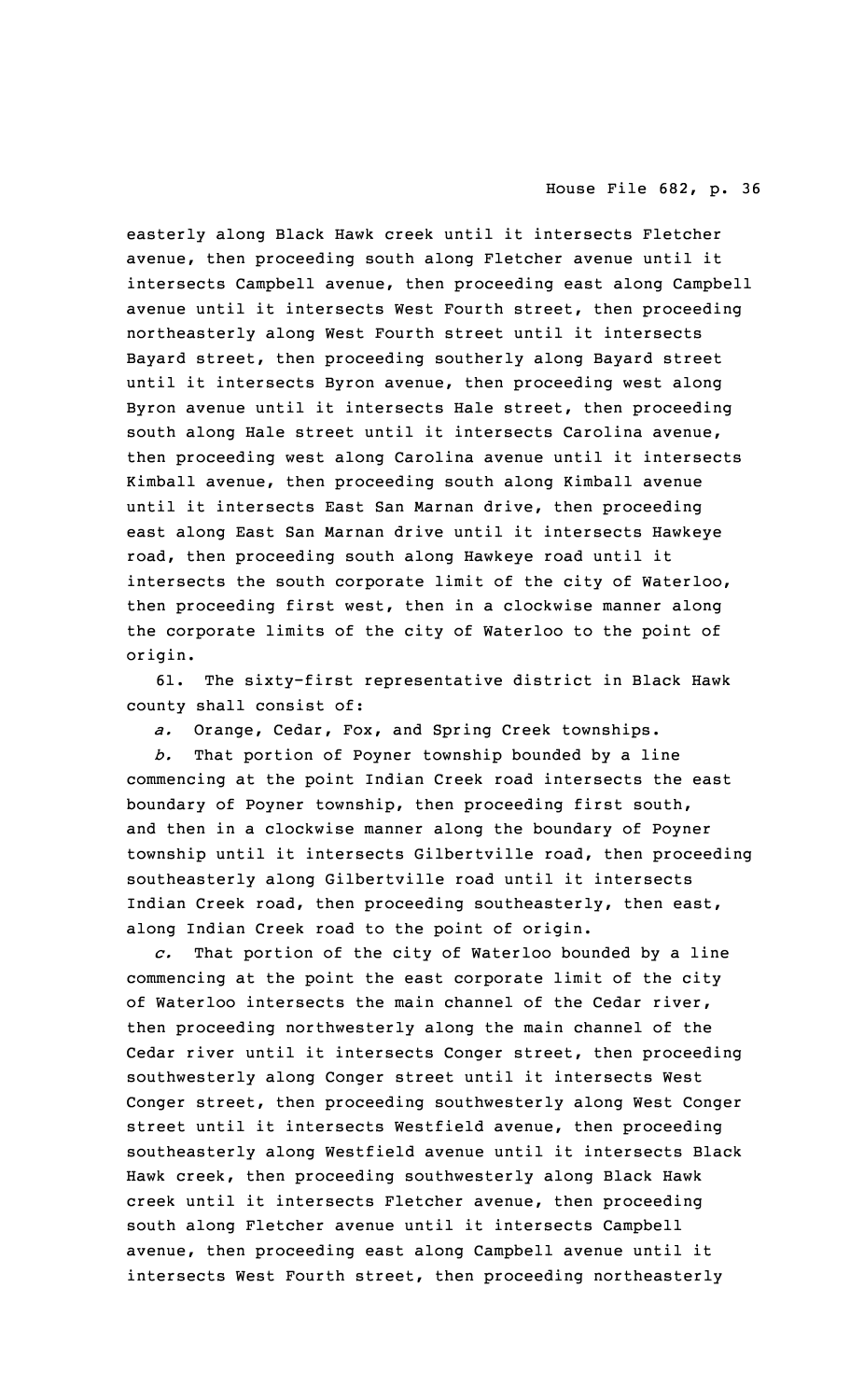along West Fourth street until it intersects Bayard street, then proceeding southerly along Bayard street until it intersects Byron avenue, then proceeding west along Byron avenue until it intersects Hale street, then proceeding south along Hale street until it intersects Carolina avenue, then proceeding west along Carolina avenue until it intersects Kimball avenue, then proceeding south along Kimball avenue until it intersects East San Marnan drive, then proceeding east along East San Marnan drive until it intersects Hawkeye road, then proceeding south along Hawkeye road until it intersects the south corporate limit of the city of Waterloo, then proceeding first east, then in <sup>a</sup> counterclockwise manner along the corporate limits of the city of Waterloo to the point of origin.

62. The sixty-second representative district in Black Hawk county shall consist of:

*a.* The cities of Elk Run Heights, Evansdale, and Raymond.

*b.* That portion of the city of Waterloo bounded by <sup>a</sup> line commencing at the point Rainbow drive intersects the west corporate limit of the city of Waterloo, then proceeding first north, then in <sup>a</sup> clockwise manner along the corporate limits of the city of Waterloo until it intersects the main channel of the Cedar river, then proceeding northwesterly along the main channel of the Cedar river until it intersects Conger street, then proceeding southwesterly along Conger street until it intersects West Conger street, then proceeding southwesterly along West Conger street until it intersects Westfield avenue, then proceeding southeasterly along Westfield avenue until it intersects Black Hawk creek, then proceeding southwesterly along Black Hawk creek until it intersects Ansborough avenue, then proceeding north along Ansborough avenue until it intersects University avenue, then proceeding northwesterly along University avenue until it intersects Falls avenue, then proceeding northerly along Falls avenue until it intersects Stephan avenue, then proceeding northerly along Stephan avenue until it intersects Carriage Hill drive, then proceeding westerly along Carriage Hill drive until it intersects Beverly Hill street, then proceeding northerly along Beverly Hill street until it intersects Maynard avenue, then proceeding east along Maynard avenue until it intersects Auburn street, then proceeding north along Auburn street until it intersects Maxine avenue, then proceeding east along Maxine avenue until it intersects Hanna boulevard, then proceeding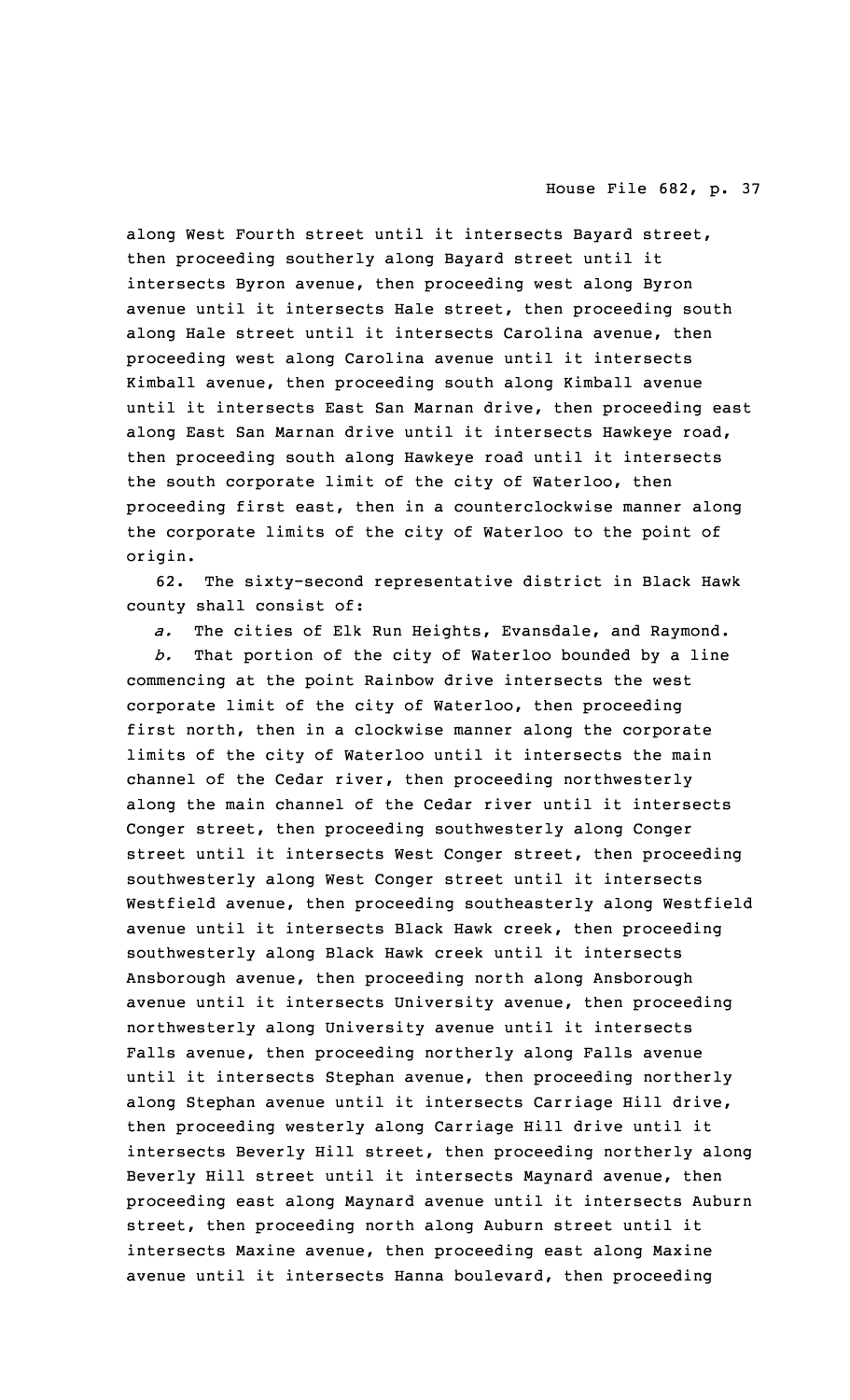northerly along Hanna boulevard until it intersects Rainbow drive, then proceeding northwesterly along Rainbow drive to the point of origin.

63. The sixty-third representative district shall consist of:

*a.* Bremer county.

*b.* In Black Hawk county, Barclay, Bennington, East Waterloo, Lester, Mount Vernon, Union, and Washington townships, and that portion of Poyner township not contained in the sixty-first and sixty-second representative districts.

64. The sixty-fourth representative district shall consist of:

*a.* In Buchanan county, Buffalo, Byron, Fairbank, Fremont, Hazleton, Jefferson, Liberty, Madison, Perry, Sumner, Washington, and Westburg townships.

*b.* In Fayette county:

(1) That portion of the city of Sumner in Fayette county.

(2) Banks, Center, Fairfield, Fremont, Harlan, Jefferson, Oran, Putnam, Scott, and Smithfield townships.

65. The sixty-fifth representative district in Linn county consists of that portion of the city of Cedar Rapids and Bertram township bounded by <sup>a</sup> line commencing at the point the east corporate limit of the city of Cedar Rapids intersects Thirty-fifth street drive Southeast, then proceeding westerly along Thirty-fifth street drive Southeast until it intersects First avenue East, then proceeding southerly along First avenue East until it intersects Nineteenth street Northeast, then proceeding northwesterly along Nineteenth street Northeast until it intersects <sup>E</sup> avenue Northeast, then proceeding northeasterly along <sup>E</sup> avenue Northeast until it intersects Twentieth street Northeast, then proceeding northerly along Twentieth street Northeast until it intersects Prairie drive Northeast, then proceeding northwesterly along Prairie drive Northeast until it intersects Robinwood lane Northeast, then proceeding westerly along Robinwood lane Northeast until it intersects Elmhurst drive Northeast, then proceeding westerly along Elmhurst drive Northeast until it intersects Oakland road Northeast, then proceeding southerly along Oakland road Northeast until it intersects F avenue Northeast, then proceeding southwesterly along <sup>F</sup> avenue Northeast until it intersects Interstate 380, then proceeding southerly along Interstate 380 until it intersects Union Pacific Railroad tracks, then proceeding southerly along Union Pacific Railroad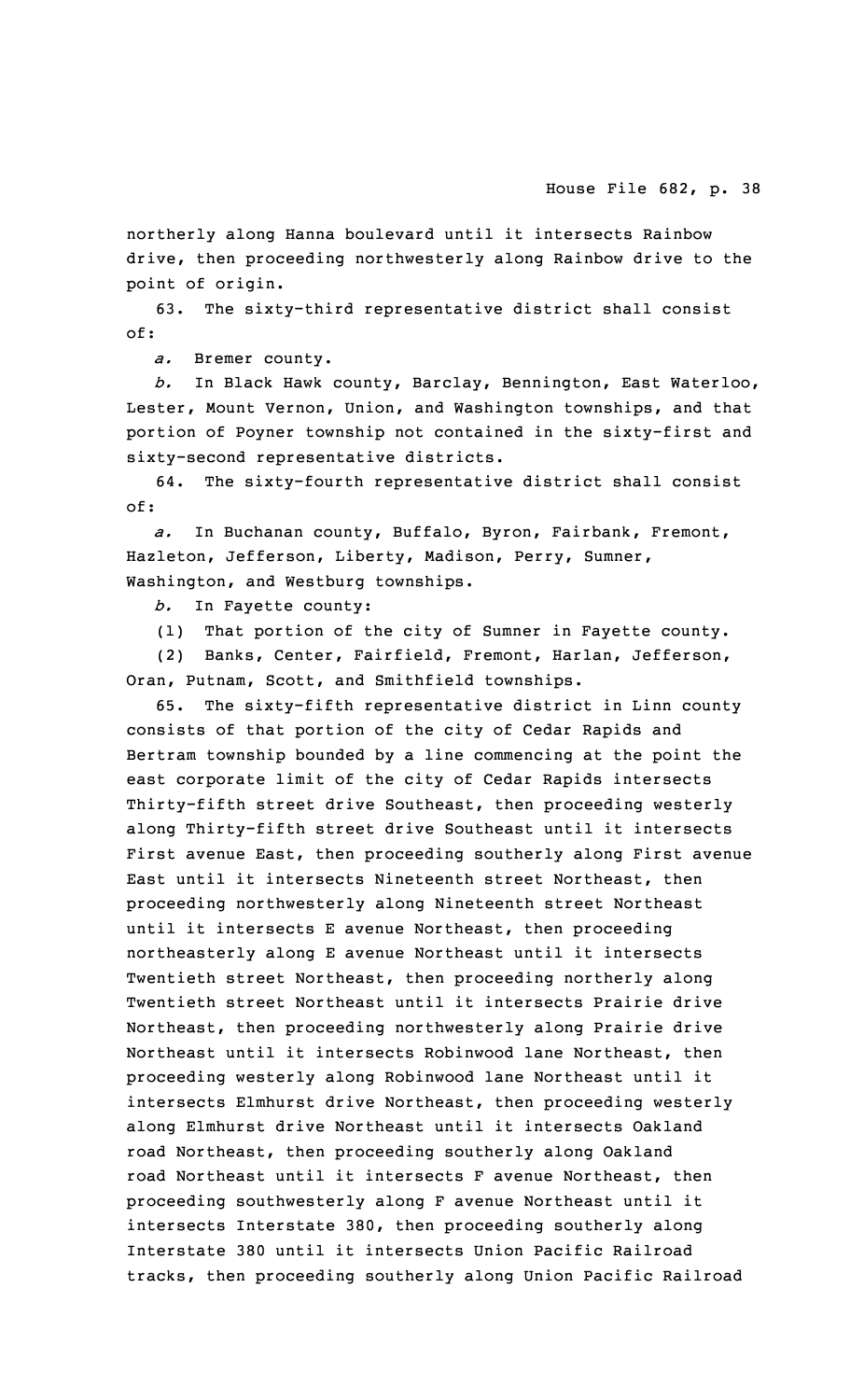tracks until it intersects Cedar Rapids and Iowa City Railway tracks, then proceeding first southerly, then westerly along Cedar Rapids and Iowa City Railway tracks until it intersects First street Southwest, then proceeding southerly along First street Southwest until it intersects C street Southwest, then proceeding southeasterly along C street Southwest until it intersects Sixteenth avenue Southwest, then proceeding southwesterly along Sixteenth avenue Southwest until it intersects Second street Southwest, then proceeding southerly along Second street Southwest until it intersects Seventeenth avenue Southwest, then proceeding easterly along Seventeenth avenue Southwest until it intersects Second street Southwest, then proceeding south along Second street Southwest until it intersects Wilson avenue Southwest, then proceeding west along Wilson avenue Southwest until it intersects Second street Southwest, then proceeding south along Second street Southwest until it intersects Twenty-sixth avenue Southwest, then proceeding west along Twenty-sixth avenue Southwest until it intersects J street Southwest, then proceeding southerly along J street Southwest until it intersects Union Pacific Railroad tracks, then proceeding easterly along Union Pacific Railroad tracks until it intersects the middle channel of the Cedar river, then proceeding easterly along the middle channel of the Cedar river until it intersects the corporate limits of the city of Cedar Rapids, then proceeding first north, then in <sup>a</sup> counterclockwise manner along the corporate limits of the city of Cedar Rapids to the point of origin.

66. The sixty-sixth representative district in Linn county consists of that portion of the city of Cedar Rapids and Monroe township bounded by <sup>a</sup> line commencing at the point the corporate limit of the city of Cedar Rapids and the south corporate limit of the city of Robins intersects Council street Northeast, then proceeding south along Council street Northeast until it intersects Collins road Northeast, then proceeding easterly along Collins road Northeast until it intersects Twixt Town road Northeast, then proceeding northerly along Twixt Town road Northeast until it intersects the corporate limits of the city of Cedar Rapids, then proceeding first east, then in <sup>a</sup> clockwise manner along the corporate limits of the city of Cedar Rapids until it intersects Thirty-fifth street drive Southeast, then proceeding westerly along Thirty-fifth street drive Southeast until it intersects First avenue East, then proceeding southerly along First avenue East until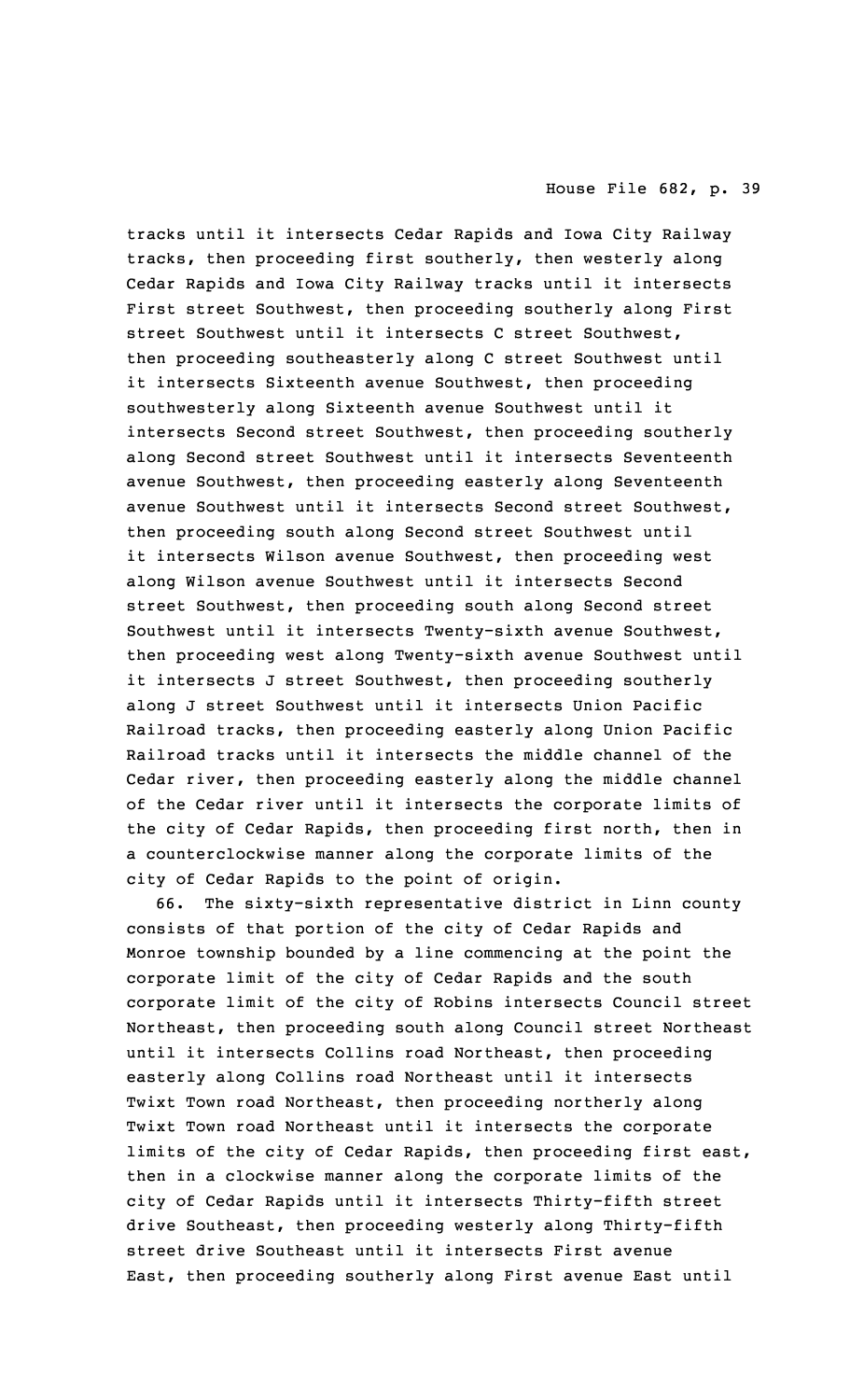it intersects Nineteenth street Northeast, then proceeding northwesterly along Nineteenth street Northeast until it intersects <sup>E</sup> avenue Northeast, then proceeding northeasterly along <sup>E</sup> avenue Northeast until it intersects Twentieth street Northeast, then proceeding northerly along Twentieth street Northeast until it intersects Prairie drive Northeast, then proceeding northwesterly along Prairie drive Northeast until it intersects Robinwood lane Northeast, then proceeding westerly along Robinwood lane Northeast until it intersects Elmhurst drive Northeast, then proceeding westerly along Elmhurst drive Northeast until it intersects Oakland road Northeast, then proceeding southerly along Oakland road Northeast until it intersects <sup>F</sup> avenue Northeast, then proceeding southwesterly along <sup>F</sup> avenue Northeast until it intersects Interstate 380, then proceeding southerly along Interstate 380 until it intersects Union Pacific Railroad tracks, then proceeding northwesterly along Union Pacific Railroad tracks until it intersects the middle channel of the Cedar river, then proceeding westerly along the middle channel of the Cedar river until it intersects the east boundary of Clinton township and the corporate limits of the city of Cedar Rapids, then proceeding first southwesterly, then in <sup>a</sup> clockwise manner along the corporate limits of the city of Cedar Rapids to the point of origin.

67. The sixty-seventh representative district in Linn county consists of:

*a.* That portion of the city of Robins, the city of Hiawatha, and Monroe township, bounded by <sup>a</sup> line commencing at the point the south corporate limit of the city of Robins intersects the corporate limits of the city of Cedar Rapids, then proceeding southwesterly along the corporate limits of the city of Cedar Rapids until it intersects the corporate limits of the city of Hiawatha, then proceeding first east, then in <sup>a</sup> clockwise manner along the corporate limits of the city of Hiawatha until it intersects the west corporate limit of the city of Robins, then proceeding first north, then in <sup>a</sup> clockwise manner along the corporate limits of the city of Robins to the point of origin.

*b.* That portion of the city of Marion and Marion township bounded by <sup>a</sup> line commencing at the point the corporate limits of the city of Marion and the south boundary of that portion of Marion township lying outside the corporate limits of the city of Marion intersect Winslow road, then proceeding southerly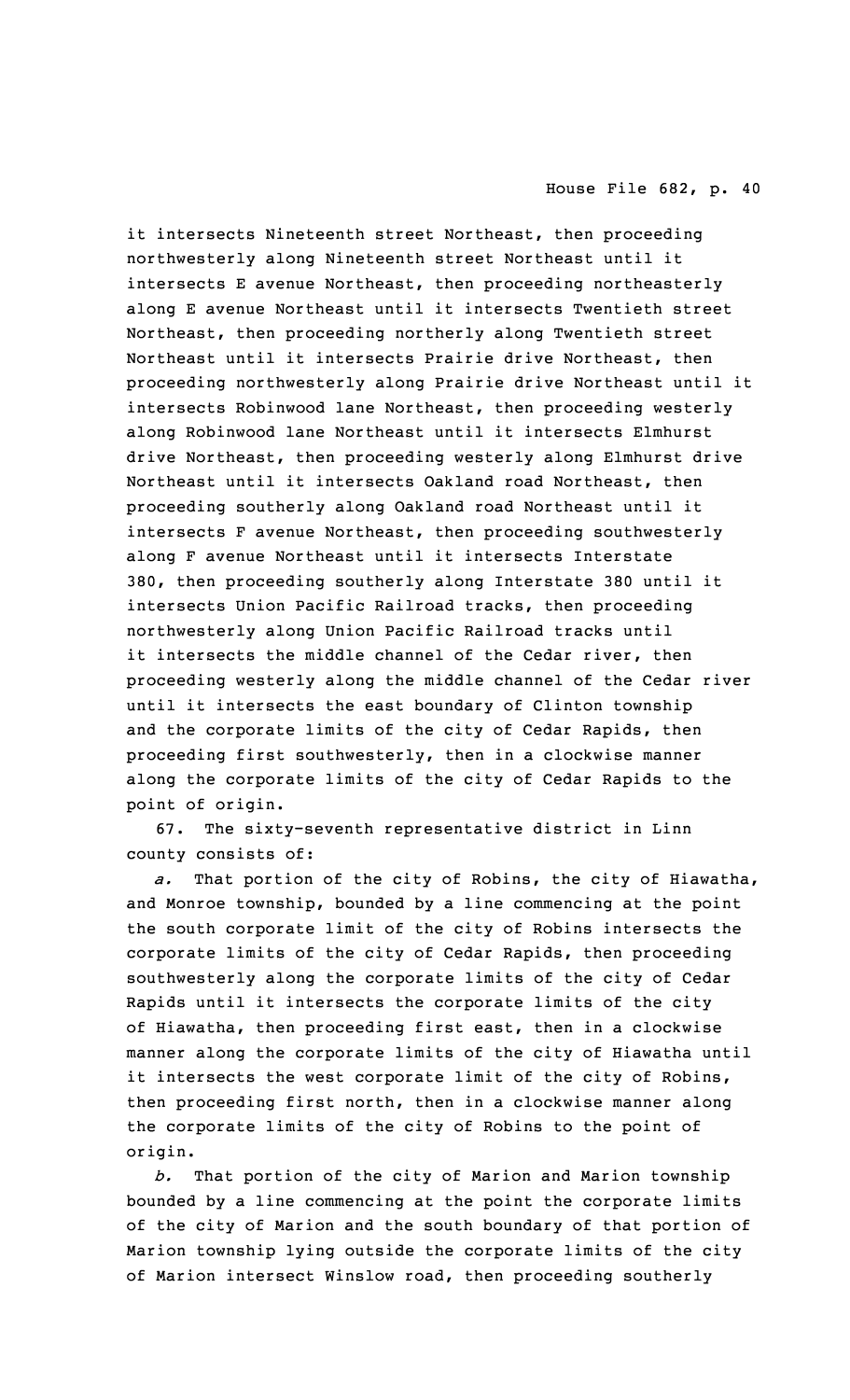along Winslow road until it intersects Indian Creek road, then proceeding southwesterly along Indian Creek road until it intersects Twenty-ninth avenue, then proceeding east along Twenty-ninth avenue until it intersects Twenty-fourth street, then proceeding southerly along Twenty-fourth street until it intersects Seventeenth avenue, then proceeding west along Seventeenth avenue until it intersects Northview drive, then proceeding south along Northview drive until it intersects Fifteenth avenue, then proceeding westerly along Fifteenth avenue until it intersects Douglas court, then proceeding north along Douglas court until it intersects Henderson drive, then proceeding westerly along Henderson drive until it intersects English boulevard, then proceeding southerly along English boulevard until it intersects Park avenue, then proceeding west along Park avenue until it intersects Lincoln drive, then proceeding southerly along Lincoln drive until it intersects Thirteenth avenue, then proceeding west along Thirteenth avenue until it intersects Seventh street, then proceeding south along Seventh street until it intersects Central avenue, then proceeding northwesterly along Central avenue until it intersects Alburnett road, then proceeding northwesterly along Alburnett road until it intersects Indian creek, then proceeding southwesterly along Indian creek until it intersects West Eighth avenue, then proceeding westerly along West Eighth avenue until it intersects Lindale drive, then proceeding southwesterly along Lindale drive until it intersects Chicago Central and Pacific Railroad tracks, then proceeding westerly along Chicago Central and Pacific Railroad tracks until it intersects the corporate limits of the city of Marion, then proceeding first north, then in <sup>a</sup> clockwise manner along the corporate limits of the city of Marion to the point of origin.

*c.* That portion of the city of Cedar Rapids bounded by <sup>a</sup> line commencing at the point the corporate limit of the city of Cedar Rapids and the south corporate limit of the city of Robins intersects Council street Northeast, then proceeding south along Council street Northeast until it intersects Collins road Northeast, then proceeding easterly along Collins road Northeast until it intersects Twixt Town road Northeast, then proceeding northerly along Twixt Town road Northeast until it intersects the corporate limits of the city of Cedar Rapids, then proceeding first west, then in <sup>a</sup> counterclockwise manner along the corporate limits of the city of Cedar Rapids to the point of origin.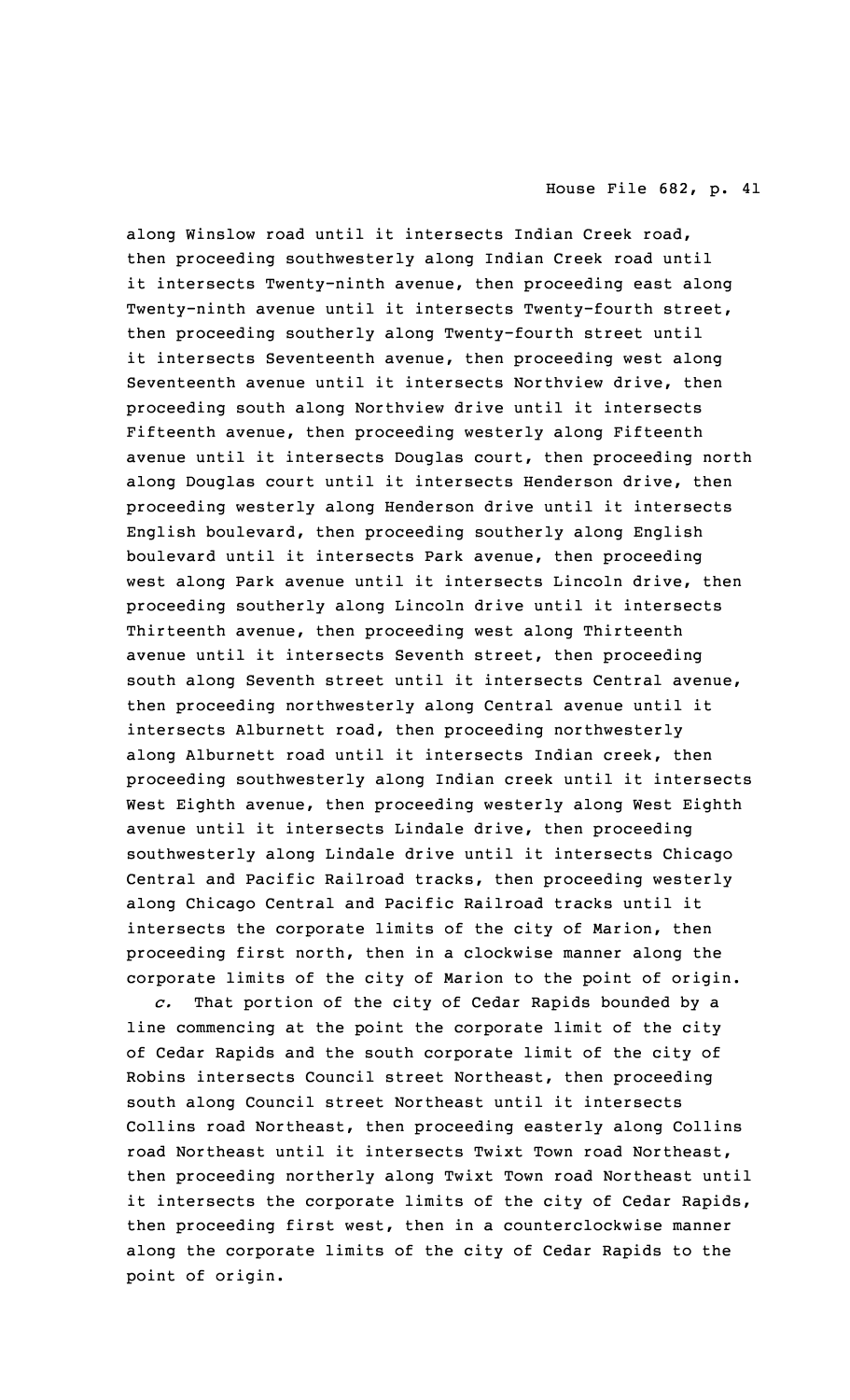68. The sixty-eighth representative district in Linn county consists of:

*a.* The city of Ely.

*b.* Putnam township, and that portion of Bertram township not contained in the sixty-fifth representative district.

*c.* That portion of the city of Marion and Marion township bounded by <sup>a</sup> line commencing at the point the corporate limit of the city of Marion and the south boundary of that portion of Marion township lying outside the corporate limits of the city of Marion intersect Winslow road, then proceeding southerly along Winslow road until it intersects Indian Creek road, then proceeding southwesterly along Indian Creek road until it intersects Twenty-ninth avenue, then proceeding east along Twenty-ninth avenue until it intersects Twenty-fourth street, then proceeding southerly along Twenty-fourth street until it intersects Seventeenth avenue, then proceeding west along Seventeenth avenue until it intersects Northview drive, then proceeding south along Northview drive until it intersects Fifteenth avenue, then proceeding westerly along Fifteenth avenue until it intersects Douglas court, then proceeding north along Douglas court until it intersects Henderson drive, then proceeding westerly along Henderson drive until it intersects English boulevard, then proceeding southerly along English boulevard until it intersects Park avenue, then proceeding west along Park avenue until it intersects Lincoln drive, then proceeding southerly along Lincoln drive until it intersects Thirteenth avenue, then proceeding west along Thirteenth avenue until it intersects Seventh street, then proceeding south along Seventh street until it intersects Central avenue, then proceeding northwesterly along Central avenue until it intersects Alburnett road, then proceeding northwesterly along Alburnett road until it intersects Indian creek, then proceeding southwesterly along Indian creek until it intersects West Eighth avenue, then proceeding westerly along West Eighth avenue until it intersects Lindale drive, then proceeding southwesterly along Lindale drive until it intersects Chicago Central and Pacific Railroad tracks, then proceeding westerly along Chicago Central and Pacific Railroad tracks until it intersects the east corporate limit of the city of Cedar Rapids, then proceeding first south, then in <sup>a</sup> clockwise manner along the corporate limits of the city of Cedar Rapids until it intersects the north boundary of Bertram township, then proceeding east along the boundary of Bertram township until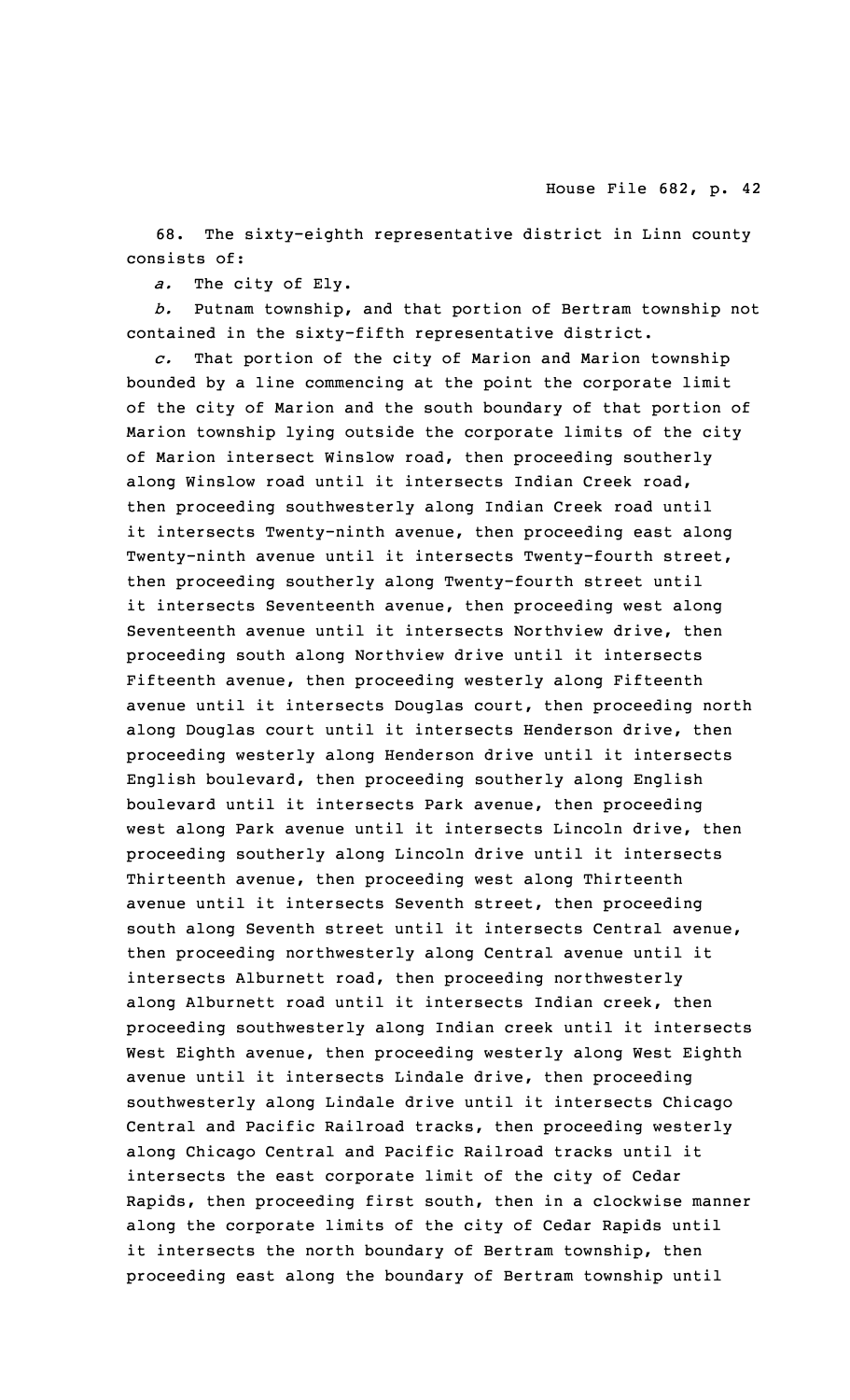it intersects U.S. highway 151, then proceeding north along U.S. highway 151 until it intersects the south corporate limit of the city of Marion, then proceeding first east, then in <sup>a</sup> counterclockwise manner along the corporate limits of the city of Marion to the point of origin.

69. The sixty-ninth representative district in Linn county consists of:

*a.* Fairfax township and that portion of College township lying outside the corporate limits of the city of Ely.

*b.* That portion of the city of Cedar Rapids bounded by <sup>a</sup> line commencing at the point the west corporate limit of the city of Cedar Rapids intersects Sixteenth avenue Southwest, then proceeding easterly along Sixteenth avenue Southwest until it intersects Eighteenth street Southwest, then proceeding northerly along Eighteenth street Southwest until it intersects First avenue Northwest, then proceeding easterly along First avenue Northwest until it intersects Twelfth street Southwest, then proceeding southeasterly along Twelfth street Southwest until it intersects Third avenue Southwest, then proceeding east along Third avenue Southwest until it intersects Union Pacific Railroad tracks, then proceeding first northeasterly, then southeasterly along Union Pacific Railroad tracks until it intersects Cedar Rapids and Iowa City Railway tracks, then proceeding first southerly, then westerly along Cedar Rapids and Iowa City Railway tracks until it intersects First street Southwest, then proceeding southerly along First street Southwest until it intersects C street Southwest, then proceeding southeasterly along C street Southwest until it intersects Sixteenth avenue Southwest, then proceeding southwesterly along Sixteenth avenue Southwest until it intersects Second street Southwest, then proceeding southerly along Second street Southwest until it intersects Seventeenth avenue Southwest, then proceeding easterly along Seventeenth avenue Southwest until it intersects Second street Southwest, then proceeding south along Second street Southwest until it intersects Wilson avenue Southwest, then proceeding west along Wilson avenue Southwest until it intersects Second street Southwest, then proceeding south along Second street Southwest until it intersects Twenty-sixth avenue Southwest, then proceeding west along Twenty-sixth avenue Southwest until it intersects J street Southwest, then proceeding southerly along J street Southwest until it intersects Union Pacific Railroad tracks, then proceeding easterly along Union Pacific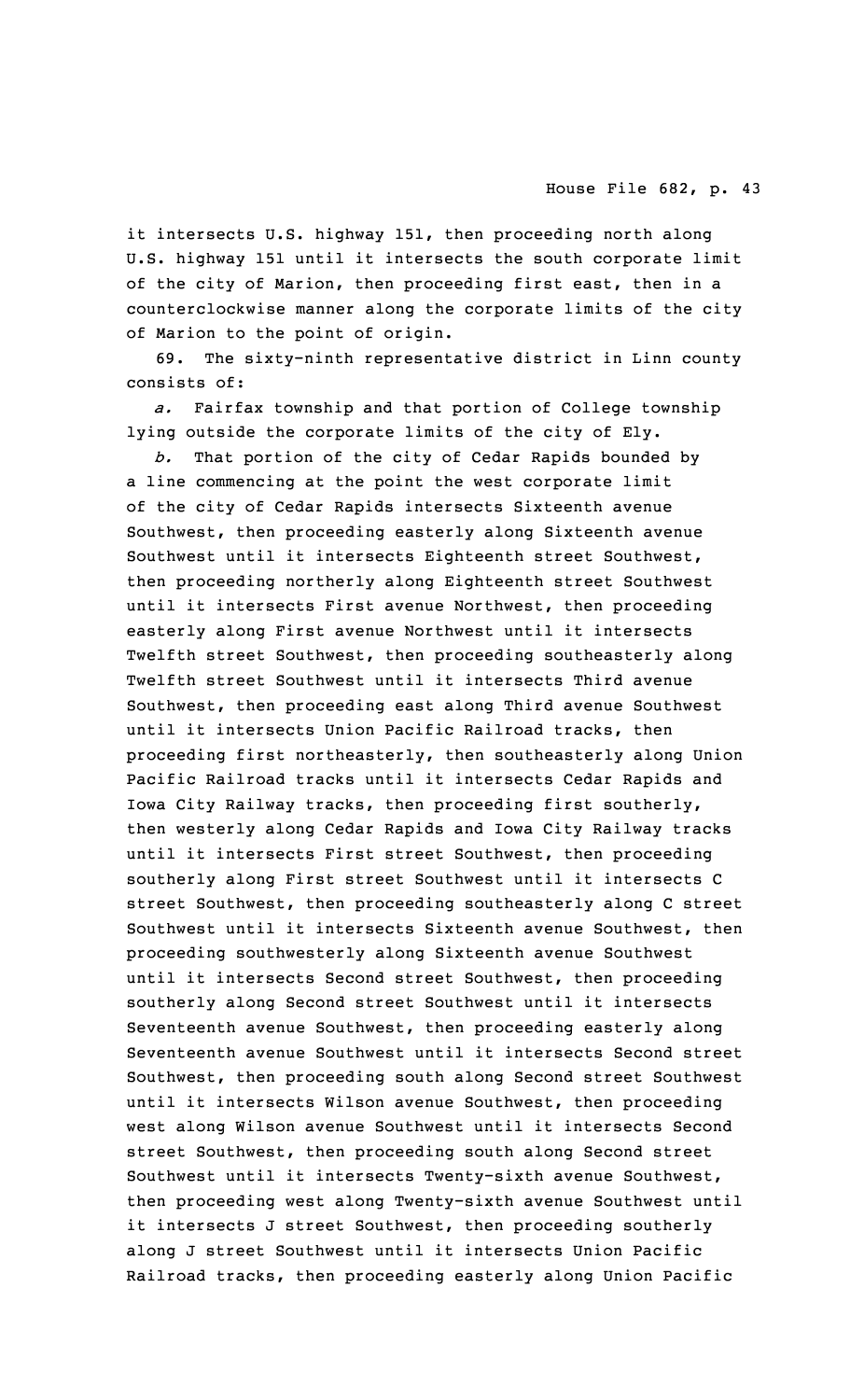Railroad tracks until it intersects the middle channel of the Cedar river, then proceeding easterly along the middle channel of the Cedar river until it intersects the corporate limit of the city of Cedar Rapids, then proceeding first north, then easterly along the corporate limits of the city of Cedar Rapids until it intersects the west boundary of Putnam township, then proceeding southerly along the boundary of Putnam township until it intersects the corporate limit of the city of Cedar Rapids, then proceeding first south, then in <sup>a</sup> clockwise manner along the corporate limits of the city of Cedar Rapids to the point of origin.

70. The seventieth representative district in Linn county consists of:

*a.* Clinton township.

*b.* That portion of the city of Cedar Rapids bounded by <sup>a</sup> line commencing at the point the west corporate limit of the city of Cedar Rapids intersects Sixteenth avenue Southwest, then proceeding easterly along Sixteenth avenue Southwest until it intersects Eighteenth street Southwest, then proceeding northerly along Eighteenth street Southwest until it intersects First avenue Northwest, then proceeding easterly along First avenue Northwest until it intersects Twelfth street Southwest, then proceeding southeasterly along Twelfth street Southwest until it intersects Third avenue Southwest, then proceeding east along Third avenue Southwest until it intersects Union Pacific Railroad tracks, then proceeding northeasterly along Union Pacific Railroad tracks until it intersects the middle channel of the Cedar river, then proceeding westerly along the middle channel of the Cedar river until it intersects the east boundary of Clinton township and the corporate limits of the city of Cedar Rapids, then proceeding first south, then in <sup>a</sup> counterclockwise manner along the corporate limits of the city of Cedar Rapids to the point of origin.

71. The seventy-first representative district in Marshall county shall consist of:

*a.* The city of Marshalltown.

*b.* Bangor, Liscomb, Marion, Taylor, and Vienna townships.

72. The seventy-second representative district shall consist of:

*a.* Tama county.

*b.* In Black Hawk county, Big Creek and Eagle townships.

*c.* In Marshall county, Eden, Greencastle, Jefferson,

Liberty, Logan, Marietta, Minerva, State Center, and Washington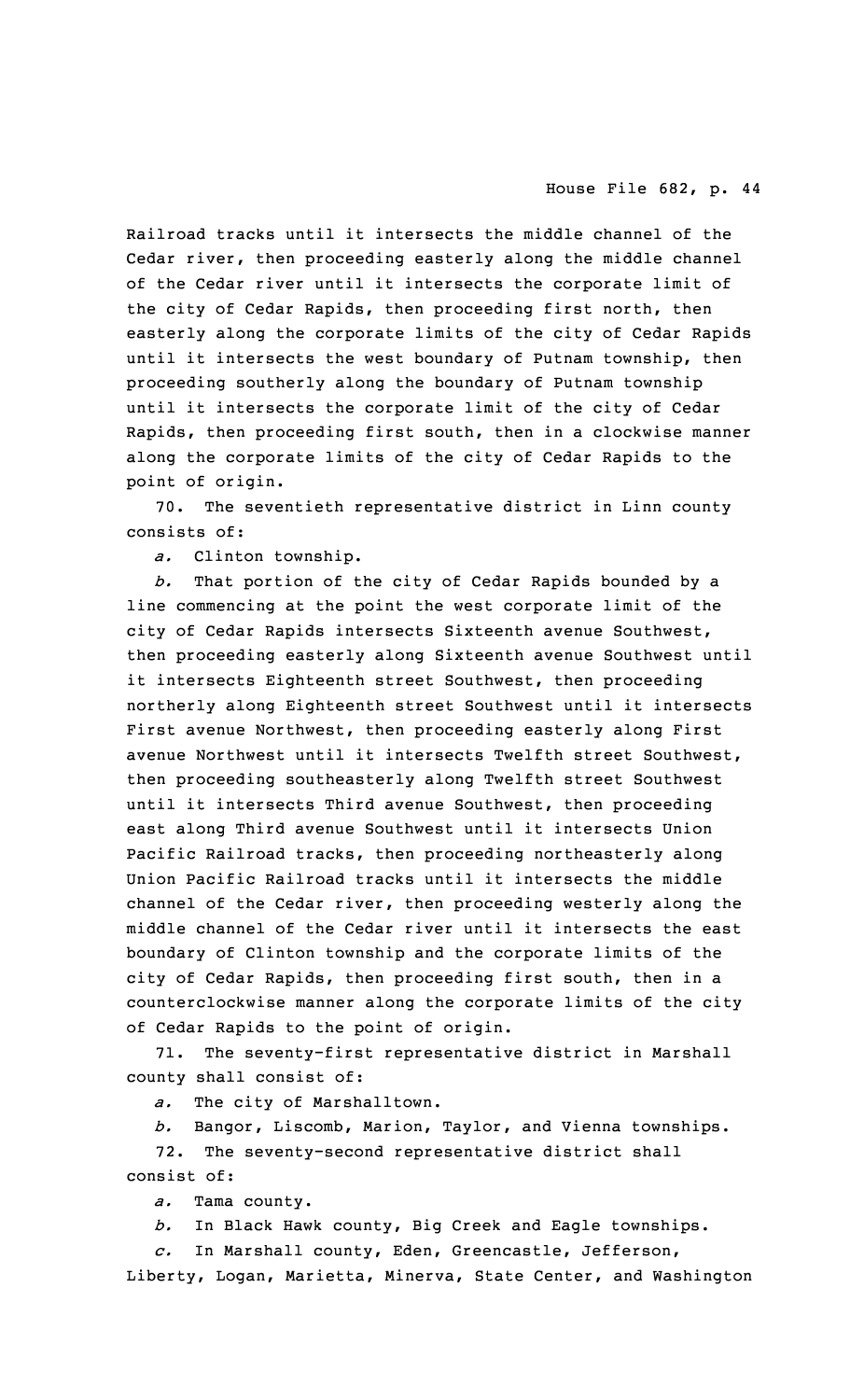townships, and those portions of Le Grand and Timber Creek townships lying outside the corporate limits of the city of Marshalltown.

73. The seventy-third representative district shall consist of:

*a.* The city of Wilton.

*b.* Cedar county.

*c.* In Johnson county, Big Grove, Cedar, Graham, Newport, and Scott townships.

74. The seventy-fourth representative district in Johnson county shall consist of:

*a.* The city of Coralville.

*b.* That portion of the city of Iowa City and West Lucas township bounded by <sup>a</sup> line commencing at the point the west corporate limit of the city of Iowa City intersects state highway 1, then proceeding northeasterly along state highway 1 until it intersects Sunset street, then proceeding northwesterly along Sunset street until it intersects Aber avenue, then proceeding westerly along Aber avenue until it intersects Teg drive, then proceeding first westerly, then northerly, along Teg drive until it intersects West Benton street, then proceeding west along West Benton street until it intersects Keswick drive, then proceeding first northerly, then easterly, along Keswick drive until it intersects Westgate street, then proceeding northerly along Westgate street until it intersects Melrose avenue, then proceeding westerly along Melrose avenue until it intersects Mormon Trek boulevard, then proceeding northerly along Mormon Trek boulevard until it intersects the south corporate limit of the city of Coralville, then proceeding westerly along the corporate limits of the city of Coralville until it intersects the west boundary of West Lucas township, then proceeding south along the boundary of West Lucas township until it intersects the corporate limits of the city of Iowa City, then proceeding first west, then in <sup>a</sup> counterclockwise manner along the corporate limits of the city of Iowa City to the point of origin.

*c.* That portion of Penn township and East Lucas township bounded by <sup>a</sup> line commencing at the point the west boundary of Penn township intersects the north corporate limit of the city of North Liberty, then proceeding first north, then in <sup>a</sup> clockwise manner along the boundary of Penn township until it intersects the north boundary of East Lucas township, then proceeding first east, then in <sup>a</sup> clockwise manner along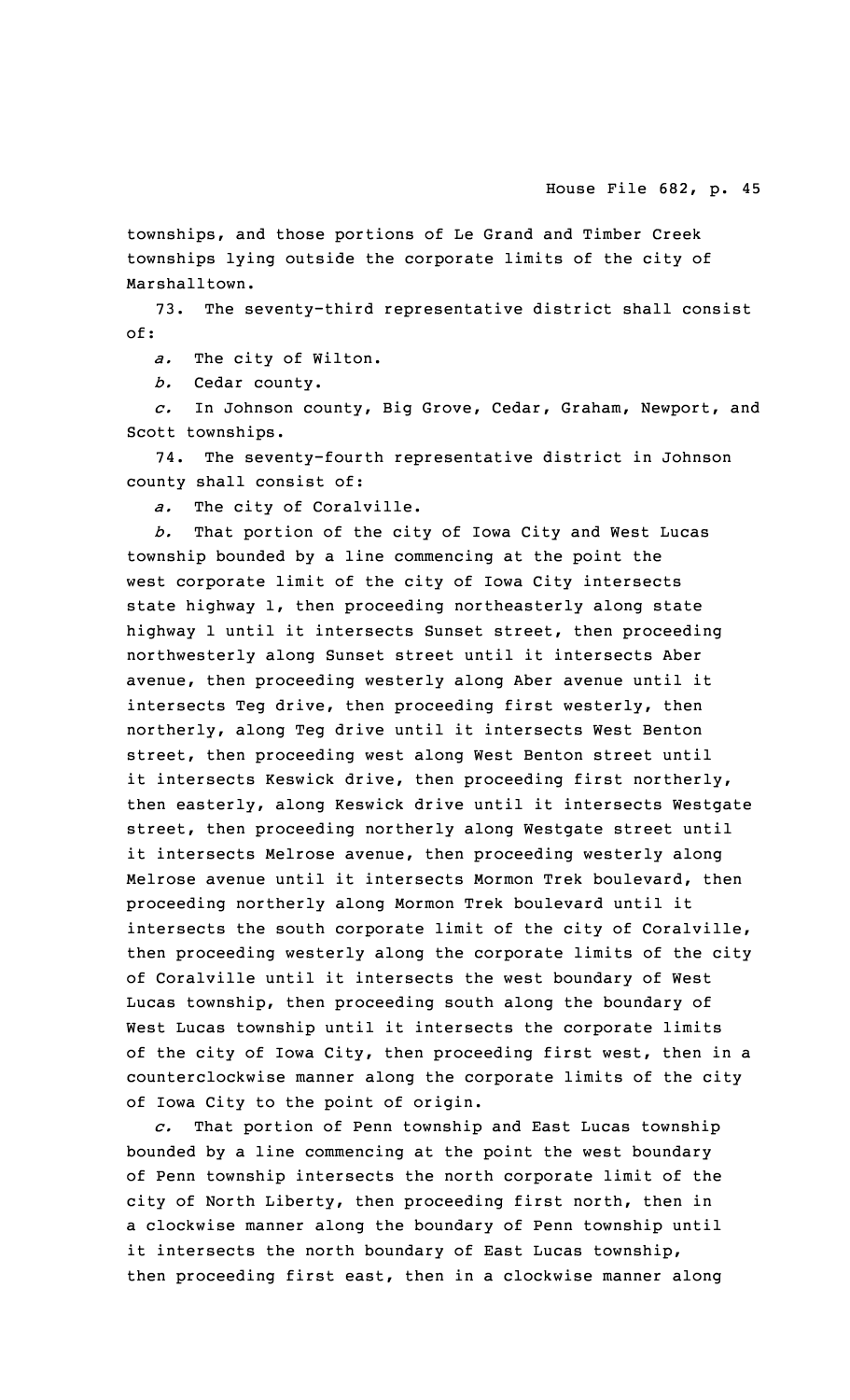the boundary of East Lucas township until it intersects the boundary of Penn township, then proceeding westerly along the boundary of Penn township until it intersects the corporate limits of the city of Coralville, then proceeding first west, then in <sup>a</sup> counterclockwise manner along the corporate limits of the city of Coralville until it intersects the south corporate limit of the city of North Liberty, then proceeding first northerly, then in <sup>a</sup> counterclockwise manner along the corporate limits of the city of North Liberty to the point of origin.

75. The seventy-fifth representative district shall consist of:

*a.* Benton county.

*b.* In Iowa county, Honey Creek, Marengo, and Washington townships, and that portion of Hilton township lying outside the corporate limits of the city of Williamsburg.

76. The seventy-sixth representative district shall consist of:

*a.* Poweshiek county.

*b.* In Iowa county:

(1) The city of Williamsburg.

(2) Dayton, English, Fillmore, Greene, Hartford, Iowa, Lenox, Lincoln, Pilot, Sumner, Troy, and York townships.

77. The seventy-seventh representative district in Johnson county shall consist of:

*a.* The city of North Liberty.

*b.* Fremont, Hardin, Jefferson, Lincoln, Madison, Monroe, Oxford, Pleasant Valley, Sharon, and Washington townships.

*c.* Those portions of Clear Creek and Union townships lying outside the corporate limits of the city of Coralville, that portion of Penn township not contained in the seventy-fourth representative district, that portion of Liberty township not contained in the eighty-sixth representative district, and that portion of West Lucas township not contained in the seventy-fourth or eighty-sixth representative district.

78. The seventy-eighth representative district shall consist of:

*a.* Keokuk county.

*b.* In Washington county, Cedar, Clay, Dutch Creek, English River, Franklin, Highland, Iowa, Jackson, Lime Creek, Oregon, Seventy-Six, and Washington townships.

79. The seventy-ninth representative district shall consist of: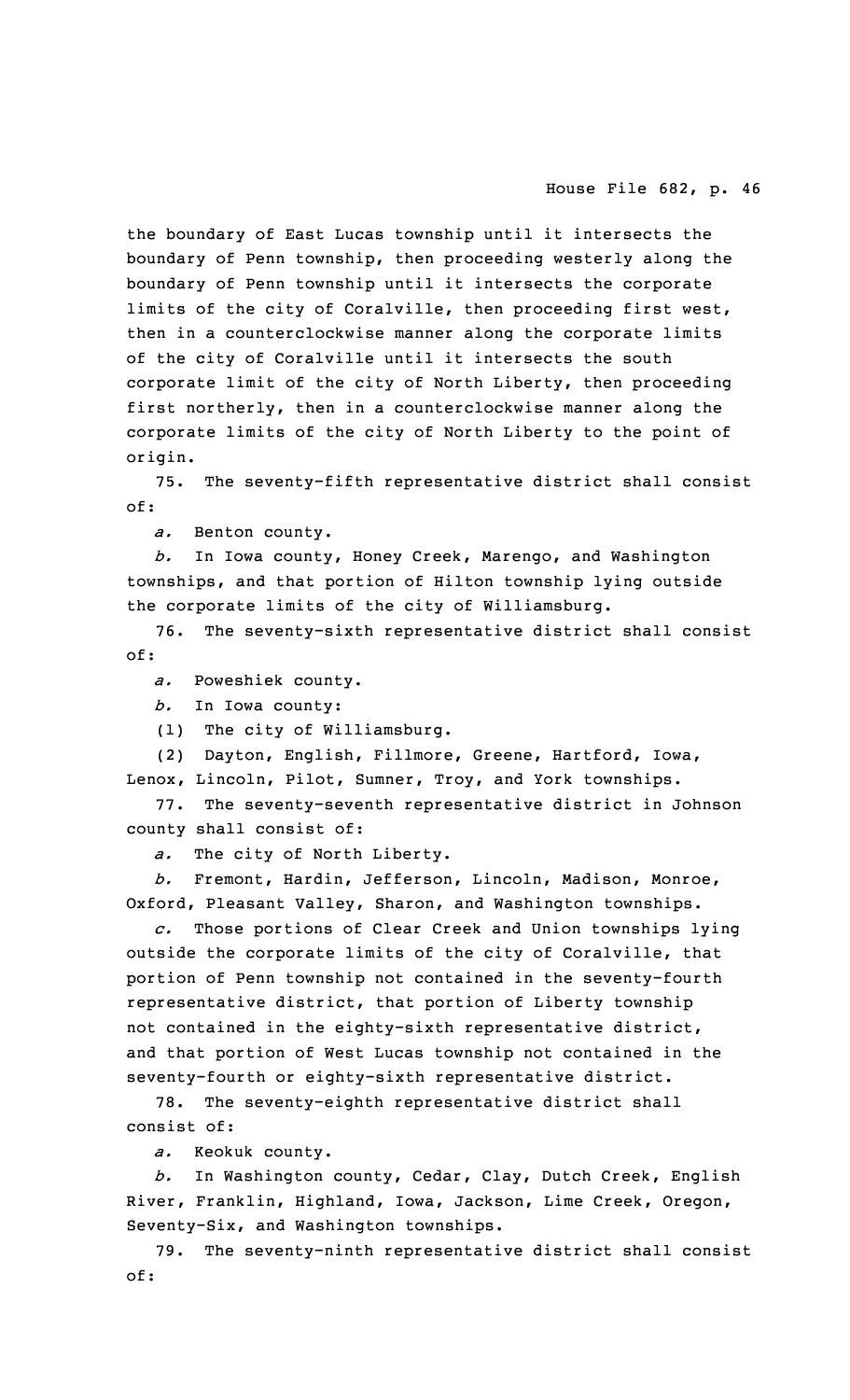*a.* In Mahaska county:

(1) The cities of Oskaloosa and University Park.

(2) Black Oak, Garfield, Jefferson, Lincoln, Madison, Prairie, Richland, Scott, and West Des Moines townships.

(3) That portion of East Des Moines township lying outside the corporate limits of the city of Eddyville, and that portion of Spring Creek township not contained in the eightieth representative district.

*b.* In Marion county, Lake Prairie township.

80. The eightieth representative district shall consist of:

*a.* The city of Eddyville.

*b.* Appanoose county.

*c.* Monroe county.

*d.* In Mahaska county:

(1) Adams, Cedar, Harrison, Monroe, Pleasant Grove, Union, and White Oak townships.

(2) That portion of Spring Creek township bounded by <sup>a</sup> line commencing at the point the north corporate limit of the city of University Park and the east corporate limit of the city of Oskaloosa intersects the west boundary of Spring Creek township, then proceeding first north, then in <sup>a</sup> clockwise manner along the boundary of Spring Creek township until it intersects the corporate limits of the city of University Park, then proceeding first north, then west, along the corporate limits of the city of University Park to the point of origin.

*e.* In Wapello county:

(1) Adams, Cass, Columbia, Highland, and Polk townships, and that portion of Richland township lying outside the corporate limits of the city of Ottumwa.

(2) That portion of Center township bounded by <sup>a</sup> line commencing at the point the north boundary of Center township intersects the west corporate limit of the city of Ottumwa, then proceeding first west, then in <sup>a</sup> counterclockwise manner along the boundary of Center township until it intersects the south corporate limit of the city of Ottumwa, then proceeding first west, then in <sup>a</sup> clockwise manner along the corporate limits of the city of Ottumwa to the point of origin.

81. The eighty-first representative district in Wapello county shall consist of:

*a.* The city of Ottumwa.

*b.* Agency, Competine, Dahlonega, Green, Keokuk, Pleasant, and Washington townships, and that portion of Center township not contained in the eightieth representative district.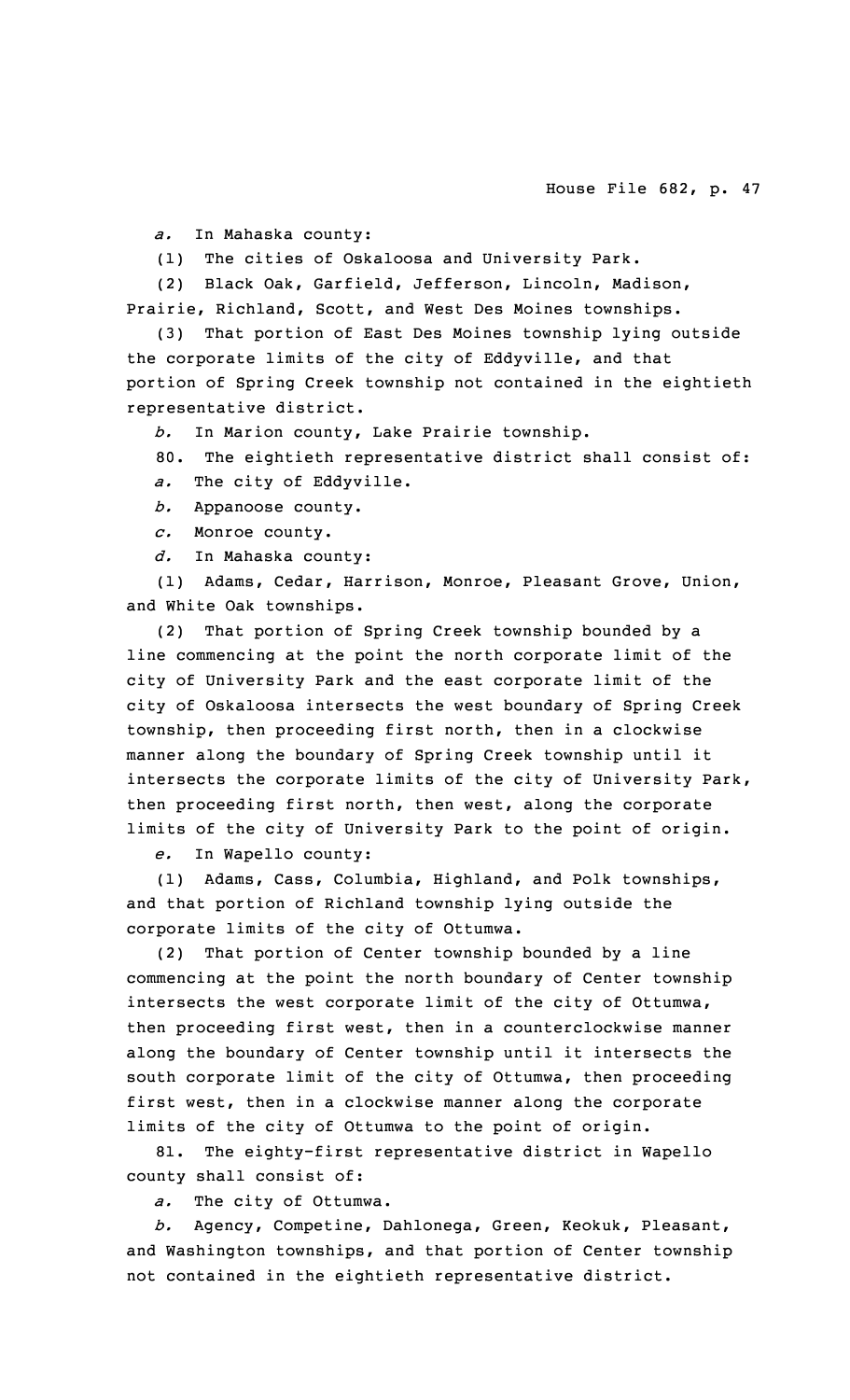82. The eighty-second representative district shall consist of:

*a.* Davis county.

*b.* Van Buren county.

*c.* In Jefferson county:

(1) The city of Fairfield.

(2) Black Hawk, Cedar, Center, Des Moines, Liberty, Locust Grove, Penn, and Polk townships.

83. The eighty-third representative district in Lee county shall consist of:

*a.* The city of Keokuk.

*b.* Des Moines, Green Bay, Jackson, Jefferson, Madison, Montrose, Van Buren, and Washington townships, and that portion of Charleston township lying outside the corporate limits of the city of Donnellson.

84. The eighty-fourth representative district shall consist of:

*a.* Henry county.

*b.* In Jefferson county, Buchanan, Lockridge, Round Prairie, and Walnut townships.

*c.* In Lee county:

(1) The city of Donnellson.

(2) Cedar, Denmark, Franklin, Harrison, Marion, Pleasant Ridge, and West Point townships.

*d.* In Washington county, Brighton, Crawford, and Marion townships.

85. The eighty-fifth representative district in Johnson county shall consist of that portion of the city of Iowa City bounded by <sup>a</sup> line commencing at the point the west corporate limit of the city of Iowa City intersects Second street, then proceeding southeasterly along Second street until it intersects South Riverside drive, then proceeding southerly along South Riverside drive until it intersects Newton road, then proceeding east along Newton road until it intersects the Iowa river, then proceeding southerly along the Iowa river until it intersects West Burlington street, then proceeding east along West Burlington street until it intersects East Burlington street, then proceeding east along East Burlington street until it intersects South Gilbert street, then proceeding southerly along South Gilbert street until it intersects the Iowa Interstate Railroad tracks, then proceeding southeasterly along the Iowa Interstate Railroad tracks until it intersects South Lucas street and its extension, then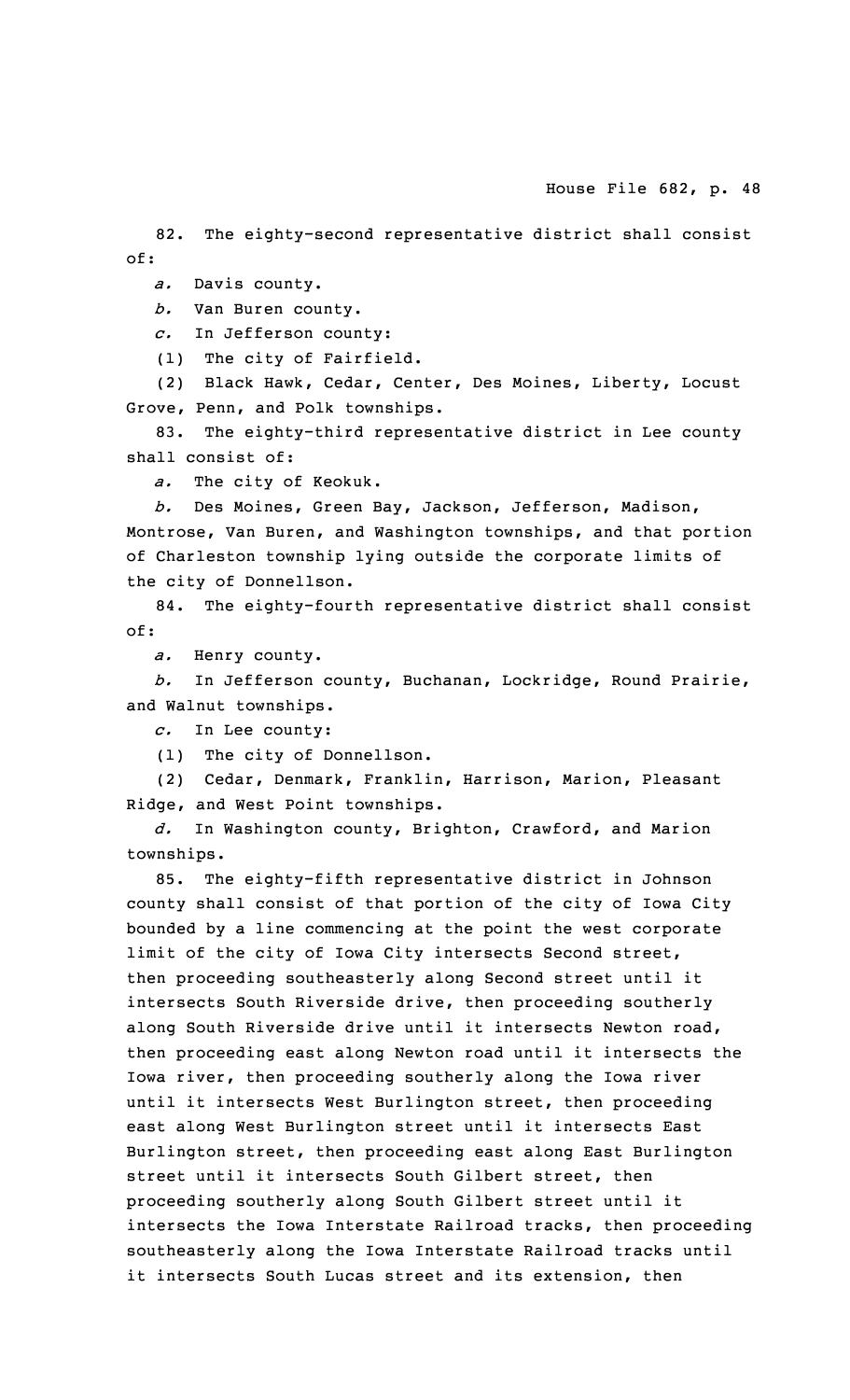proceeding northerly along South Lucas street and its extension until it intersects Bowery street, then proceeding east along Bowery street until it intersects South Governor street, then proceeding north along South Governor street until it intersects East Burlington street, then proceeding east along East Burlington street until it intersects Muscatine avenue, then proceeding first southeasterly, then east, along Muscatine avenue until it intersects American Legion road Southeast, then proceeding east along American Legion road Southeast until it intersects the east corporate limit of the city of Iowa City, then proceeding first north, then in <sup>a</sup> counterclockwise manner along the corporate limits of the city of Iowa City to the point of origin.

86. The eighty-sixth representative district in Johnson county consists of:

*a.* The cities of Hills and University Heights.

*b.* That portion of Liberty, East Lucas, and West Lucas townships, and the city of Iowa City, bounded by <sup>a</sup> line commencing at the point First avenue intersects Second street on the corporate limit of the city of Iowa City, then proceeding southeasterly along Second street until it intersects South Riverside drive, then proceeding southerly along South Riverside drive until it intersects Newton road, then proceeding east along Newton road until it intersects the Iowa river, then proceeding southerly along the Iowa river until it intersects West Burlington street, then proceeding east along West Burlington street until it intersects East Burlington street, then proceeding east along East Burlington street until it intersects South Gilbert street, then proceeding southerly along South Gilbert street until it intersects the Iowa Interstate Railroad tracks, then proceeding southeasterly along the Iowa Interstate Railroad tracks until it intersects South Lucas street and its extension, then proceeding northerly along South Lucas street and its extension until it intersects Bowery street, then proceeding east along Bowery street until it intersects South Governor street, then proceeding north along South Governor street until it intersects East Burlington street, then proceeding east along East Burlington street until it intersects Muscatine avenue, then proceeding first southeasterly, then east, along Muscatine avenue until it intersects American Legion road Southeast, then proceeding east along American Legion road Southeast until it intersects the east corporate limit of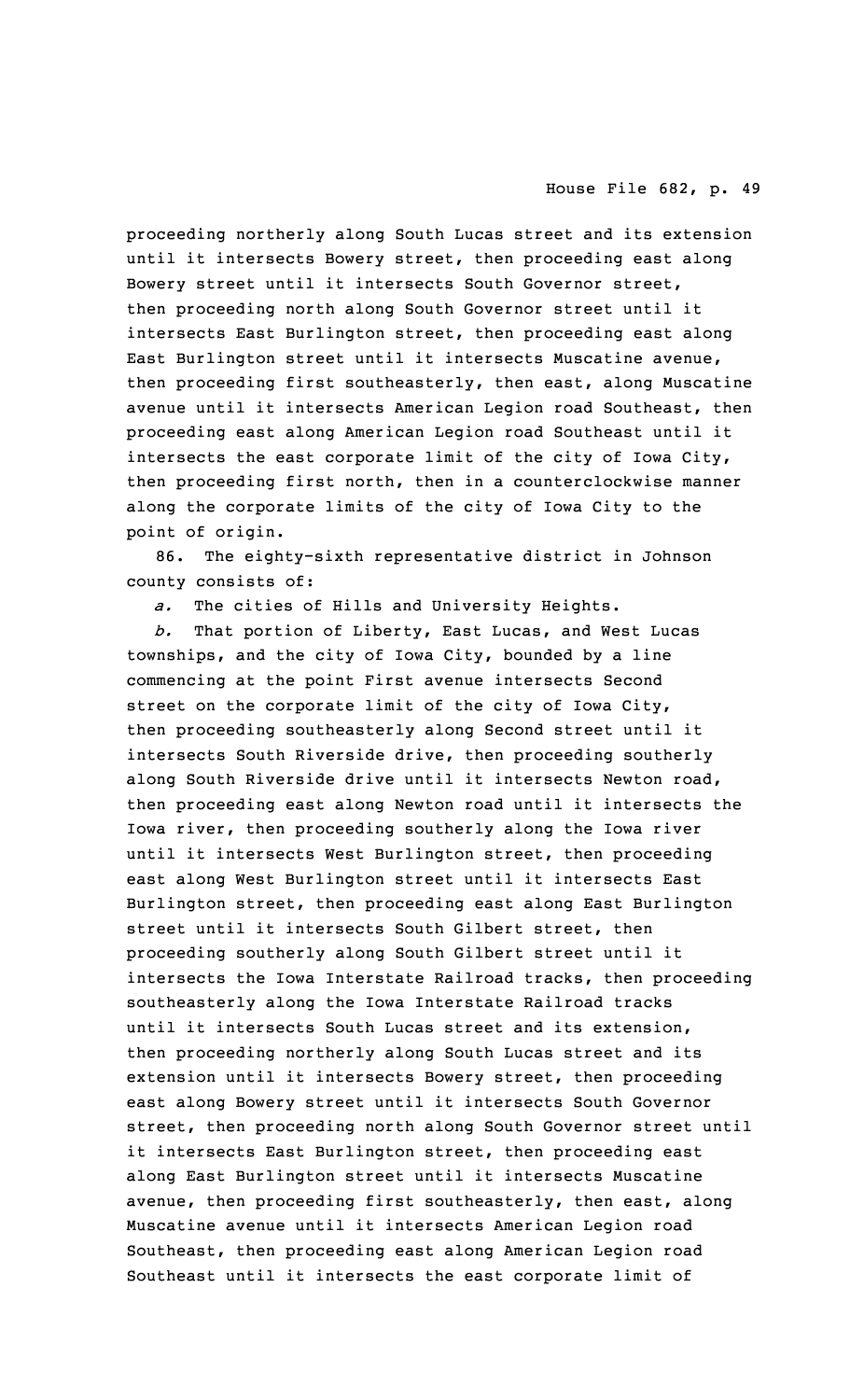the city of Iowa City, then proceeding first east, then in <sup>a</sup> clockwise manner along the corporate limits of the city of Iowa City until it intersects the east boundary of East Lucas township, then proceeding south along the boundary of East Lucas township until it intersects the north boundary of Pleasant Valley township, then proceeding first west, then in <sup>a</sup> counterclockwise manner along the boundary of Pleasant Valley township until it intersects the corporate limit of the city of Hills, then proceeding first west, then in <sup>a</sup> counterclockwise manner along the corporate limits of the city of Hills until it intersects the south corporate limit of the city of Iowa City, then proceeding first west, then in <sup>a</sup> clockwise manner along the corporate limits of the city of Iowa City until it intersects state highway 1, then proceeding northeasterly along state highway 1 until it intersects Sunset street, then proceeding northwesterly along Sunset street until it intersects Aber avenue, then proceeding westerly along Aber avenue until it intersects Teg drive, then proceeding first westerly, then northerly, along Teg drive until it intersects West Benton street, then proceeding west along West Benton street until it intersects Keswick drive, then proceeding first northerly, then easterly, along Keswick drive until it intersects Westgate street, then proceeding northerly along Westgate street until it intersects Melrose avenue, then proceeding westerly along Melrose avenue until it intersects Mormon Trek boulevard, then proceeding northerly along Mormon Trek boulevard until it intersects First avenue, then proceeding northeasterly along First avenue to the point of origin.

87. The eighty-seventh representative district in Des Moines county shall consist of:

*a.* The cities of Burlington and West Burlington.

*b.* Concordia and Tama townships.

88. The eighty-eighth representative district shall consist of:

*a.* Louisa county.

- *b.* In Des Moines county:
- (1) The cities of Danville, Mediapolis, and Middletown.

(2) Benton, Danville, Flint River, Franklin, Huron,

Jackson, Pleasant Grove, Union, Washington, and Yellow Springs townships.

*c.* In Muscatine county:

(1) Cedar, Goshen, Lake, Orono, Pike, and Wapsinonoc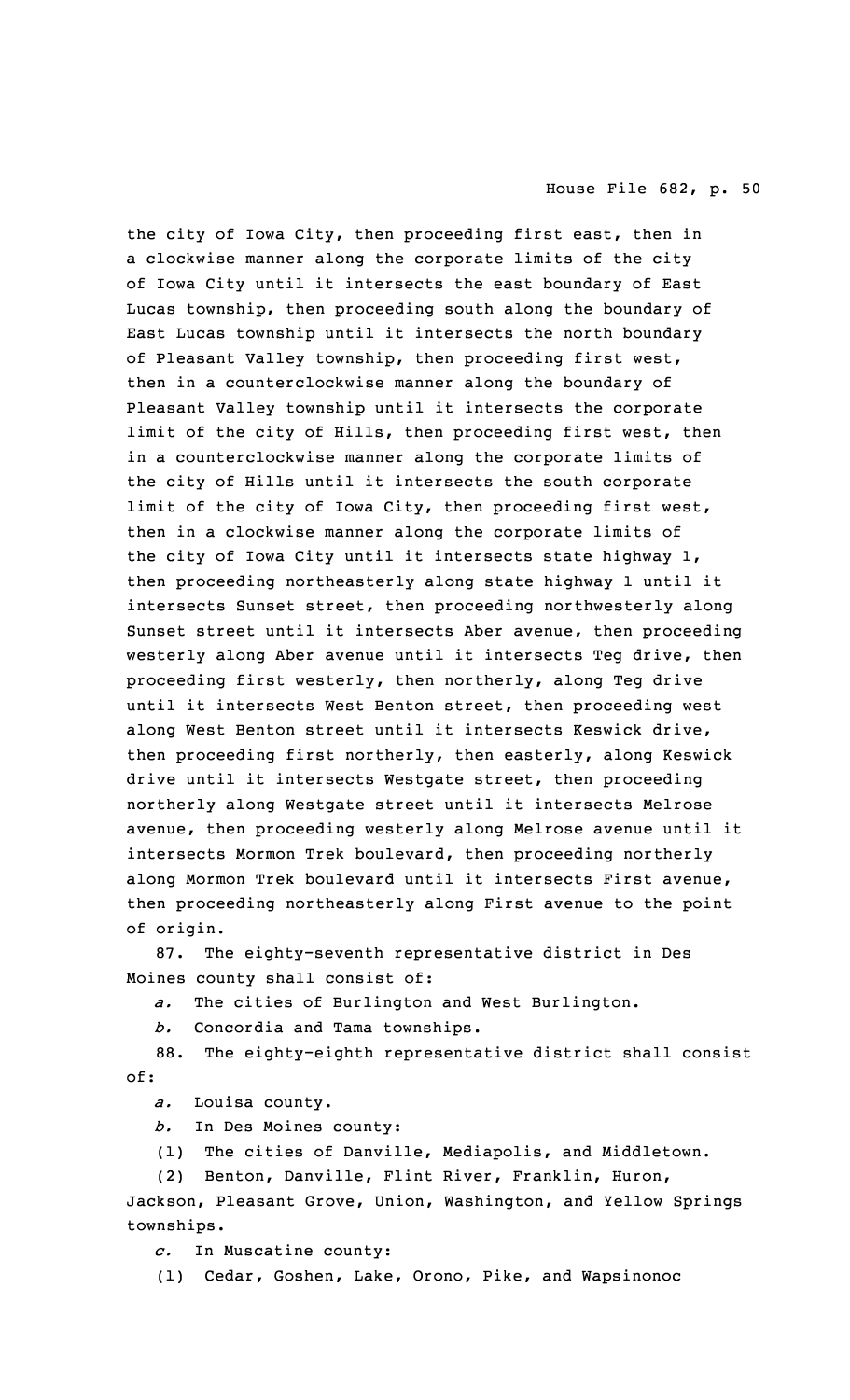townships, those portions of Moscow and Wilton townships lying outside the corporate limits of the city of Wilton, and that portion of Seventy-Six township lying outside the corporate limits of the city of Muscatine.

(2) That portion of Fruitland township bounded by <sup>a</sup> line commencing at the point the north boundary of Fruitland township intersects the west corporate limit of the city of Muscatine, then proceeding first west, then in <sup>a</sup> counterclockwise manner along the boundary of Fruitland township until it intersects the corporate limits of the city of Muscatine, then proceeding first east, then in <sup>a</sup> clockwise manner along the corporate limits of the city of Muscatine to the point of origin.

89. The eighty-ninth district in Scott county consists of that portion of the city of Davenport bounded by <sup>a</sup> line commencing at the point the west corporate limit of the city of Davenport intersects the Iowa Interstate Railroad tracks, then proceeding easterly along the Iowa Interstate Railroad tracks until it intersects West Forty-sixth street, then proceeding east along West Forty-sixth street until it intersects Wisconsin avenue, then proceeding north along Wisconsin avenue until it intersects West Kimberly road, then proceeding southeasterly along West Kimberly road until it intersects Wyoming avenue, then proceeding north along Wyoming avenue until it intersects West Silver creek, then proceeding easterly along West Silver creek until it intersects North Fairmount street, then proceeding south along North Fairmount street until it intersects West Forty-ninth street, then proceeding easterly along West Forty-ninth street until it intersects North Pine street, then proceeding north along North Pine street until it intersects Northwest boulevard, then proceeding northerly along Northwest boulevard until it intersects Ridgeview drive, then proceeding northeasterly along Ridgeview drive until it intersects North Division street, then proceeding southerly along North Division street until it intersects Northwest boulevard, then proceeding southeasterly along Northwest boulevard until it intersects North Harrison street, then proceeding southerly along North Harrison street until it intersects West Thirty-fifth street, then proceeding easterly along West Thirty-fifth street until it intersects Fair avenue, then proceeding north along Fair avenue until it intersects East Thirty-seventh street, then proceeding east along East Thirty-seventh street until it intersects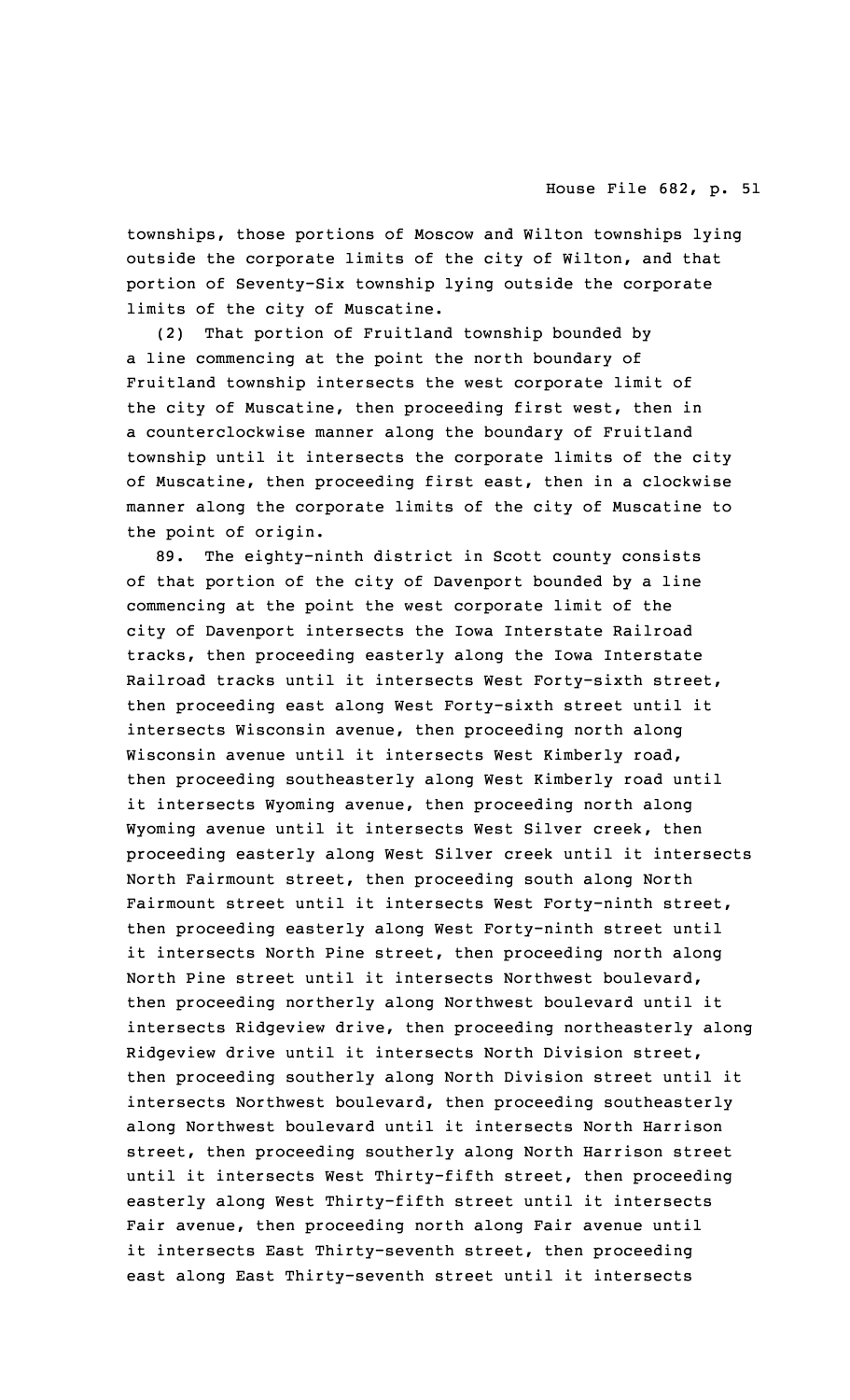North Brady street, then proceeding southerly along North Brady street until it intersects Brady street, then proceeding southerly along Brady street until it intersects East Thirtieth street, then proceeding west along East Thirtieth street until it intersects Dubuque street, then proceeding south along Dubuque street until it intersects East Thirtieth street, then proceeding west along East Thirtieth street until it intersects West Thirtieth street, then proceeding west along West Thirtieth street until it intersects Sheridan street, then proceeding south along Sheridan street until it intersects West Columbia avenue, then proceeding west along West Columbia avenue until it intersects North Main street, then proceeding south along North Main street until it intersects West Central Park avenue, then proceeding west along West Central Park avenue until it intersects North Harrison street, then proceeding southerly along North Harrison street until it intersects West Rusholme street, then proceeding westerly along West Rusholme street until it intersects Warren street, then proceeding southerly along Warren street until it intersects West Fifteenth street, then proceeding west along West Fifteenth street until it intersects North Marquette street, then proceeding south along North Marquette street until it intersects West Fifteenth street, then proceeding west along West Fifteenth street until it intersects North Sturdevant street, then proceeding south along North Sturdevant street until it intersects West Fourteenth street, then proceeding west along West Fourteenth street and its extension until it intersects the Iowa Interstate Railroad tracks, then proceeding northerly along the Iowa Interstate Railroad tracks until it intersects West Pleasant street and its extension, then proceeding easterly along West Pleasant street and its extension until it intersects North Howell street, then proceeding northerly along North Howell street until it intersects Frisco drive, then proceeding northerly along Frisco drive until it intersects Hickory Grove road, then proceeding northwesterly along Hickory Grove road until it intersects West Central Park avenue, then proceeding west along West Central Park avenue until it intersects North Michigan avenue, then proceeding south along North Michigan avenue until it intersects West Lombard street, then proceeding east along West Lombard street until it intersects North Clark street, then proceeding southerly along North Clark street until it intersects Waverly road, then proceeding southeasterly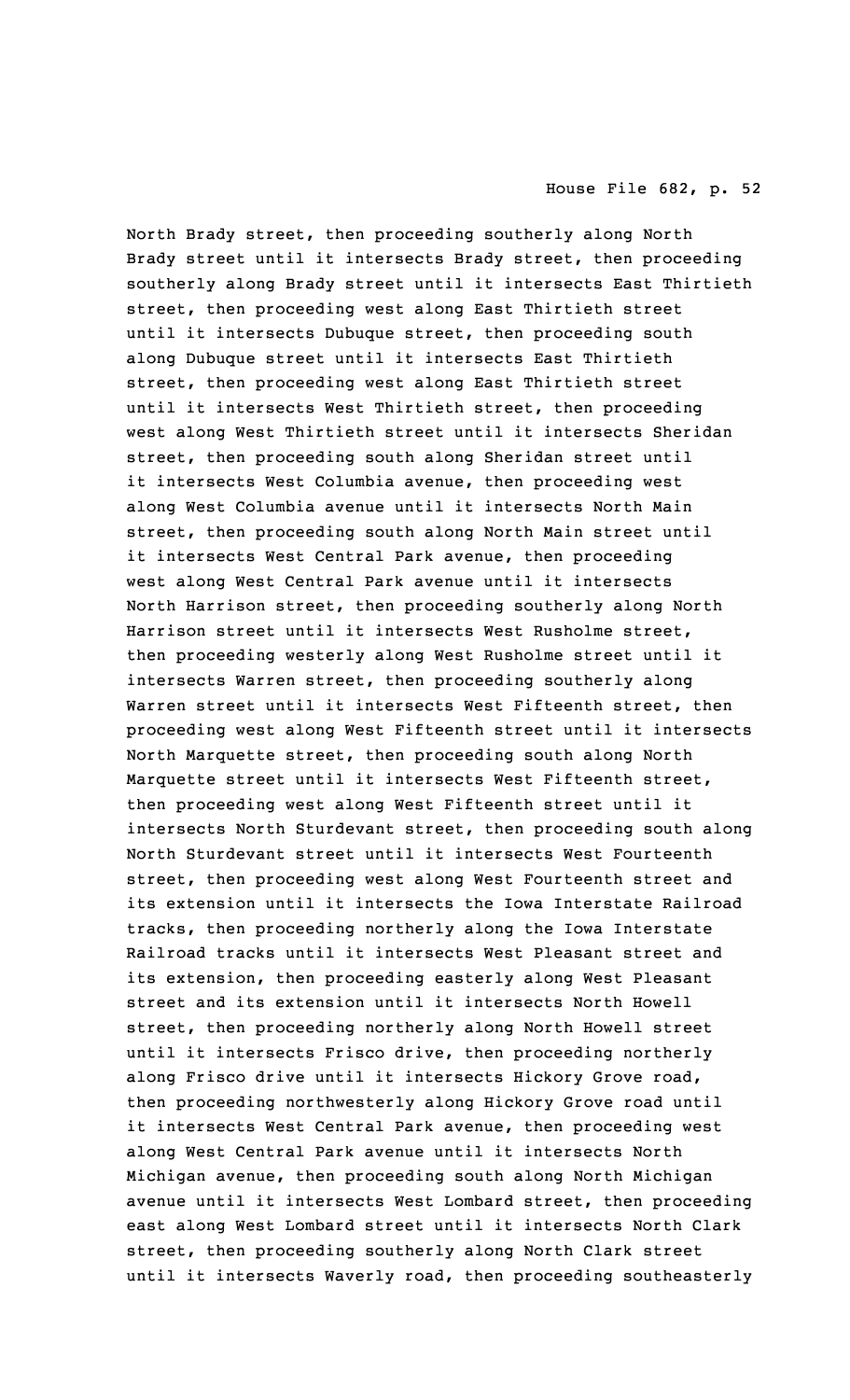along Waverly road until it intersects Telegraph road, then proceeding westerly along Telegraph road until it intersects Wisconsin avenue, then proceeding northerly along Wisconsin avenue until it intersects West Locust street, then proceeding west along West Locust street until it intersects One Hundred Sixtieth street, then proceeding west along One Hundred Sixtieth street until it intersects the west corporate limit of the city of Davenport, then proceeding first west, then in <sup>a</sup> clockwise manner along the corporate limits of the city of Davenport to the point of origin.

90. The ninetieth district in Scott county consists of:

*a.* That portion of the city of Buffalo and Buffalo township commencing at the point the west boundary of Scott county intersects the boundary of the state of Iowa, then proceeding north along the boundary of Scott county until it intersects the south corporate limit of the city of Buffalo, then proceeding first north, then in <sup>a</sup> clockwise manner along the corporate limits of the city of Buffalo until it intersects the west corporate limit of the city of Davenport, then proceeding south along the corporate limits of the city of Davenport until it intersects the boundary of the state of Iowa, then proceeding westerly along the boundary of the state of Iowa to the point of origin.

*b.* That portion of Blue Grass township and the city of Davenport bounded by <sup>a</sup> line commencing at the point the boundary of the state of Iowa and the corporate limits of the city of Davenport intersect the extension of Mound street to the Mississippi river, then proceeding northerly along Mound street and its extension until it intersects East Thirteenth street, then proceeding easterly along East Thirteenth street until it intersects Kirkwood boulevard, then proceeding westerly along Kirkwood boulevard until it intersects Bridge avenue, then proceeding north along Bridge avenue until it intersects East Locust street, then proceeding west along East Locust street until it intersects Iowa street, then proceeding south along Iowa street until it intersects Kirkwood boulevard, then proceeding westerly along Kirkwood boulevard until it intersects Brady street, then proceeding south along Brady street until it intersects West Sixteenth street, then proceeding west along West Sixteenth street until it intersects North Harrison street, then proceeding north along North Harrison street until it intersects West Locust street, then proceeding west along West Locust street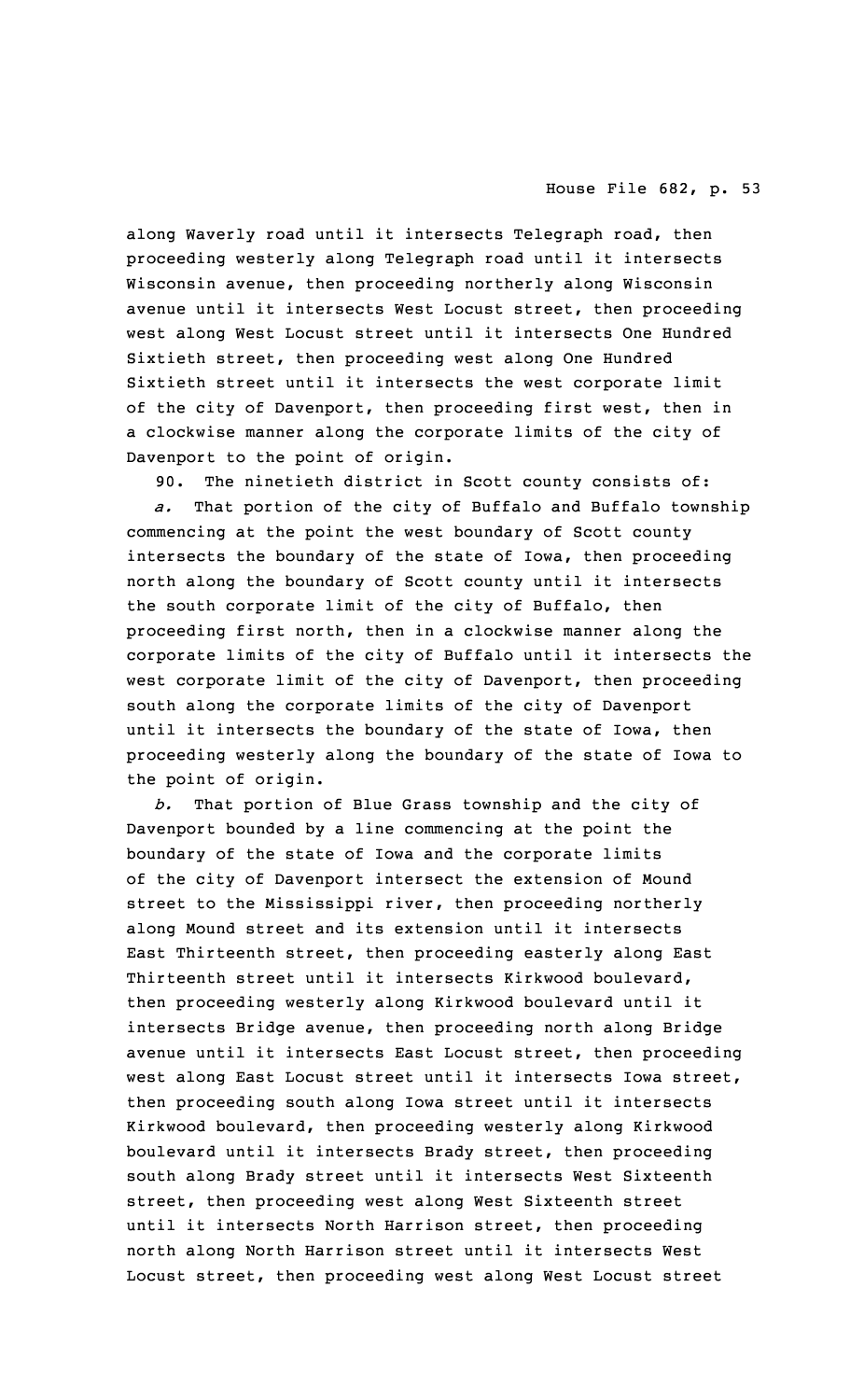until it intersects Ripley street, then proceeding north along Ripley street until it intersects West Pleasant street, then proceeding westerly along West Pleasant street until it intersects Scott street, then proceeding north along Scott street until it intersects West Rusholme street, then proceeding westerly along West Rusholme street until it intersects Warren street, then proceeding southerly along Warren street until it intersects West Fifteenth street, then proceeding west along West Fifteenth street until it intersects North Marquette street, then proceeding south along North Marquette street until it intersects West Fifteenth street, then proceeding west along West Fifteenth street until it intersects North Sturdevant street, then proceeding south along North Sturdevant street until it intersects West Fourteenth street, then proceeding west along West Fourteenth street and its extension until it intersects the Iowa Interstate Railroad tracks, then proceeding northerly along the Iowa Interstate Railroad tracks until it intersects West Pleasant street and its extension, then proceeding easterly along West Pleasant street and its extension until it intersects North Howell street, then proceeding northerly along North Howell street until it intersects Frisco drive, then proceeding northerly along Frisco drive until it intersects Hickory Grove road, then proceeding northwesterly along Hickory Grove road until it intersects West Central Park avenue, then proceeding west along West Central Park avenue until it intersects North Michigan avenue, then proceeding south along North Michigan avenue until it intersects West Lombard street, then proceeding east along West Lombard street until it intersects North Clark street, then proceeding southerly along North Clark street until it intersects Waverly road, then proceeding southeasterly along Waverly road until it intersects Telegraph road, then proceeding westerly along Telegraph road until it intersects Wisconsin avenue, then proceeding northerly along Wisconsin avenue until it intersects West Locust street, then proceeding west along West Locust street until it intersects One Hundred Sixtieth street, then proceeding west along One Hundred Sixtieth street until it intersects the west corporate limit of the city of Davenport, then proceeding first south, then in <sup>a</sup> counterclockwise manner along the corporate limits of the city of Davenport to the point of origin.

91. The ninety-first representative district in Muscatine county shall consist of: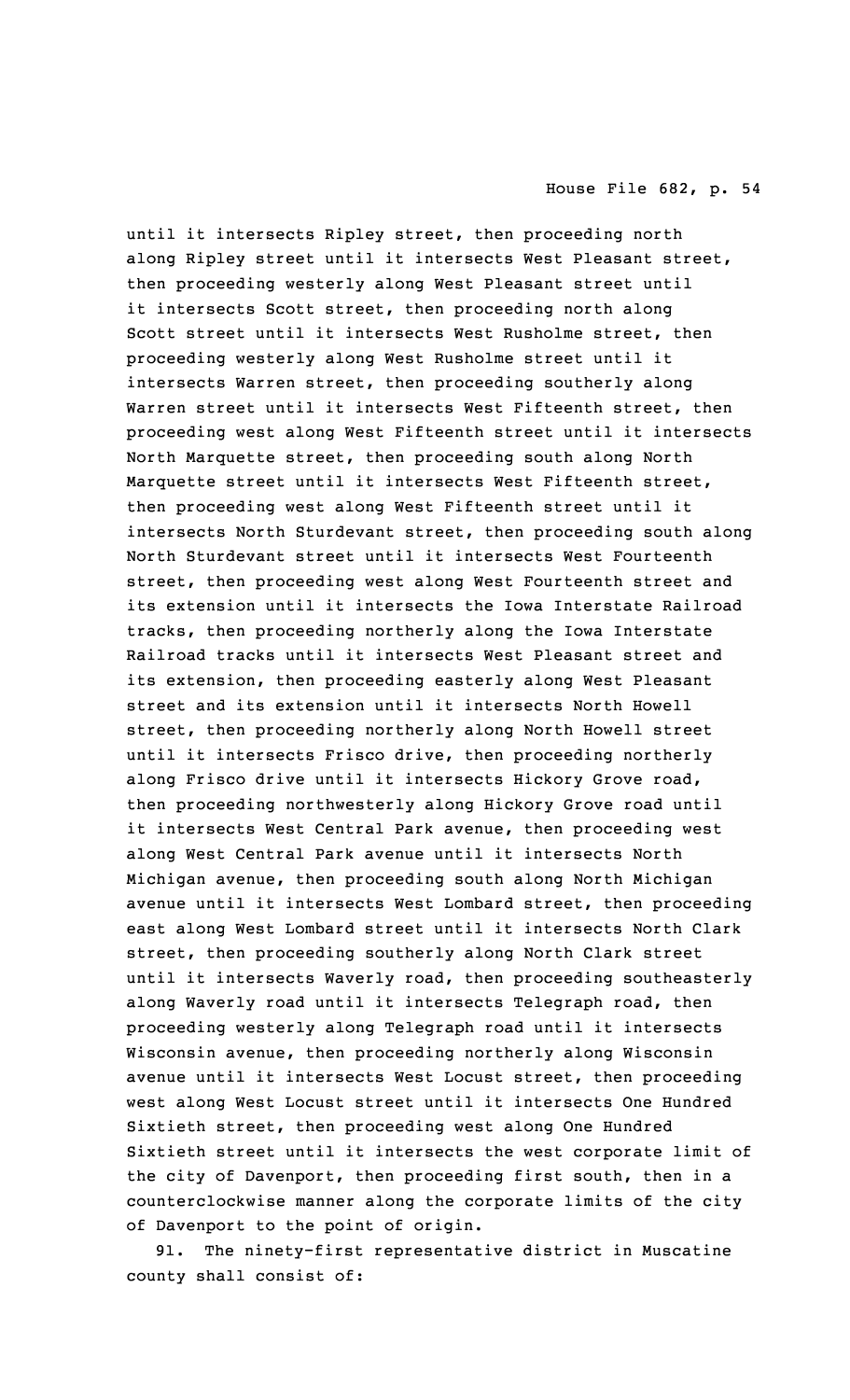*a.* The city of Muscatine.

*b.* Bloomington, Fulton, Montpelier, and Sweetland townships, and those portions of Fruitland township not contained in the eighty-eighth representative district.

92. The ninety-second representative district in Scott county consists of:

*a.* The cities of Dixon, Donahue, and Long Grove.

*b.* Liberty, Cleona, Hickory Grove, and Sheridan townships, and those portions of Blue Grass and Buffalo townships not contained in the ninetieth representative district.

*c.* That portion of the city of Davenport bounded by <sup>a</sup> line commencing at the point the west corporate limit of the city of Davenport intersects the Iowa Interstate Railroad tracks, then proceeding easterly along the Iowa Interstate Railroad tracks until it intersects West Forty-sixth street, then proceeding east along West Forty-sixth street until it intersects Wisconsin avenue, then proceeding north along Wisconsin avenue until it intersects West Kimberly road, then proceeding southeasterly along West Kimberly road until it intersects Wyoming avenue, then proceeding north along Wyoming avenue until it intersects West Silver Creek, then proceeding easterly along West Silver Creek until it intersects North Fairmount street, then proceeding south along North Fairmount street until it intersects West Forty-ninth street, then proceeding easterly along West Forty-ninth street until it intersects North Pine street, then proceeding north along North Pine street until it intersects Northwest boulevard, then proceeding northerly along Northwest boulevard until it intersects Ridgeview drive, then proceeding northeasterly along Ridgeview drive until it intersects North Division street, then proceeding southerly along North Division street until it intersects Northwest boulevard, then proceeding southeasterly along Northwest boulevard until it intersects North Harrison street, then proceeding southerly along North Harrison street until it intersects West Thirty-fifth street, then proceeding easterly along West Thirty-fifth street until it intersects Fair avenue, then proceeding north along Fair avenue until it intersects East Thirty-seventh street, then proceeding east along East Thirty-seventh street until it intersects Fair avenue, then proceeding northerly along Fair avenue until it intersects East Kimberly road, then proceeding easterly along East Kimberly road until it intersects North Brady street, then proceeding northerly along North Brady street until it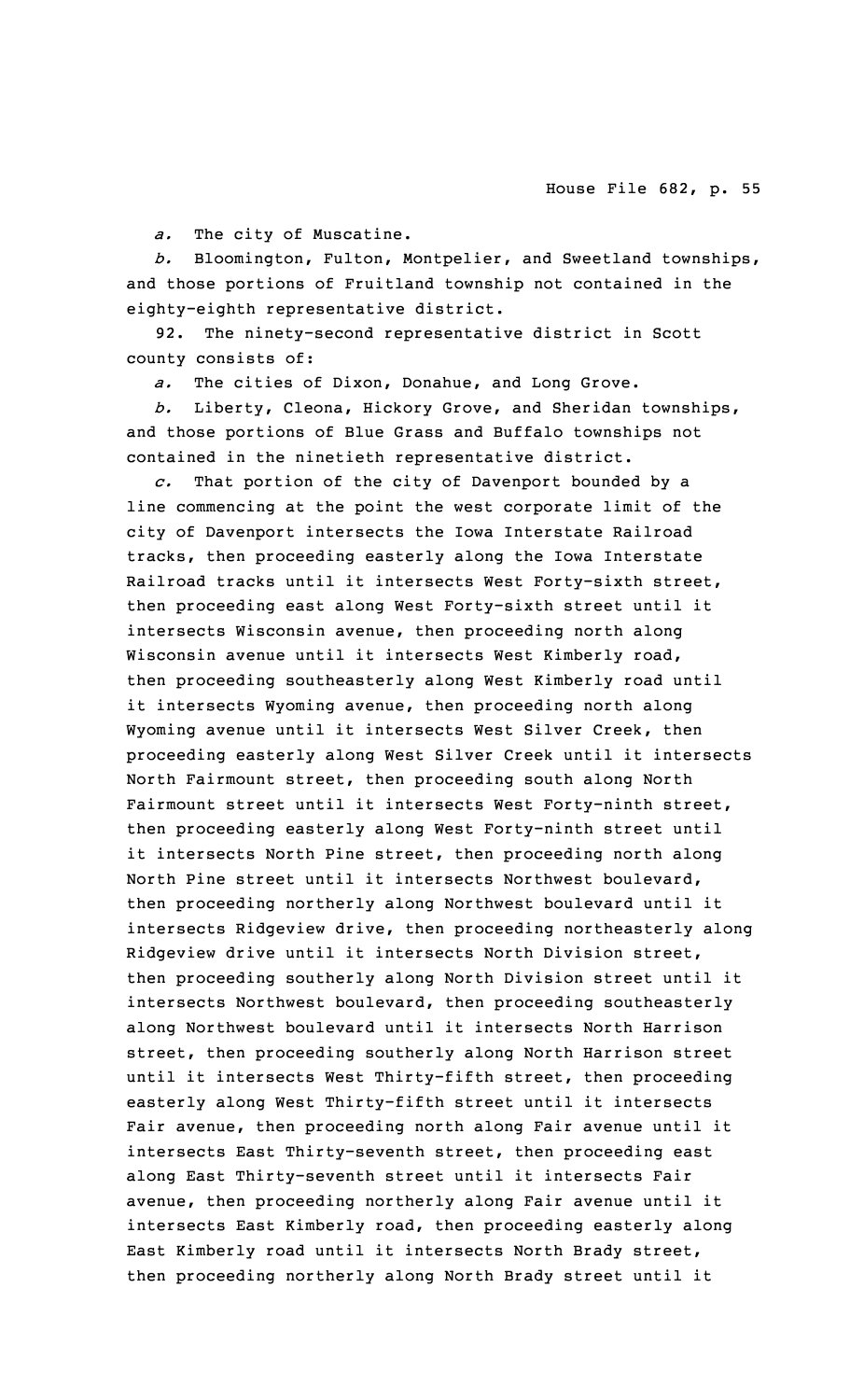intersects East Fifty-third street, then proceeding west along East Fifty-third street until it intersects Welcome way, then proceeding north along Welcome way until it intersects East Sixty-first street and its extension, then proceeding westerly along East Sixty-first street and its extension until it intersects West Sixty-first street, then proceeding westerly along West Sixty-first street until it intersects North Ripley street, then proceeding northerly along North Ripley street until it intersects West Sixty-fifth street, then proceeding easterly along West Sixty-fifth street until it intersects East Sixty-fifth, then proceeding easterly along East Sixty-fifth street until it intersects North Brady street, then proceeding northerly along North Brady street until it intersects U.S. highway 61, then proceeding northerly along U.S. highway 61 until it intersects the corporate limits of the city of Davenport, then proceeding first northerly, then in <sup>a</sup> counterclockwise manner along the corporate limits of the city of Davenport to the point of origin.

93. The ninety-third representative district in Scott county consists of that portion of the city of Bettendorf and the city of Davenport bounded by <sup>a</sup> line commencing at the point the boundary of the state of Iowa and the corporate limits of the city of Davenport intersect the extension of Mound street to the Mississippi river, then proceeding northerly along Mound street and its extension until it intersects East Thirteenth street, then proceeding east along East Thirteenth street until it intersects Kirkwood boulevard, then proceeding westerly along Kirkwood boulevard until it intersects Bridge avenue, then proceeding north along Bridge avenue until it intersects East Locust street, then proceeding west along East Locust street until it intersects Iowa street, then proceeding south along Iowa street until it intersects Kirkwood boulevard, then proceeding westerly along Kirkwood boulevard until it intersects Brady street, then proceeding south along Brady street until it intersects West Sixteenth street, then proceeding west along West Sixteenth street until it intersects North Harrison street, then proceeding north along North Harrison street until it intersects West Locust street, then proceeding west along West Locust street until it intersects Ripley street, then proceeding north along Ripley street until it intersects West Pleasant street, then proceeding westerly along West Pleasant street until it intersects Scott street, then proceeding north along Scott street until it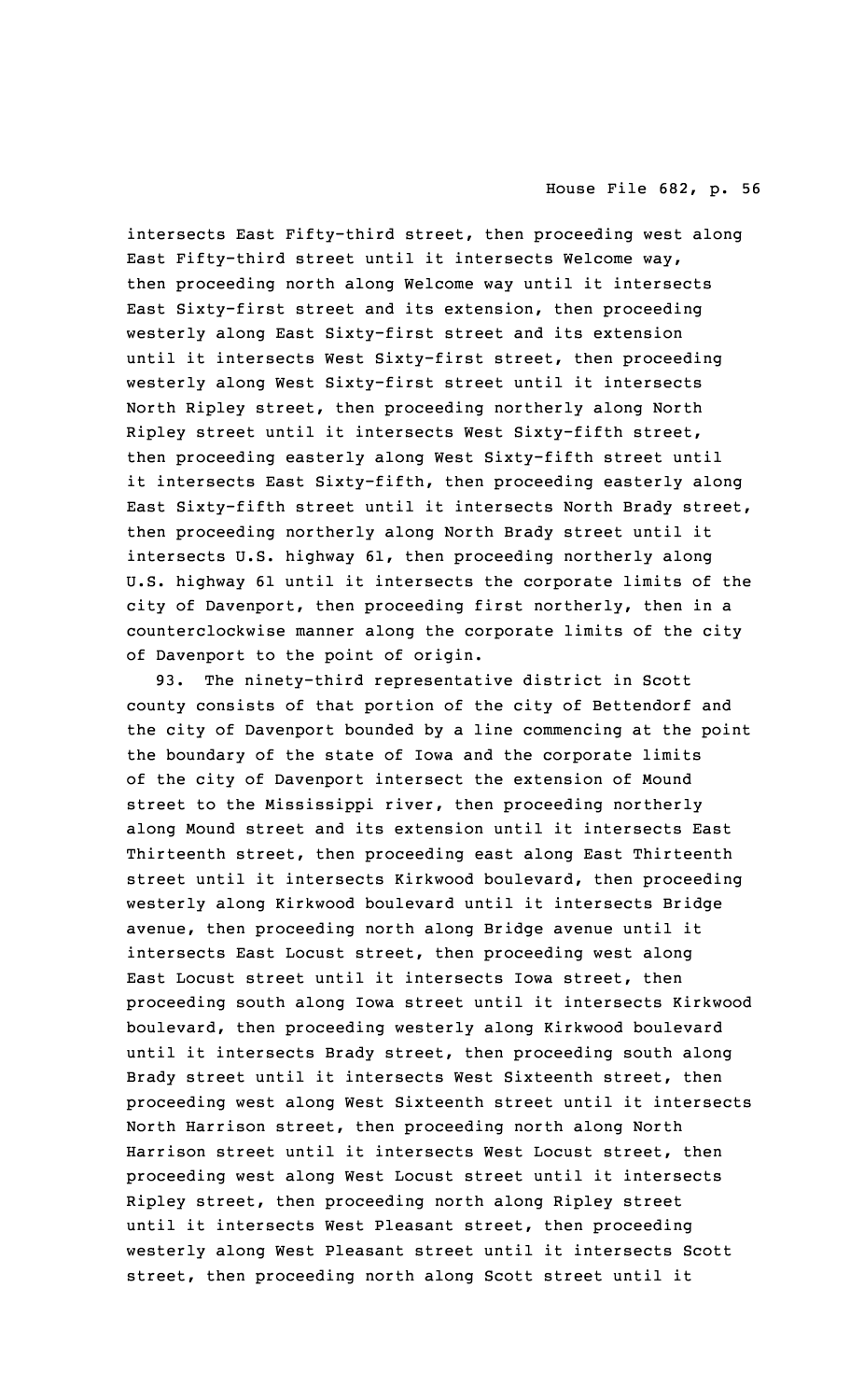intersects West Rusholme street, then proceeding east along West Rusholme street until it intersects North Harrison street, then proceeding northerly along North Harrison street until it intersects West Central Park avenue, then proceeding east along West Central Park avenue until it intersects North Main street, then proceeding north along North Main street until it intersects West Columbia avenue, then proceeding east along West Columbia avenue until it intersects Sheridan street, then proceeding north along Sheridan street until it intersects West Thirtieth street, then proceeding east along West Thirtieth street until it intersects East Thirtieth street, then proceeding east along East Thirtieth street until it intersects Dubuque street, then proceeding north along Dubuque street until it intersects East Thirtieth street, then proceeding east along East Thirtieth street until it intersects Brady street, then proceeding northerly along Brady street until it intersects North Brady street, then proceeding northerly along North Brady street until it intersects East Thirty-seventh street, then proceeding west along East Thirty-seventh street until it intersects Fair avenue, then proceeding northerly along Fair avenue until it intersects East Kimberly road, then proceeding easterly along East Kimberly road until it intersects North Brady street, then proceeding northerly along North Brady street until it intersects East Fifty-third street, then proceeding east along East Fifty-third street until it intersects Eastern avenue, then proceeding south along Eastern avenue until it intersects East Forty-sixth street, then proceeding east along East Forty-sixth street until it intersects Jersey Ridge road, then proceeding north along Jersey Ridge road until it intersects East Fifty-third street, then proceeding east along East Fifty-third street until it intersects the east corporate limit of the city of Davenport, then proceeding first south, then west, along the corporate limits of the city of Davenport until it intersects Hamilton drive, then proceeding southerly along Hamilton drive until it intersects Queens drive, then proceeding easterly along Queens drive until it intersects Greenbrier drive, then proceeding southerly along Greenbrier drive until it intersects Tanglefoot lane, then proceeding east along Tanglefoot lane until it intersects Parkdale drive, then proceeding south along Parkdale drive until it intersects Brookside drive, then proceeding east along Brookside drive until it intersects Eighteenth street, then proceeding southerly along Eighteenth street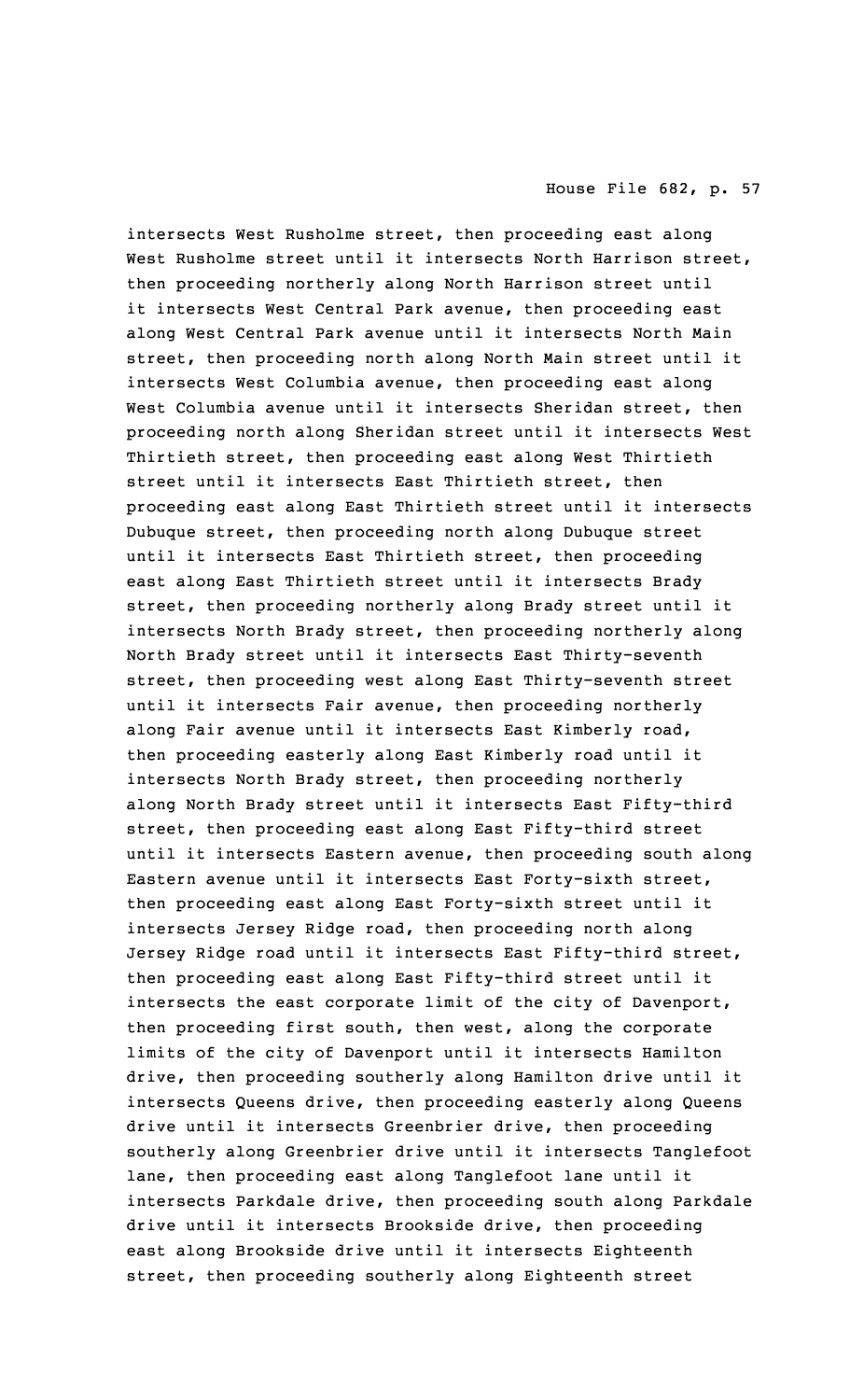until it intersects Middle road, then proceeding westerly along Middle road until it intersects Fourteenth street, then proceeding southerly along Fourteenth street until it intersects Mississippi boulevard, then proceeding easterly along Mississippi boulevard until it intersects Twenty-second street, then proceeding south along Twenty-second street until it intersects Grant street, then proceeding easterly along Grant street until it intersects Twenty-third street, then proceeding southerly along Twenty-third street and its extension until it intersects the boundary of the state of Iowa, then proceeding westerly along the boundary of the state of Iowa to the point of origin.

94. The ninety-fourth representative district in Scott county consists of:

*a.* The cities of Riverdale and Panorama Park.

*b.* That portion of Pleasant Valley township lying outside the corporate limits of the city of Bettendorf.

*c.* That portion of the city of Bettendorf and the city of Davenport commencing at the point the boundary of the state of Iowa and the corporate limits of the city of Bettendorf intersect Twenty-third street and its extension, then proceeding northerly along Twenty-third street and its extension until it intersects Grant street, then proceeding westerly along Grant street until it intersects Twenty-second street, then proceeding north along Twenty-second street until it intersects Mississippi boulevard, then proceeding westerly along Mississippi boulevard until it intersects Fourteenth street, then proceeding northerly along Fourteenth street until it intersects Middle road, then proceeding easterly along Middle road until it intersects Eighteenth street, then proceeding northeasterly along Eighteenth street until it intersects Brookside drive, then proceeding west along Brookside drive until it intersects Parkdale drive, then proceeding north along Parkdale drive until it intersects Tanglefoot lane, then proceeding west along Tanglefoot lane until it intersects Greenbrier drive, then proceeding northerly along Greenbrier drive until it intersects Queens drive, then proceeding westerly along Queens drive until it intersects Hamilton drive, then proceeding northerly along Hamilton drive until it intersects the corporate limits of the city of Davenport, then proceeding first east, then north, along the corporate limits of the city of Davenport until it intersects East Fifty-third street, then proceeding west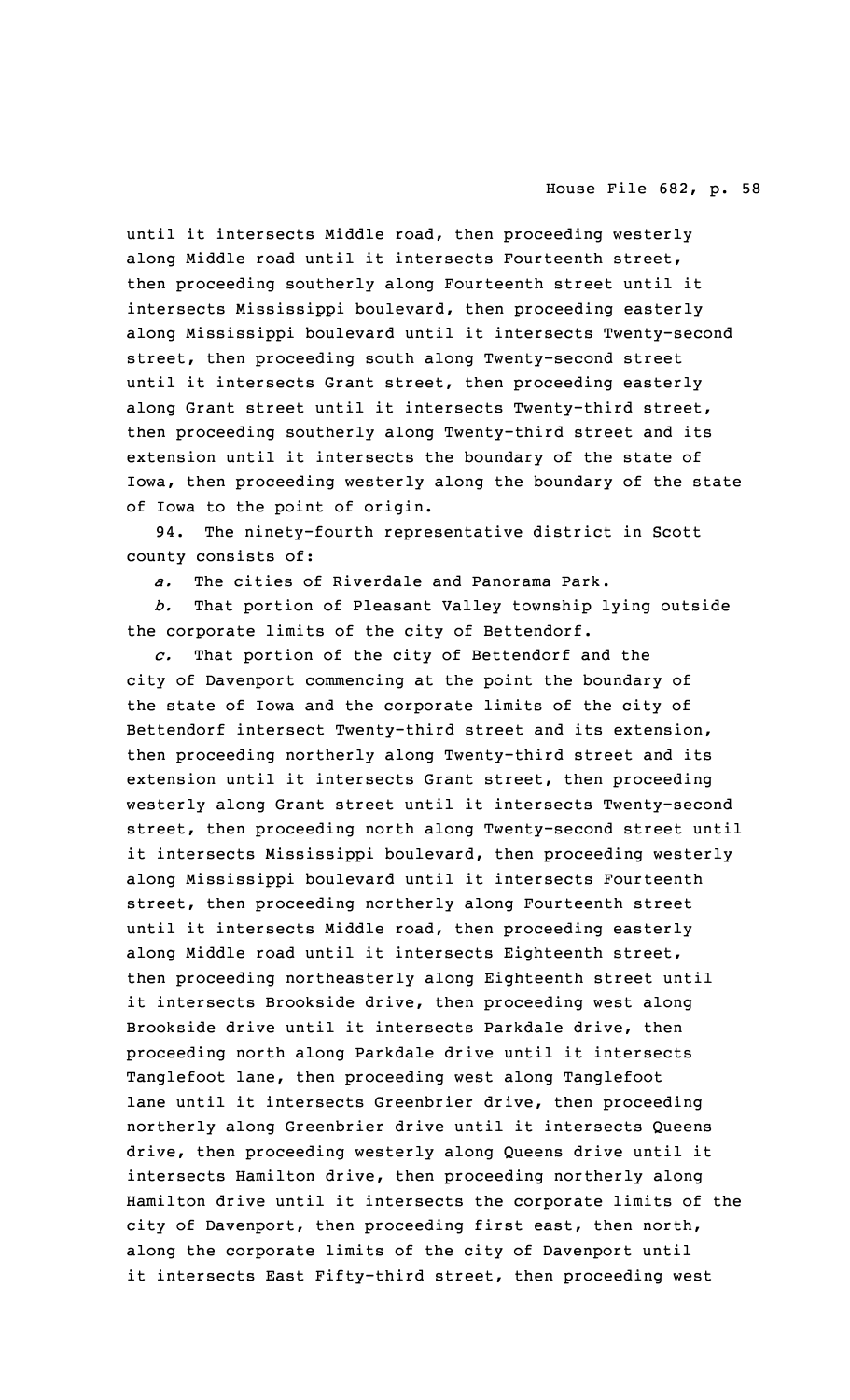along East Fifty-third street until it intersects Jersey Ridge road, then proceeding south along Jersey Ridge road until it intersects East Forty-sixth street, then proceeding west along East Forty-sixth street until it intersects Eastern avenue, then proceeding north along Eastern avenue until it intersects East Fifty-third street, then proceeding west along East Fifty-third street until it intersects Welcome way, then proceeding north along Welcome way until it intersects East Sixty-first street and its extension, then proceeding westerly along East Sixty-first street and its extension until it intersects West Sixty-first street, then proceeding westerly along West Sixty-first street until it intersects North Ripley street, then proceeding northerly along North Ripley street until it intersects West Sixty-fifth street, then proceeding easterly along West Sixty-fifth street until it intersects East Sixty-fifth street, then proceeding easterly along East Sixty-fifth street until it intersects North Brady street, then proceeding northerly along North Brady street until it intersects U.S. highway 61, then proceeding northerly along U.S. highway 61 until it intersects the corporate limits of the city of Davenport, then proceeding first southerly, then in <sup>a</sup> clockwise manner along the corporate limits of the city of Davenport until it intersects the west corporate limit of the city of Bettendorf, then proceeding first north, then in <sup>a</sup> clockwise manner along the corporate limits of the city of Bettendorf to the point of origin.

95. The ninety-fifth representative district shall consist of:

*a.* In Buchanan county, Cono, Homer, Middlefield, and Newton townships.

*b.* In Linn county, Boulder, Brown, Buffalo, Fayette, Franklin, Grant, Jackson, Linn, Maine, Otter Creek, Spring Grove, and Washington townships, that portion of Marion township not contained in the sixty-seventh or sixty-eighth representative district, and that portion of Monroe township not contained in the sixty-sixth or sixty-seventh representative district.

96. The ninety-sixth representative district shall consist of:

*a.* Delaware county.

*b.* In Jones county:

(1) Cass, Castle Grove, Jackson, Lovell, and Wayne townships.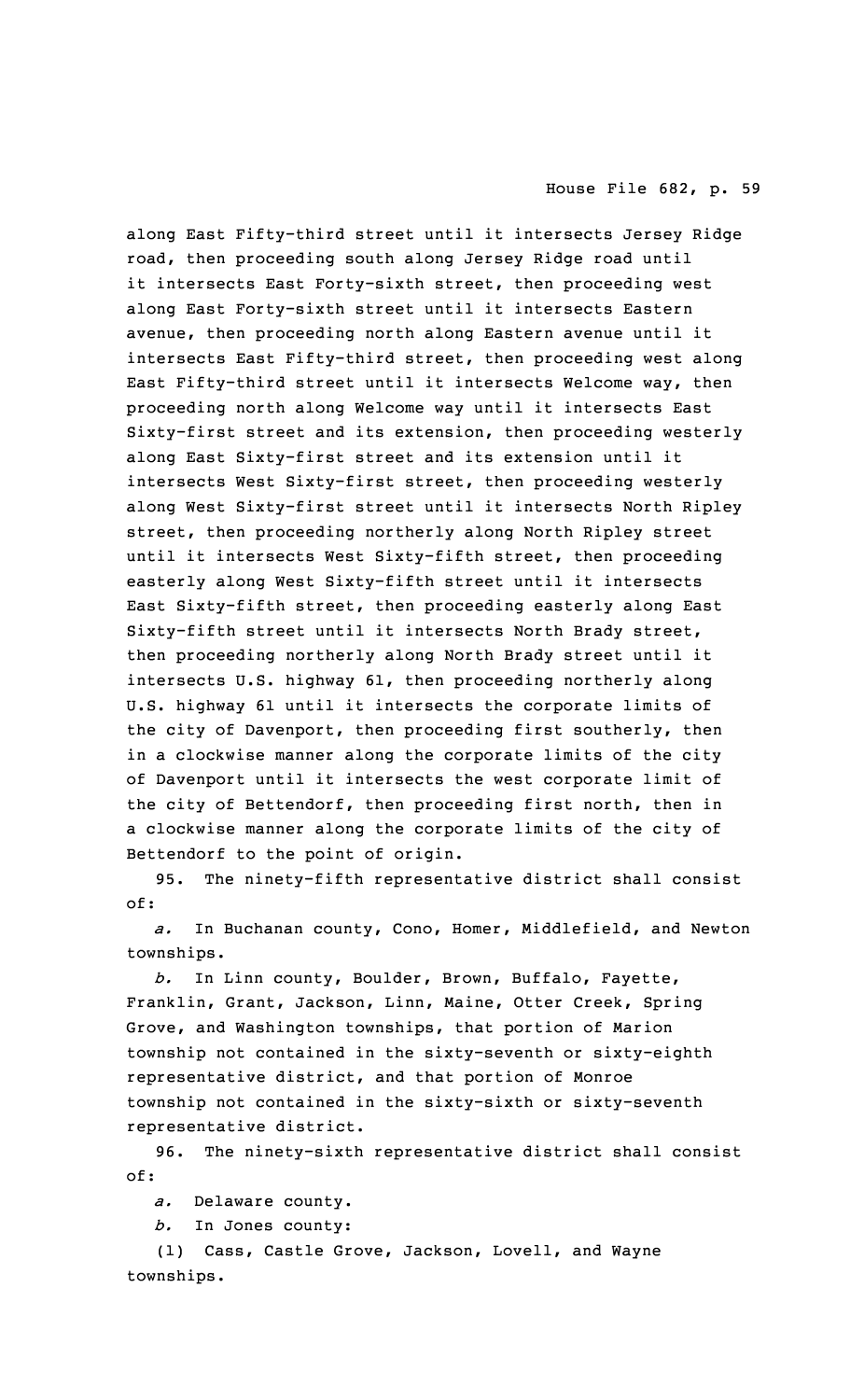(2) That portion of Fairview township bounded by <sup>a</sup> line commencing at the point the south corporate limit of the city of Anamosa intersects the east boundary of Fairview township, then proceeding first west, then in <sup>a</sup> clockwise manner along the corporate limits of the city of Anamosa, until it intersects the north boundary of Fairview township, then proceeding first east, then in <sup>a</sup> clockwise manner along the boundary of Fairview township to the point of origin.

97. The ninety-seventh representative district shall consist of:

*a.* In Clinton county, Bloomfield, Brookfield, De Witt, Grant, Liberty, Olive, Orange, Sharon, Spring Rock, Washington, and Welton townships, that portion of Eden township lying outside the corporate limits of the city of Low Moor, and that portion of Camanche township bounded by <sup>a</sup> line commencing at the point the boundary of the state of Iowa intersects the east corporate limit of the city of Camanche, then proceeding southwesterly along the boundary of the state of Iowa until it intersects the south boundary of Camanche township, then proceeding first westerly, then in <sup>a</sup> clockwise manner along the boundary of Camanche township until it intersects the west corporate limit of the city of Camanche, then proceeding first east, then in <sup>a</sup> clockwise manner along the corporate limits of the city of Camanche to the point of origin.

*b.* In Scott county, Butler, Le Claire, Lincoln, and Princeton townships, that portion of Allens Grove township lying outside the corporate limits of the cities of Dixon and Donahue, and that portion of Winfield township lying outside the corporate limits of the city of Long Grove.

98. The ninety-eighth representative district in Clinton county shall consist of:

*a.* The cities of Clinton and Low Moor.

*b.* Center, Deep Creek, Elk River, Hampshire, and Waterford townships, and those portions of Camanche township not contained in the ninety-seventh representative district.

99. The ninety-ninth representative district in Dubuque county shall consist of:

*a.* Those portions of Center, Dubuque, and Table Mound townships, and the city of Dubuque, bounded by <sup>a</sup> line commencing at the point the north corporate limit of the city of Dubuque intersects John F. Kennedy road, then proceeding southerly along John F. Kennedy road until it intersects Sunset Park circle, then proceeding southwesterly along Sunset Park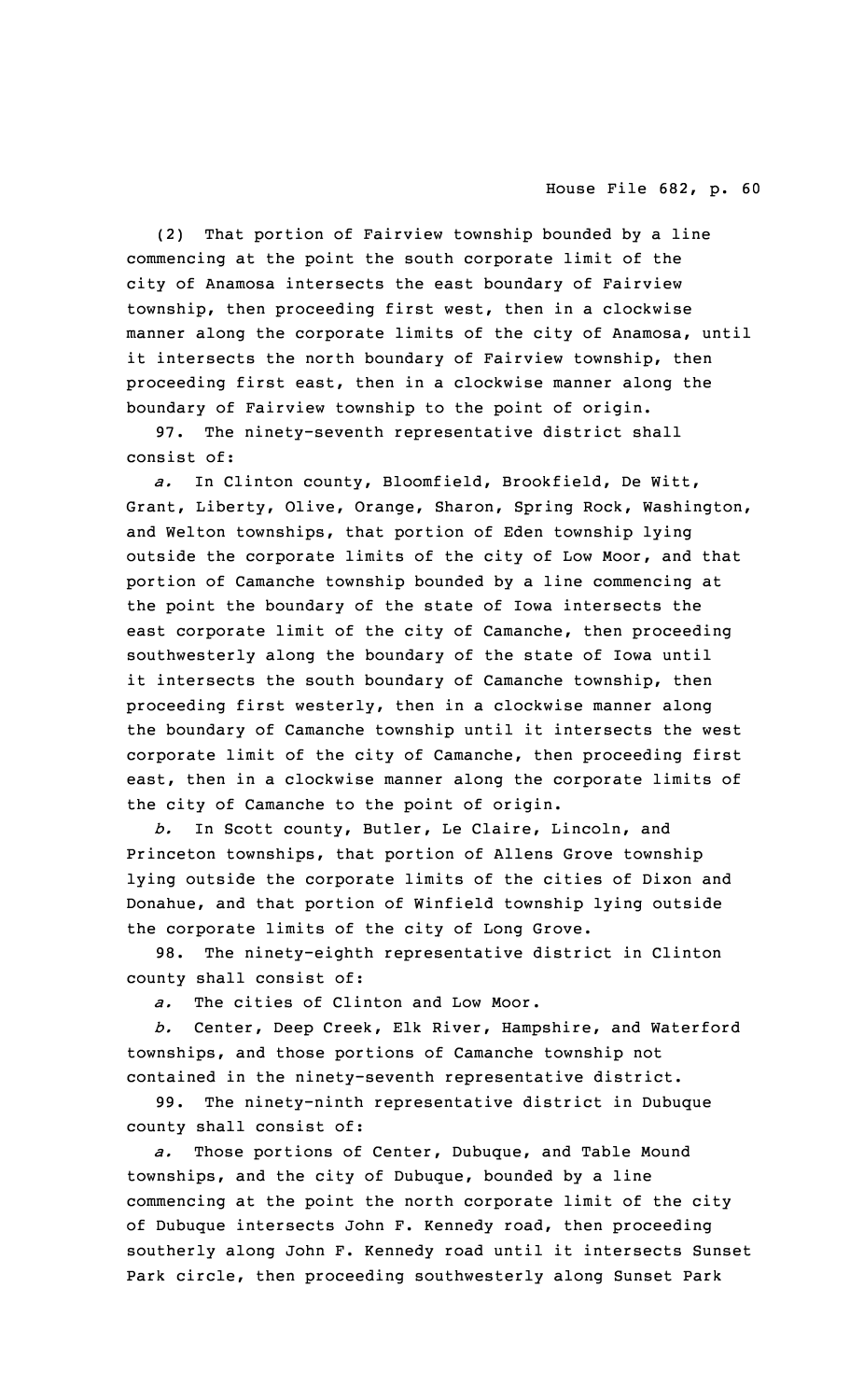circle until it intersects Meggan street, then proceeding west along Meggan street until it intersects Bonson road, then proceeding south along Bonson road until it intersects Kaufmann avenue, then proceeding easterly along Kaufmann avenue until it intersects Chaney road, then proceeding southerly along Chaney road until it intersects Asbury road, then proceeding southeasterly along Asbury road until it intersects Rosedale avenue, then proceeding east along Rosedale avenue until it intersects North Grandview avenue, then proceeding first east, then southerly along North Grandview avenue until it intersects Loras boulevard, then proceeding easterly along Loras boulevard until it intersects Bluff street, then proceeding southerly along Bluff street until it intersects West Eleventh street, then proceeding easterly along West Eleventh street until it intersects Locust street, then proceeding southerly along Locust street until it intersects West Tenth street, then proceeding westerly along West Tenth street until it intersects Bluff street, then proceeding southerly along Bluff street until it intersects Jones street, then proceeding easterly along Jones street and its extension until it intersects Locust street, then proceeding easterly along Jones street and its extension until it intersects Main street, then proceeding southerly along Main street until it intersects Jones street, then proceeding easterly along Jones street until it intersects Terminal street, then proceeding southerly along Terminal street until it intersects Dodge street, then proceeding easterly along Dodge street and the Julien Dubuque bridge until it intersects the corporate limits of the city of Dubuque, then proceeding first south, then in <sup>a</sup> clockwise manner along the corporate limits of the city of Dubuque until it intersects the east boundary of Table Mound township, then proceeding south along the boundary of Table Mound township until it intersects the corporate limits of the city of Dubuque, then proceeding first south, then in <sup>a</sup> clockwise manner along the corporate limits of the city of Dubuque until it intersects the south boundary of Dubuque township, then proceeding west along the south boundary of Dubuque township until it intersects the corporate limits of the city of Dubuque, then proceeding first west, then in <sup>a</sup> clockwise manner along the corporate limits of the city of Dubuque until it intersects the west boundary of Dubuque township, then proceeding north along the west boundary of Dubuque township until it intersects the corporate limits of the city of Dubuque, then proceeding first north, then in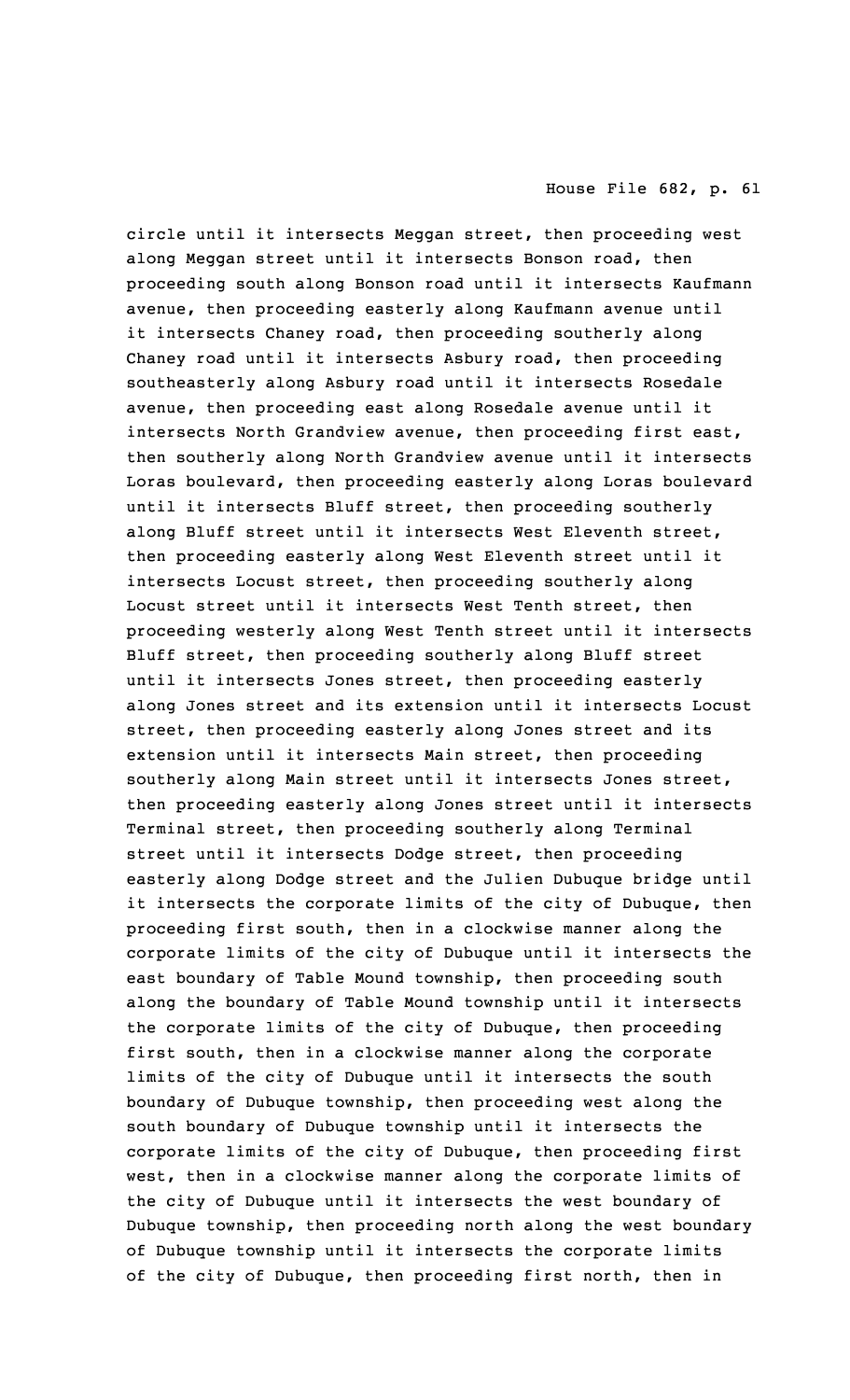<sup>a</sup> clockwise manner along the corporate limits of the city of Dubuque to the point of origin.

*b.* That portion of Center township lying outside the corporate limits of the city of Asbury and the city of Dubuque and not contained in the fifty-seventh representative district.

100. The one hundredth representative district in Dubuque county shall consist of:

*a.* That portion of Dubuque township not contained in the fifty-seventh or ninety-ninth representative district.

*b.* That portion of the city of Dubuque bounded by <sup>a</sup> line commencing at the point the north corporate limit of the city of Dubuque intersects John F. Kennedy road, then proceeding southerly along John F. Kennedy road until it intersects Sunset Park circle, then proceeding southwesterly along Sunset Park circle until it intersects Meggan street, then proceeding west along Meggan street until it intersects Bonson road, then proceeding south along Bonson road until it intersects Kaufmann avenue, then proceeding easterly along Kaufmann avenue until it intersects Chaney road, then proceeding southerly along Chaney road until it intersects Asbury road, then proceeding southeasterly along Asbury road until it intersects Rosedale avenue, then proceeding east along Rosedale avenue until it intersects North Grandview avenue, then proceeding first east, then southerly along North Grandview avenue until it intersects Loras boulevard, then proceeding easterly along Loras boulevard until it intersects Bluff street, then proceeding southerly along Bluff street until it intersects West Eleventh street, then proceeding easterly along West Eleventh street until it intersects Locust street, then proceeding southerly along Locust street until it intersects West Tenth street, then proceeding westerly along West Tenth street until it intersects Bluff street, then proceeding southerly along Bluff street until it intersects Jones street, then proceeding easterly along Jones street and its extension until it intersects Locust street, then proceeding easterly along Jones street and its extension until it intersects Main street, then proceeding southerly along Main street until it intersects Jones street, then proceeding easterly along Jones street until it intersects Terminal street, then proceeding southerly along Terminal street until it intersects Dodge street, then proceeding easterly along Dodge street and the Julien Dubuque bridge until it intersects the corporate limits of the city of Dubuque, then proceeding first north, then in <sup>a</sup> counterclockwise manner along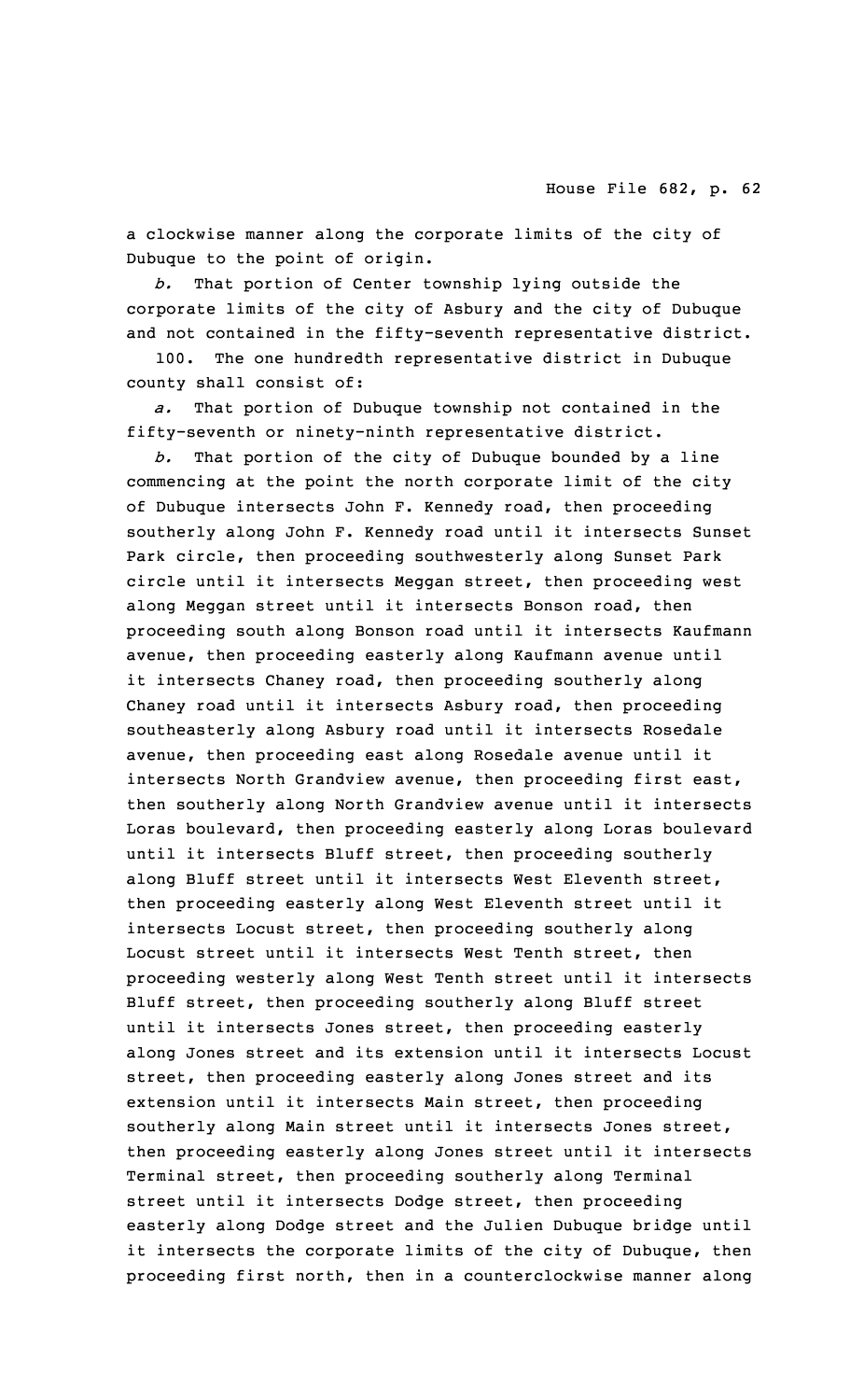the corporate limits of the city of Dubuque to the point of origin.

Sec. 3. MEMBERSHIP.

1. CONGRESSIONAL DISTRICTS. Each congressional district established by section 1 of this Act shall elect one representative for <sup>a</sup> term of two years in 2012 and every subsequent even-numbered year.

2. STATE SENATE AND HOUSE DISTRICTS. The membership of the senate and house of representatives in the Eighty-Fifth General Assembly and subsequent general assemblies shall be determined as follows:

a. Each representative district established by section 2 of this Act shall elect one representative for <sup>a</sup> term of two years in 2012 and every subsequent even-numbered year.

b. Each even-numbered senatorial district established by section 41.2 which the general assembly adopts by reference, and section 2 of this Act, shall elect <sup>a</sup> senator in 2012 for <sup>a</sup> four-year term commencing in January 2013. If an incumbent senator who was elected to <sup>a</sup> four-year term which commenced in January 2011, or was subsequently elected to fill <sup>a</sup> vacancy in such <sup>a</sup> term, is residing in an even-numbered senatorial district on February 1, 2012, that senator's term of office shall be terminated on January 1, 2013.

c. Each odd-numbered senatorial district established by section 41.2 which the general assembly adopts by reference, and section 2 of this Act, shall elect <sup>a</sup> senator in 2014 for <sup>a</sup> four-year term commencing in January 2015.

(1) If one and only one incumbent state senator is residing in an odd-numbered senatorial district on February 1, 2012, and that senator meets all of the following requirements, the senator shall represent the district in the senate for the Eighty-fifth General Assembly:

(a) The senator was elected to <sup>a</sup> four-year term which commenced in January 2011 or was subsequently elected to fill <sup>a</sup> vacancy in such <sup>a</sup> term.

(b) The senatorial district in the plan which includes the place of residence of the state senator on the date of the senator's last election to the senate is the same as the odd-numbered senatorial district in which the senator resides on February 1, 2012, or is contiguous to such odd-numbered senatorial district and the senator's declared residence as of February 1, 2012, was within the district from which the senator was last elected. Areas which meet only at the points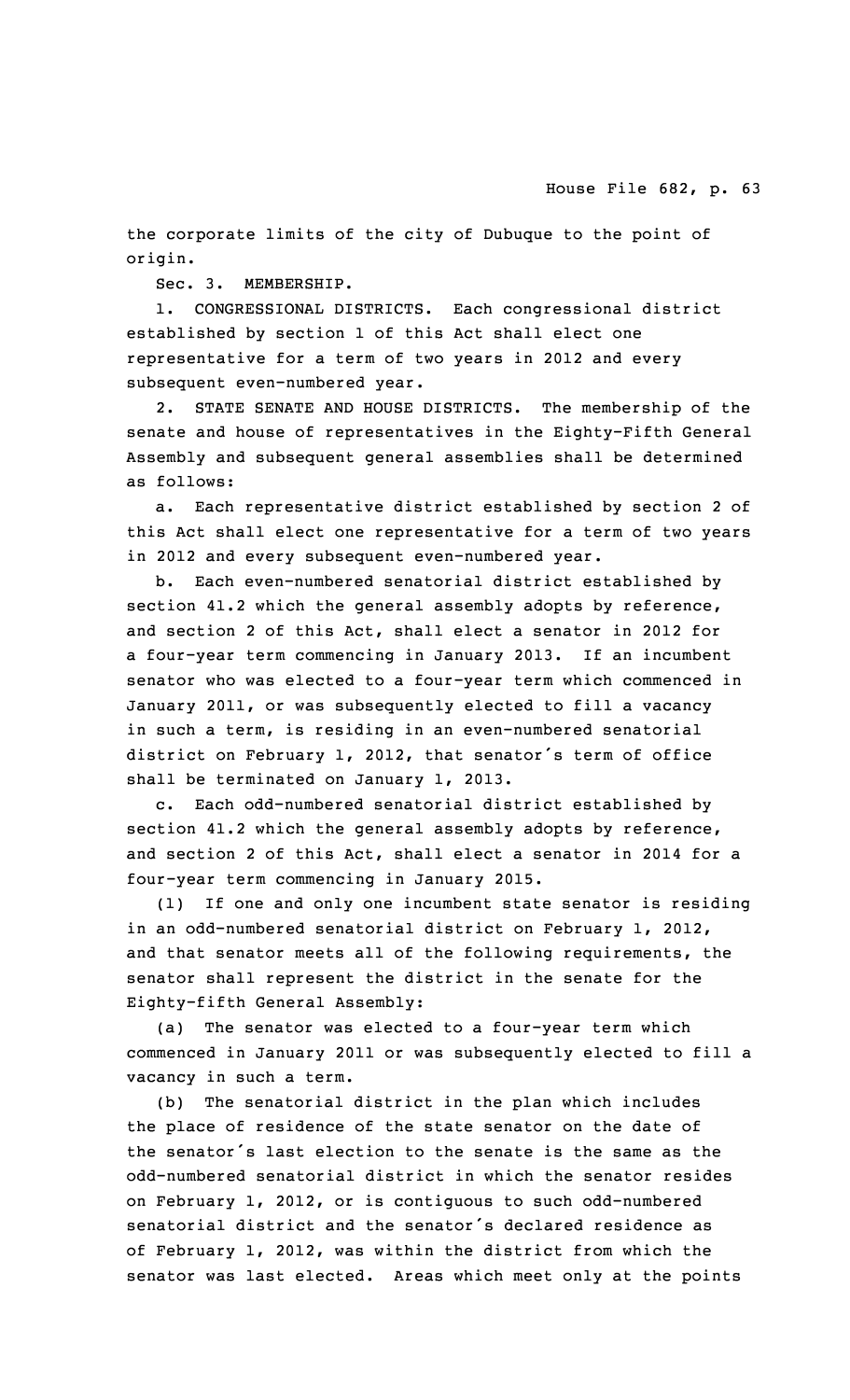of adjoining corners are not contiguous.

(2) Each odd-numbered senatorial district to which subparagraph (1) of this paragraph "c" is not applicable shall elect <sup>a</sup> senator in 2012 for <sup>a</sup> two-year term commencing in January 2013. However, if more than one incumbent state senator is residing in an odd-numbered senatorial district on February 1, 2012, and, on or before February 15, 2012, all but one of the incumbent senators resigns from office effective no later than January 1, 2013, the remaining incumbent senator shall represent the district in the senate for the Eighty-fifth General Assembly if that senator meets the requirements of subparagraph (1), subparagraph divisions (a) and (b) of this paragraph "c". <sup>A</sup> copy of the resignation must be filed in the office of the secretary of state no later than 5:00 p.m. on February 15, 2012.

d. To fulfill the purposes of this subsection, the secretary of state shall prescribe <sup>a</sup> form to be completed by all senators to declare their residences as of February 1, 2012. The form shall be filed with the secretary of state no later than 5:00 p.m. on February 1, 2012.

Sec. 4. VACANCIES.

1. MEMBER OF CONGRESS. If <sup>a</sup> special election to fill <sup>a</sup> vacancy for <sup>a</sup> representative in Congress occurs or exists after the effective date of this Act, at <sup>a</sup> time which makes it necessary to fill the vacancy at <sup>a</sup> special election held pursuant to section 69.14, the vacancy shall be filled from the same district provided in chapter 40, Code 2011, which elected the representative whose seat is vacant. This subsection does not apply if <sup>a</sup> special election is not required under section 69.14.

2. MEMBER OF GENERAL ASSEMBLY. If <sup>a</sup> vacancy in the Eighty-fourth General Assembly occurs or exists after the effective date of this Act, at <sup>a</sup> time which makes it necessary to fill the vacancy at <sup>a</sup> special election held pursuant to section 69.14, the vacancy shall be filled from the same district provided in chapter 41, Code 2011, which elected the senator or representative whose seat is vacant. This subsection does not apply if <sup>a</sup> special election is not required under section 69.14.

3. REPEAL. This section is repealed January 1, 2013.

Sec. 5. GEOGRAPHY. For purposes of this Act, each reference to <sup>a</sup> specific city or township means the city or township as its boundary existed on January 1, 2010, the official